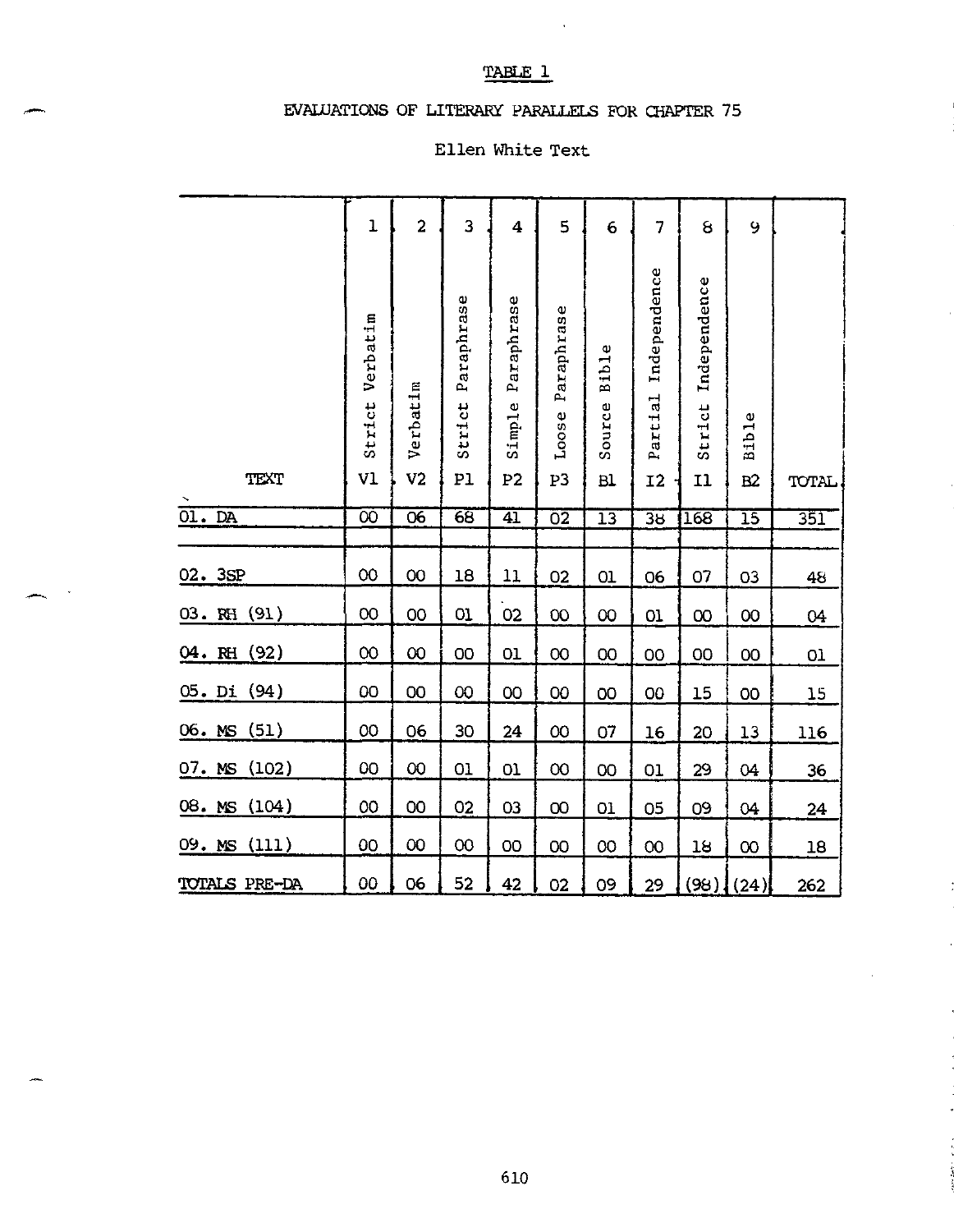#### TABLE 2

#### DISTRIBUTION OF SOURCES FOR CHAPTER 75

#### Desire of Ages Text

l,

|                   | $\mathbf{I}$       | $\overline{c}$ | 3                    | 4                         | 5                   | 6                      | 7                       | 8                      | 9               |              |
|-------------------|--------------------|----------------|----------------------|---------------------------|---------------------|------------------------|-------------------------|------------------------|-----------------|--------------|
|                   | Verbatim<br>Strict | Verbatim       | Paraphrase<br>Strict | araphrase<br>д,<br>Simple | Paraphrase<br>Loose | <b>Bible</b><br>Source | Independence<br>Partial | Independence<br>Strict | Bible           |              |
| TEXT              | V1                 | V <sub>2</sub> | P1                   | P <sub>2</sub>            | P3                  | <b>Bl</b>              | I2                      | 11                     | B2              | <b>TOTAL</b> |
| 01. Bible         |                    |                |                      |                           |                     |                        |                         |                        | $\overline{15}$ | 15           |
| 02. Bennett LHJC  | 00                 | $\infty$       | 02                   | 04                        | $\infty$            | 01                     | 01                      | 00                     | 00              | 08           |
| 03. Harris GT     | 00 <sub>o</sub>    | 01             | 01                   | <b>OO</b>                 | $\overline{00}$     | 00                     | 01                      | $\infty$               | 00              | 03           |
| 04. Krummacher SS | 00                 | OO             | 02                   | 00                        | 00                  | 00                     | 00                      | <b>OO</b>              | 00              | 02           |
| 05. Ingraham PHD  | $\infty$           | 01             | 07                   | 07                        | 00                  | 00                     | 02                      | 00                     | 00              | 17           |
| 06. Hanna LC      | 00                 | 01             | 25                   | 11                        | 01                  | 04                     | 22                      | 00                     | $\infty$        | 64           |
| 07. March WHJ     | 00                 | OO             | 03                   | 01                        | $\infty$            | $\infty$               | 00                      | 00                     | $\infty$        | 04           |
| 08. Hall HPONT    | $\infty$           | 01             | 01                   | $\infty$                  | $\infty$            | 00                     | 00                      | $\infty$               | $\infty$        | 02           |
| 09. Jones LSFG    | $\infty$           | $\infty$       | $\infty$             | 00                        | $\infty$            | $\infty$               | 01                      | 00                     | $\infty$        | 01           |
| 10. Farrar LC     | 00                 | 01             | 20                   | 17                        | 00                  | 07                     | 10                      | $\infty$               | 00              | 55           |
| 11. Geikie LC     | $\infty$           | 00             | $\mathbf{0}$         | 00                        | 00                  | 00                     | 00                      | $\infty$               | 00              | 01           |
| 12. Deems WHJ     | $\infty$           | $\infty$       | 02                   | $\infty$                  | $\infty$            | $\infty$               | <b>OO</b>               | $\infty$               | 00              | 02           |
| 13. Kitto DBI     | 00                 | 01             | 02                   | $\infty$                  | $\infty$            | 01                     | $\infty$                | $\infty$               | 00              | 04           |
| 14. EdersheimLTUM | 00                 | $\infty$       | 00                   | 01                        | 01                  | 00                     | 01                      | $\infty$               | 00              | 03           |
| 15. Andrews LOL   | 00                 | OO             | O <sub>2</sub>       | $\infty$                  | $\infty$            | 00                     | $\infty$                | $\infty$               | 00              | 02           |
| TOTALS DA Text    | $00\,$             | 06             | 68                   | 41                        | 02                  | 13                     | 38                      |                        | (15)            | 183          |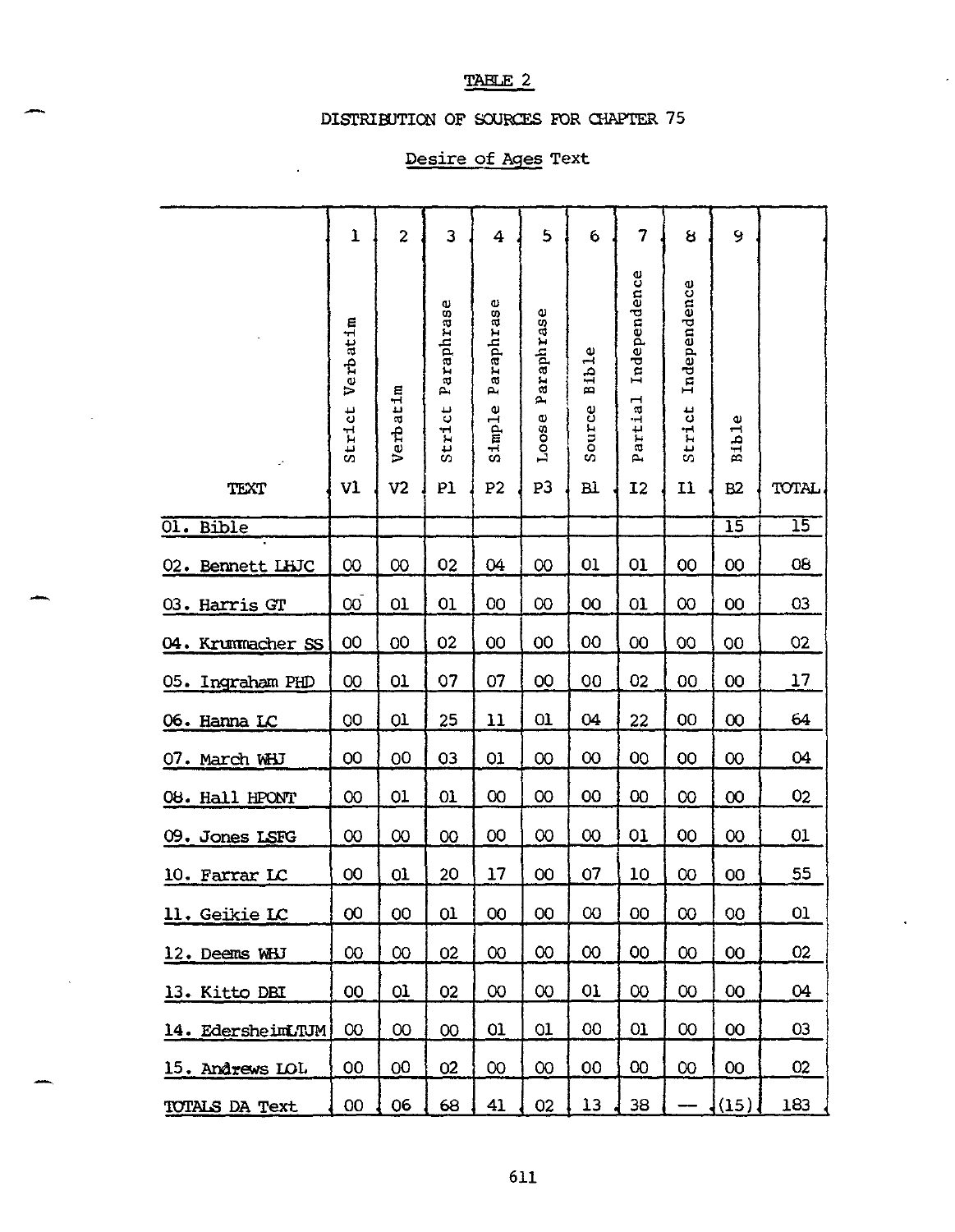Christ furnished some literary assistance for 55 sentences. The only other major source for this chapter was, J. H. Ingraham. His imaginative work presenting letters written from an eye-witness account of the life of Jesus evidently influenced 17 sentences of the DA text. Eleven sources are credited with 32 additional parallels.

The average rate of dependence for the entire chapter when including all sentences is 1.8. When we exclude the Strict Independence sentences the average dependency rate for the total dependent sentences is 3.63.

We must not conclude that all these source parallels were initiated through the writing of chapter 75. The dependency of the DA text is largely the result of the literary dependency of the earlier writings which went into the composition of this chapter.

We have listed in six columns in Table A, pages 616 -623, the six earlier writings of Ellen White that were edited by Marian Davis and compiled into the formation of chapter 75 of The Desire of Ages. In the seventh or last column on the right margin of Table A the sentence numbers of the DA text are given in numerical sequence as they occur in chapter 75 and as they are listed in Appendix A for this chapter. Our analysis shows that 263 or 75 percent of the 350 sentences composing chapter 75 have an earlier history in previously written works of Ellen White. Of the remaining 87 sentences (25%), only 25 (7% of the chapter total) contain source parallels. The other 64 sentences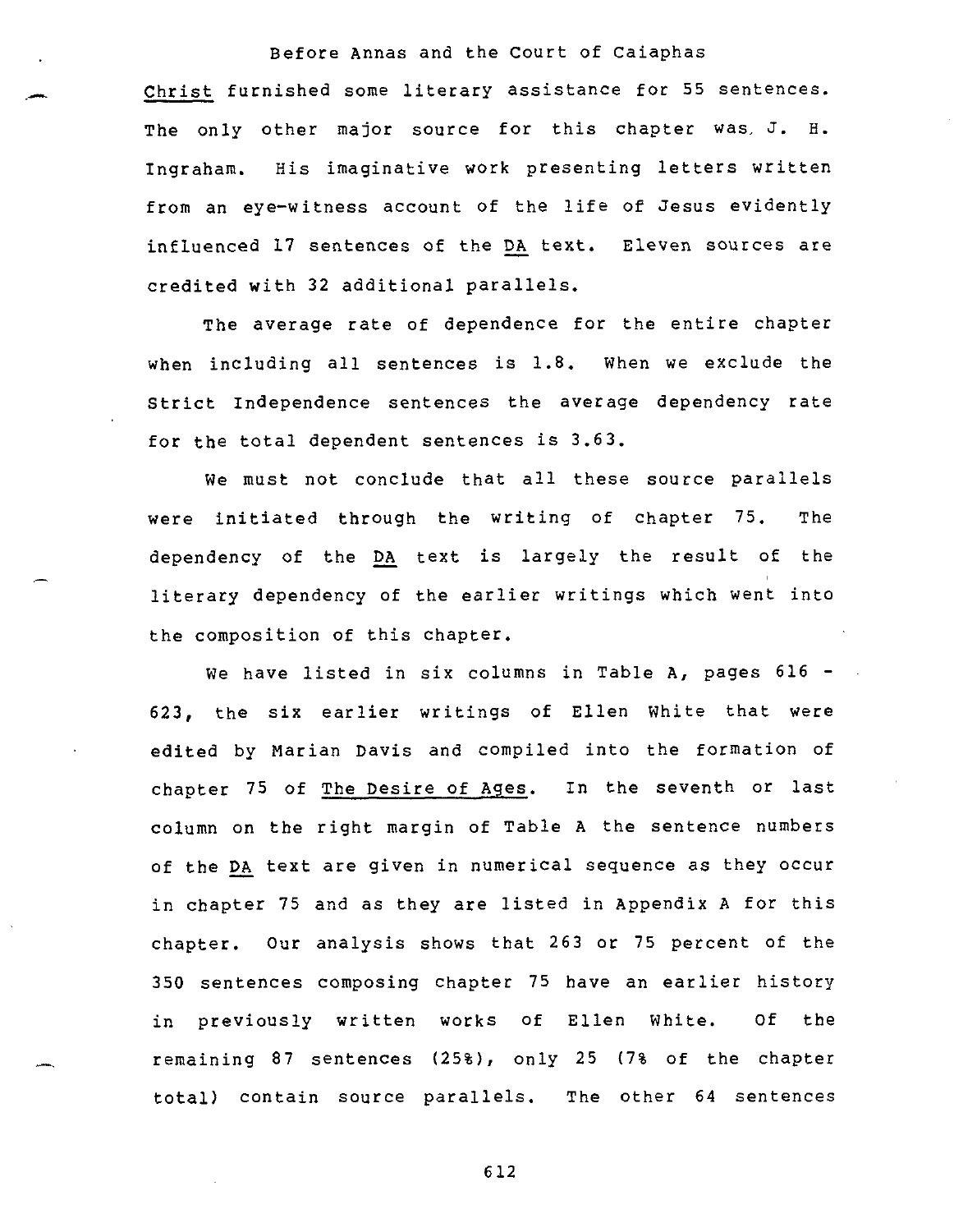Before Annas and the Court of Caiaphas involved 61 Strict Independence and three Bible quotations.<sup>1</sup> If the overall dependency of chapter 75 is to be found in 168 sentences or 48 percent of the text and only seven percent of the newly written materials involved dependency, then we conclude that approximately 41 (40.9) percent or 143 sentences (168 less 25) of the chapter involving source parallels is due to the use of earlier textual materials.

Further, this extensive use of Ellen White's earlier writings should not be understood as mere duplication of content. Some of these writings produced in the decade preceding the publication of The Desire of Ages were expressly written for the anticipated work on the life of Christ. And since at least one of these earlier manuscripts was never (according to our knowledge) independently published, the parallels between it and the DA text should not be viewed as repetition. We do not usually consider the parallels between a first draft and the final draft of a written work to be "duplication." The very process of writing necessitates such restatement.

It is to be expected that the sources would have been used to a greater extent in the production of the constituent texts than in the editing and compilation stage of composing the chapters of the DA text. For this reason

 $1$ These sentences are: 5, 8-12, 14-19, 23, 26, 27, 33, 37, 42, 48, 49-70, 75, 77, 78, 81, 82, 84-86, 89, 110-112, 115, 117, 126, 130, 134, 135, 150, 155, 166, 171, 179, 186-192, 219, 221-223, 226, 273, 308, 315, 320, 322, 323, 325-327, 329, and 332-334. The independent Bible quotations are found in sentences 86, 134, and 166.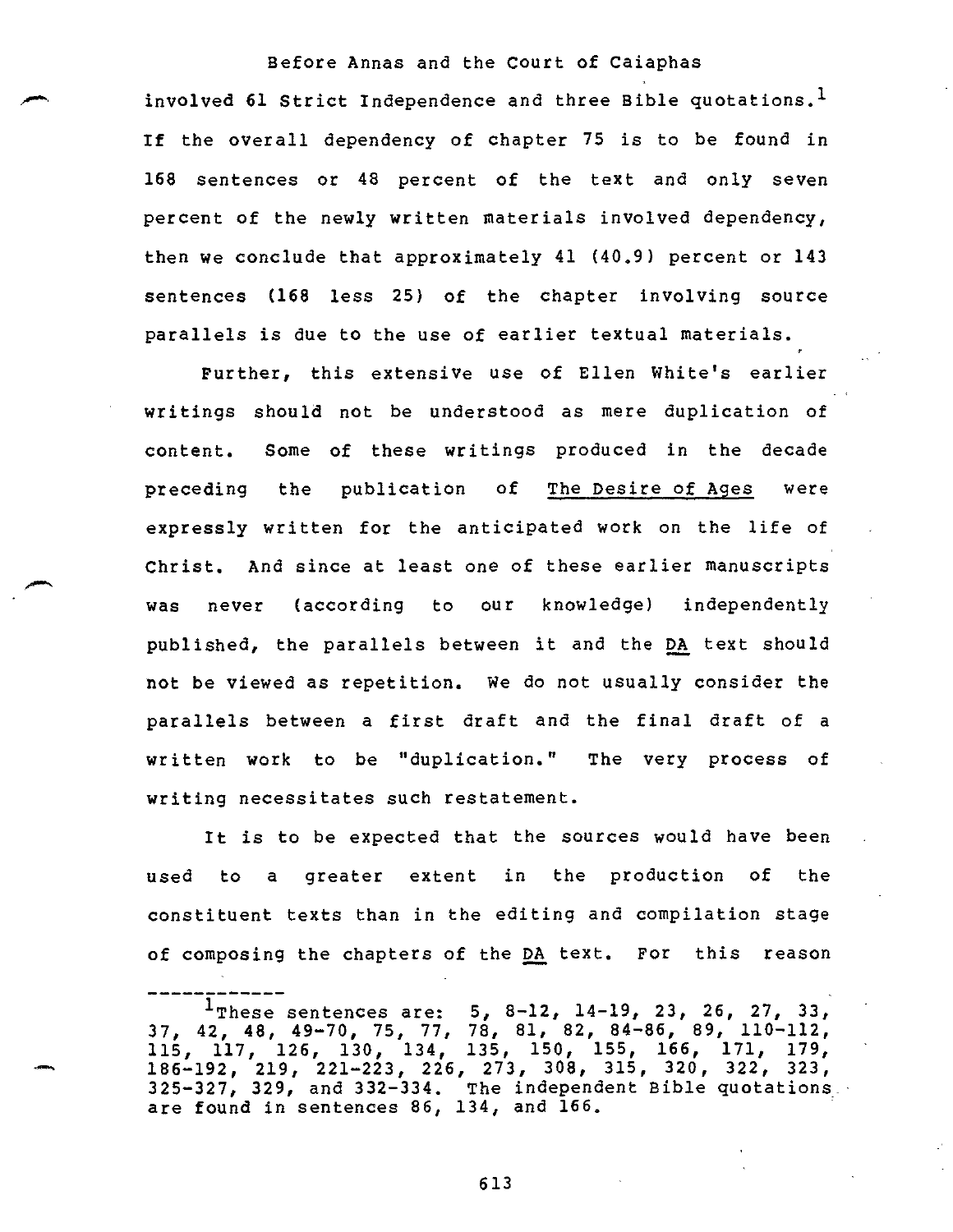alone a thorough study of the use of sources in the composition of chapter 75 must include an analysis of these earlier texts. We therefore turn now to a general review of these pre-DA materials before treating some specific characteristics of Ellen White's use of sources, features which occur in both the earlier writings and in the DA text.

#### Source Analysis of the Pre-DA text

We have earlier mentioned that the trial of Jesus, particularly the denial of Peter, was a popular subject for Ellen White. Apparently there was no dearth of material for Marian Davis to use in structuring the basic content for chapter 75. We cannot be certain, of course, that our notebook of Ellen White comment on the subject matter of this chapter includes all that Marian Davis had available. Our list includes chapter VIII of Spiritual Gifts, Vol. I; chapters VII, VIII, and IX of Spirit of Prophecy, Vol. III; Redemption Leaflet No. 5; MS 1, 1878, pp. 20, 21; MS 1, 1880, p. 16; "The Character of Peter," RH for April 7, 1891; "The Privilege of the Follower of Christ," part II, RH for July 12, 1892; Diary Book No. 18 (1894), p. 43; Manuscripts 51, 101, 102, 104, and 111 of 1897; "Peter's Fall," ST for Nov. 11, 1897; and Manuscript 109, 1898.

We cannot always be sure about the specific text behind each DA sentence that shows some dependency upon an earlier stage of the text tradition. Ellen White often repeats herself in her writings. Other sentences appear to be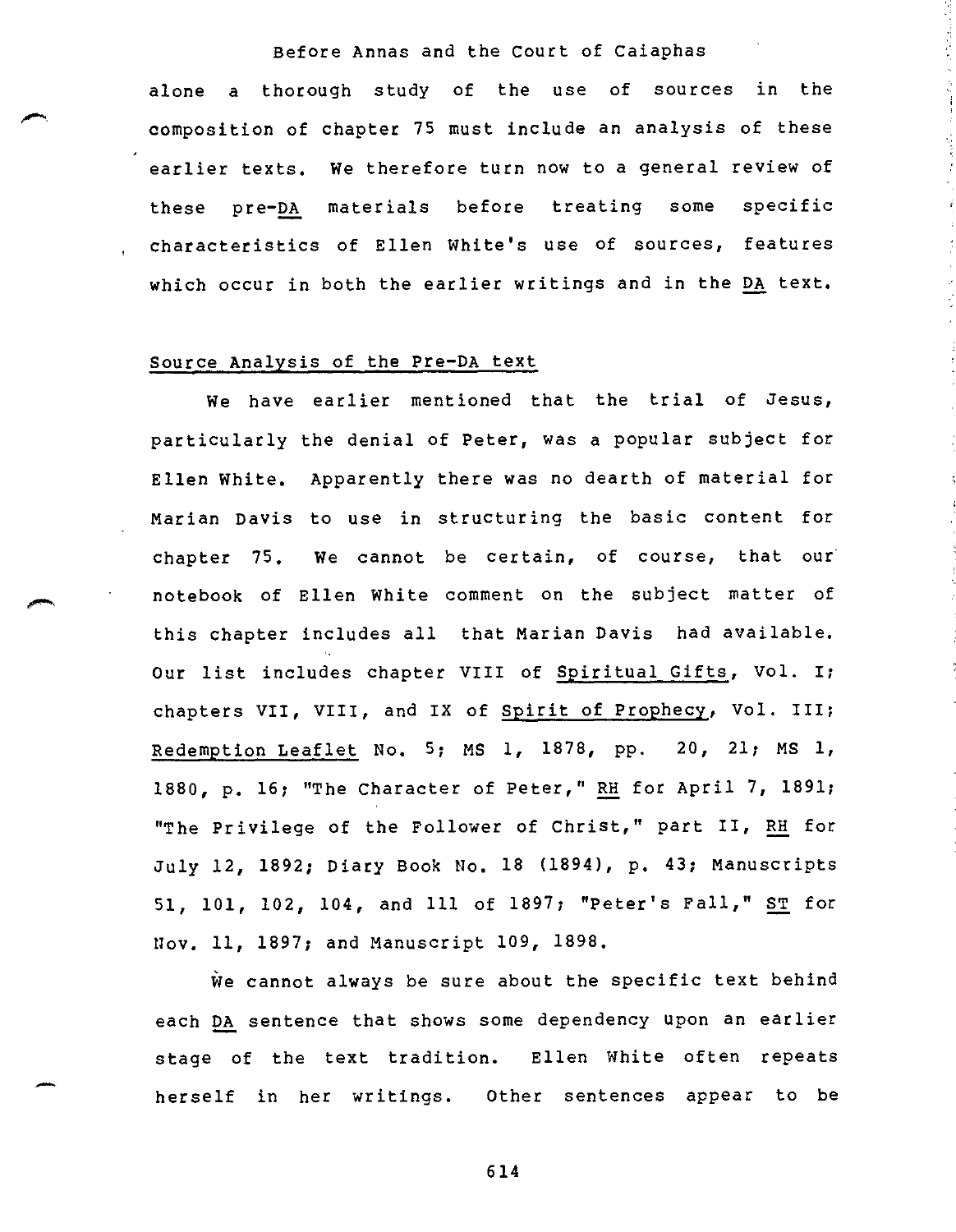variations of the same basic sentence. We have tried to indicate these types of similarities and differences with the use of parentheses and brackets in Table A. When the sentence is modified in form from its earliest appearance in Mrs. White's works parentheses are used. A second change to the same sentence is indicated by brackets. Subsequent changes are shown by alternating use of these symbols. When the sentence is basically the same as its immediate previous use no symbol is used. None of these differences, however, is so major as to exclude the earliest form from being the base form from which the later sentence developed. We have included the texts of these earlier accounts in Appendix D. A careful study of the various forms of the same basic sentence would argue against a verbal inspiration view for the Ellen G. White writings.

In addition to the six earlier texts listed in Table A below, Table 1 on page 610 includes two RH articles. Among the 27 sentences of Ellen White on "The Character of Peter,"<sup>1</sup> we found four sentences which contain parallels with Hanna's Life of Christ. These sentences appear to be the source for sentence 261 and also furnish details about the denial of Peter which are not carried over into the DA narrative.<sup>2</sup> It is only as we gather together all of Ellen

 $\frac{1}{2}$ RH, Vol. 68, No. 14 (April 7, 1891).<br> $\frac{2}{A}$  similar example may be shown from the independent comments of Ellen White. In SG, I, p. 51, we read that when "They spit in his face  $\ldots$ . He meekly raised his hand, and wiped it off." This vivid descriptive detail does not appear in 3SP, p. 122, or in the DA text where the same humiliating abuse is recounted (p.  $7\overline{15}$ ).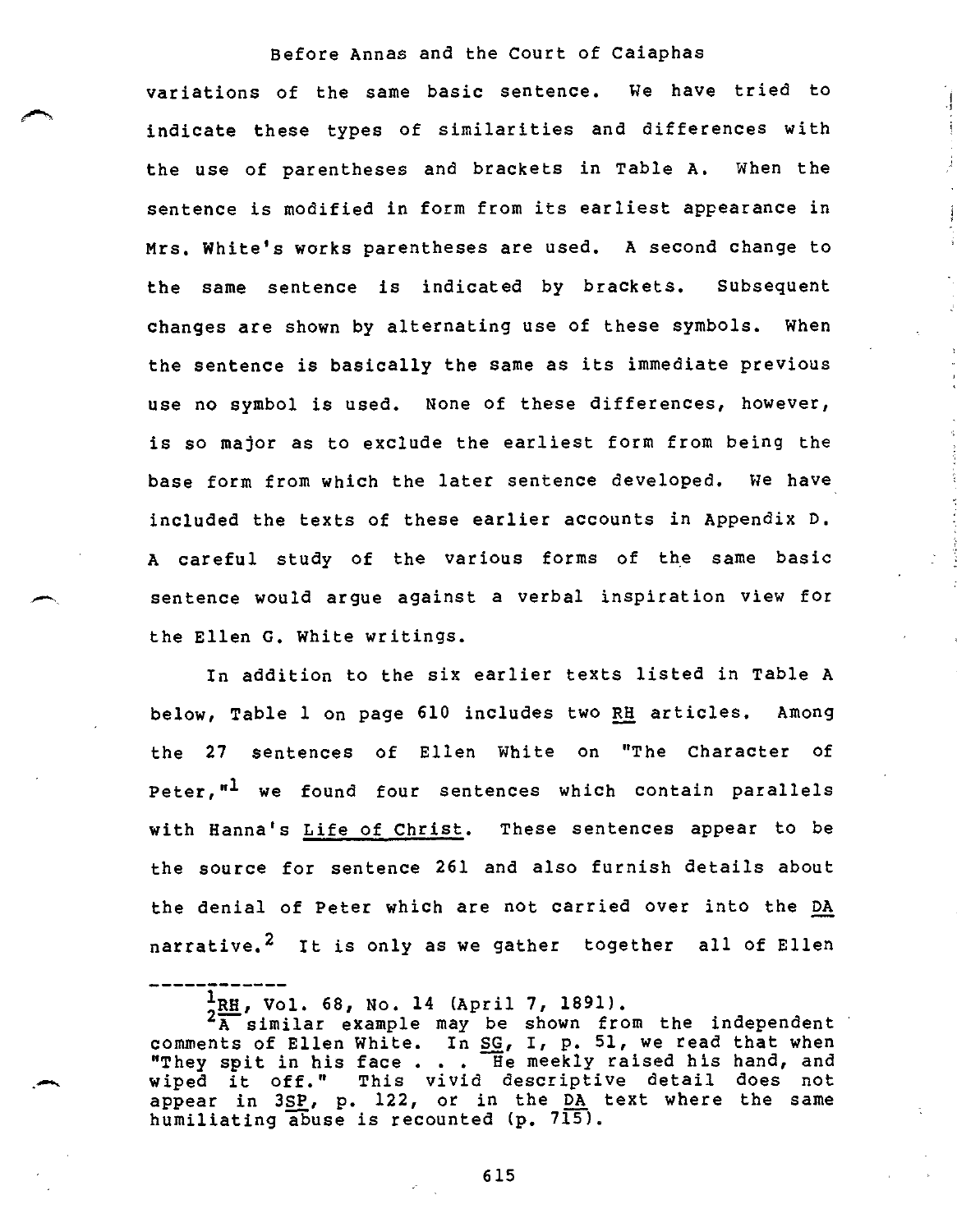#### SENTENCE PARALLELS IN ELLEN G. WHITE WRITINGS FOR CHAPTER 75

TABLE A

#### (EXCLUDES ISOLATED SENTENCES)

| 3SP                                             | (94)<br>$\overline{D}I$ | MS 51<br>(1897)                               | $\frac{MS 102}{(1897)}$ | MS 104<br>(1897) | $\frac{MS}{(1897)}$ | $\underline{DA}$                         |
|-------------------------------------------------|-------------------------|-----------------------------------------------|-------------------------|------------------|---------------------|------------------------------------------|
| $\mathbf{1}$<br>17106<br>106<br>$\overline{27}$ |                         | (1)                                           |                         |                  |                     | <u>[1]</u><br><u>(ठ)</u>                 |
| 706<br>3a                                       |                         | 72)                                           |                         |                  |                     | 3)<br>$\lceil 4 \rceil$<br>5             |
| 3 <sub>b</sub> /106<br>47106                    |                         |                                               |                         |                  |                     | $\overline{6}$<br>$\overline{(7)}$       |
|                                                 |                         |                                               |                         |                  |                     | $\overline{8}$<br>ब्र                    |
|                                                 |                         |                                               |                         |                  |                     | 10<br>$\overline{11}$<br>12              |
| <u> 127</u>                                     |                         |                                               |                         |                  |                     | $\overline{(13)}$<br>$\overline{14}$     |
|                                                 |                         |                                               |                         |                  |                     | $\overline{15}$<br>$\overline{16}$       |
|                                                 |                         |                                               |                         |                  |                     | $\overline{17}$<br>$\overline{18}$<br>19 |
| $\overline{85}$<br>88,89                        |                         |                                               |                         |                  |                     | (20)<br>$\overline{21}$                  |
| 86,87<br>९०                                     |                         | $\overline{18}$                               |                         |                  |                     | $\overline{(22)}$<br>$\overline{23}$     |
| 93                                              |                         |                                               |                         |                  |                     | (24)<br>(25)<br>$\overline{26}$          |
| 93                                              |                         |                                               |                         |                  |                     | $\overline{27}$<br>(28)                  |
| 94<br>91                                        |                         | $\overline{19}$<br>$\overline{2}\overline{2}$ |                         |                  |                     | (29)<br>30<br>31                         |
| ९८                                              |                         |                                               |                         |                  |                     | $\frac{(32)}{33}$                        |
|                                                 |                         | $\overline{23}$<br>127                        |                         |                  |                     | $3\overline{4}$<br>35                    |
|                                                 |                         | $\overline{128}$                              |                         |                  |                     | (36)                                     |

The sentences under 3SP come from three chapters and are to be identified as follows: sentences 1-6/106 refer to the last six sentences of chapter VII, "In the Garden;" sentences page 128); all other sentences (indexed with a number only) 1-13/127 refer to the first 13 sentences of chapter IX, "Condemnation of Jesus," (sentences 12, 13 are actually on refer to chapter VIII, "In the Judgment Hall," and are numbered in sequence 1-203, beginning with sentence one on page 107.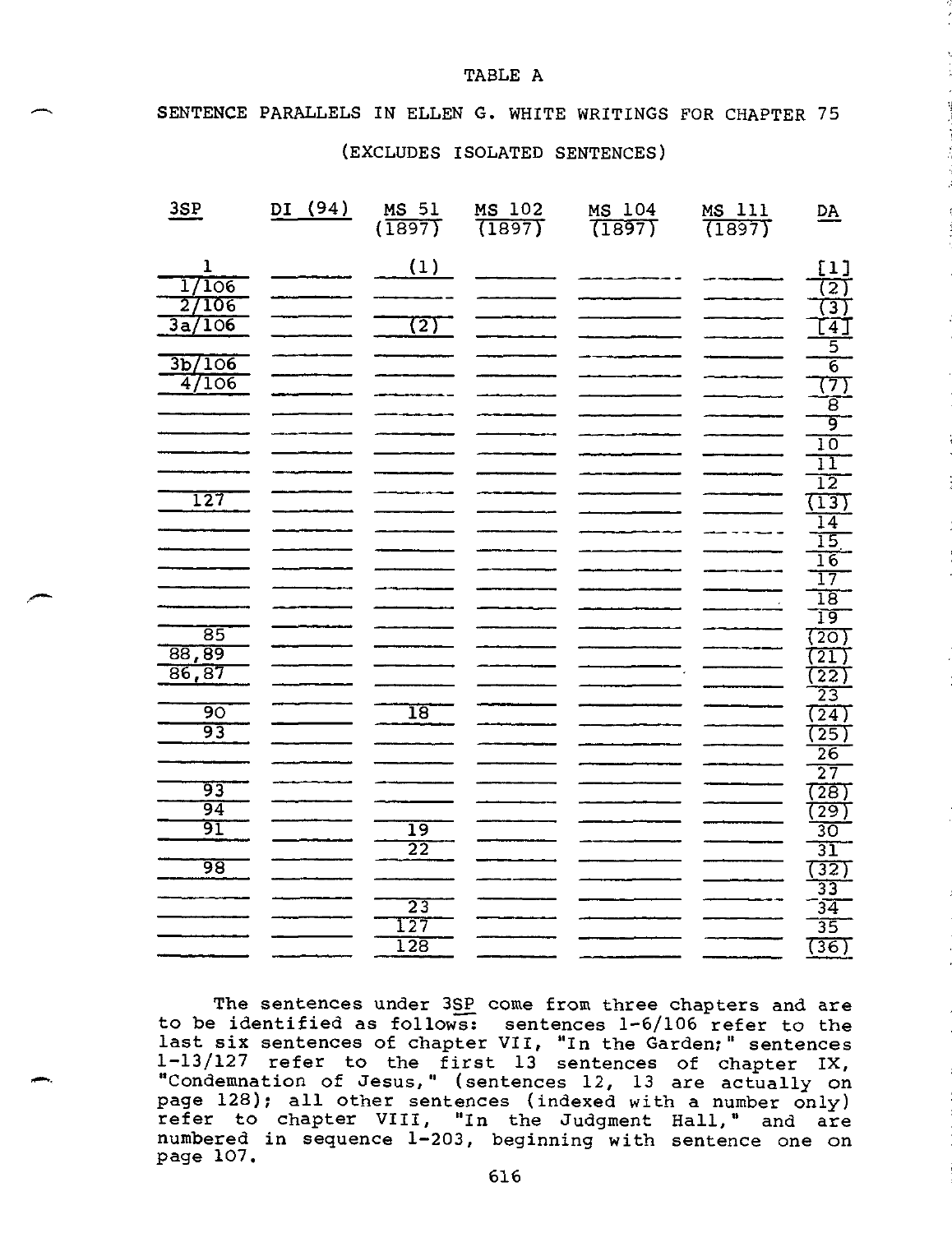|                                               |         |                                  | <i>learnmen</i> |        |        |                                                    |
|-----------------------------------------------|---------|----------------------------------|-----------------|--------|--------|----------------------------------------------------|
| 3SP                                           | DI (94) | MS 51                            | MS 102          | MS 104 | MS 111 | $\underline{DA}$                                   |
| 95<br>ॐ<br>97                                 |         | (20)                             |                 |        |        | 37<br><u>[38]</u><br>39                            |
| 98<br>100                                     |         | (21)                             |                 |        |        | $\overline{40}$<br>$\overline{[41]}$<br>42<br>(43) |
| <u>101</u><br>102                             |         | (28)<br>$\overline{\mathbf{31}}$ |                 |        |        | $\lceil 44 \rceil$<br>(45)<br>(46)                 |
|                                               |         | 33                               |                 |        |        | (47)<br>48<br>49<br>$\overline{50}$                |
|                                               |         |                                  |                 |        |        | 51<br>$\overline{52}$<br>53                        |
|                                               |         |                                  |                 |        |        | $\overline{54}$<br>55<br>56<br>57                  |
|                                               |         |                                  |                 |        |        | 58<br>59<br>60                                     |
|                                               |         |                                  |                 |        |        | $\overline{61}$<br>$\overline{62}$<br>63<br>64     |
|                                               |         |                                  |                 |        |        | $\overline{65}$<br>66<br>67<br>68                  |
|                                               |         | $\overline{36}$                  |                 |        |        | 69<br>70<br>(71)                                   |
| $\overline{82}$<br>$\overline{82}$<br>10a/127 |         |                                  |                 |        |        | (72)<br>(73)<br>(74)<br>75                         |
| 10 <sub>b</sub> /127<br>/127<br>11            |         |                                  |                 |        |        | 76<br>77<br>78<br>(79)                             |
| 127                                           |         |                                  |                 |        |        | $\overline{80}$<br>$\overline{81}$                 |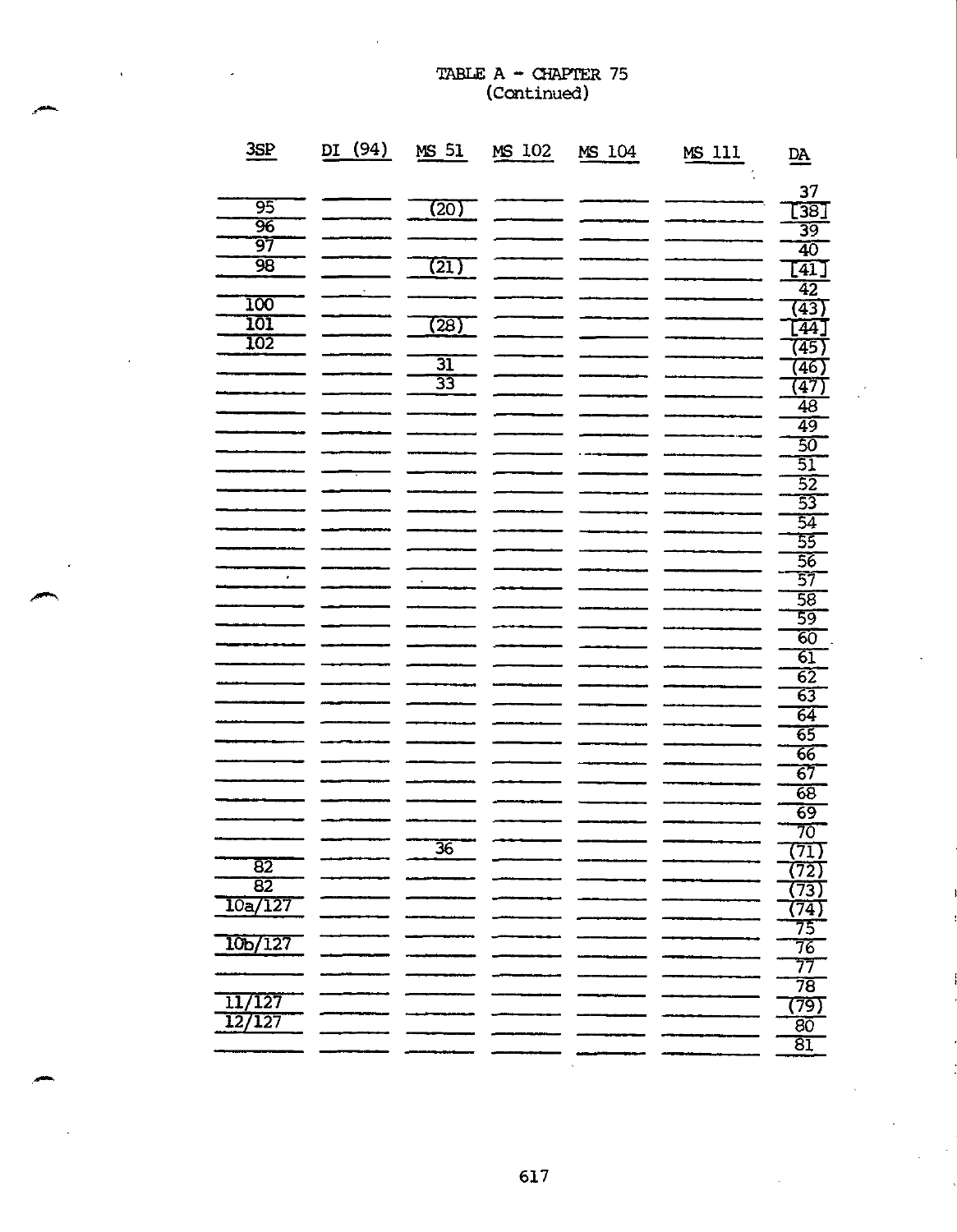| <u>3SP</u>                             | $\underline{\mathbf{D}}$<br><u>(94)</u> | 51<br>MS        | MS 102 | MS 104 | MS 111 | $\underline{\mathsf{DA}}$              |
|----------------------------------------|-----------------------------------------|-----------------|--------|--------|--------|----------------------------------------|
| 13/127                                 |                                         |                 |        |        |        | 82                                     |
|                                        |                                         |                 |        |        |        | (83)                                   |
|                                        |                                         |                 |        |        |        | व्य                                    |
|                                        |                                         |                 |        |        |        | $\overline{85}$<br>$\overline{86}$     |
|                                        |                                         | $\overline{39}$ |        |        |        | (87)                                   |
|                                        |                                         | $\overline{37}$ |        |        |        | (८८)                                   |
|                                        |                                         |                 |        |        |        | ८९                                     |
| $\overline{1,2}$                       |                                         |                 |        |        |        | (90)                                   |
| $\overline{84,3}$                      |                                         |                 |        |        |        | (9I)                                   |
| 106                                    |                                         |                 |        |        |        | (92)                                   |
| $\overline{120}$                       |                                         |                 |        |        |        | (93)                                   |
| 121<br>119                             |                                         |                 |        |        |        | 94                                     |
| 110                                    |                                         |                 |        |        |        | (95)                                   |
| <u>110</u>                             |                                         |                 |        |        |        | জে                                     |
| 110                                    |                                         |                 |        |        |        | 797                                    |
| $\overline{116}$                       |                                         |                 |        |        |        | (98)                                   |
| 107                                    |                                         |                 |        |        |        | (९९)                                   |
| 109                                    |                                         |                 |        |        |        | 100<br>101                             |
| $\overline{1}\overline{1}\overline{1}$ |                                         |                 |        |        |        | $\overline{102}$                       |
| $\overline{1}\overline{1}\overline{2}$ |                                         |                 |        |        |        | 103                                    |
| 113                                    |                                         |                 |        |        |        | 104                                    |
| $\overline{114a}$                      |                                         |                 |        |        |        | $\overline{105}$                       |
| 114b                                   |                                         |                 |        |        |        |                                        |
| 115                                    |                                         |                 |        |        |        | 106<br>107                             |
| 117                                    |                                         |                 |        |        |        | $\overline{108}$                       |
| $\overline{118}$                       |                                         |                 |        |        |        | <u> 109</u>                            |
|                                        |                                         |                 |        |        |        | $\overline{110}$                       |
|                                        |                                         |                 |        |        |        | <u> 111</u>                            |
|                                        |                                         | 42              |        |        |        | $\overline{1}\overline{1}\overline{2}$ |
|                                        |                                         | 43              |        |        |        | (113)                                  |
|                                        |                                         |                 |        |        |        | $1\overline{1}\overline{4}$<br>115     |
| 128a                                   |                                         |                 |        |        |        |                                        |
|                                        |                                         |                 |        |        |        | $\frac{(116)}{117}$                    |
| $\overline{128p}$                      |                                         |                 |        |        |        | $\overline{118}$                       |
| 131                                    |                                         | 117             |        |        |        | (119)                                  |
| 132                                    |                                         | (115)           |        |        |        | [120]                                  |
| 133                                    |                                         | 115)            |        |        |        | [121                                   |
|                                        |                                         | 45              |        |        |        | (122)                                  |
|                                        |                                         | 50              |        |        |        | (123)                                  |
|                                        |                                         | $\overline{50}$ |        |        |        | (124)                                  |
|                                        |                                         | 51              |        |        |        | (125)                                  |
|                                        |                                         |                 |        |        |        | 126                                    |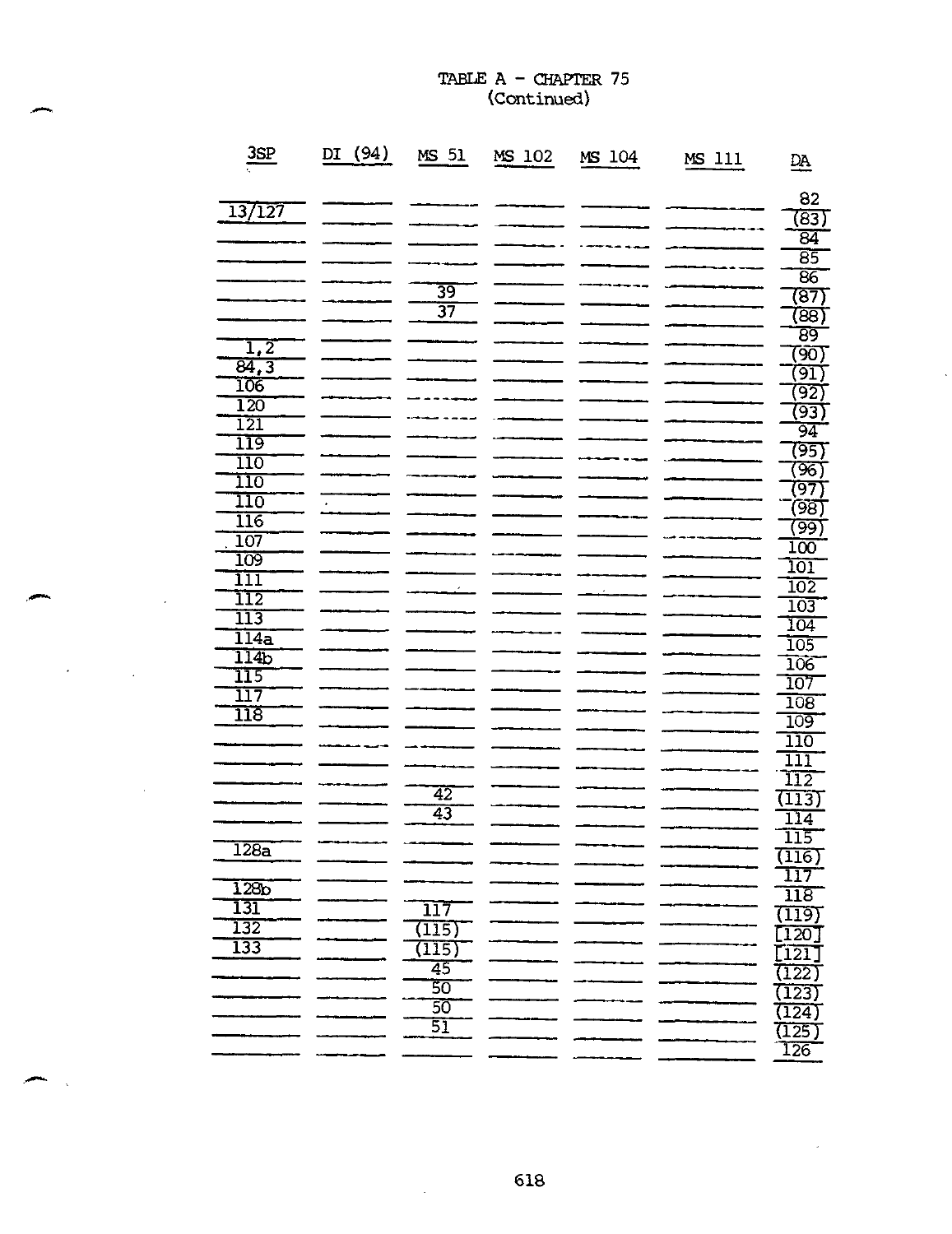| <u>3SP</u>          | DI (94) | MS 51           | MS 102 | MS 104 | MS 111 | $\underline{\mathbf{p}}$ |
|---------------------|---------|-----------------|--------|--------|--------|--------------------------|
| 134                 |         |                 |        |        |        | (127)                    |
| 135                 |         |                 |        |        |        | (128)                    |
| 136                 |         |                 |        |        |        | (129)                    |
|                     |         |                 |        |        |        | 130                      |
| 137                 |         |                 |        |        |        | <u> 131</u>              |
| 139                 |         |                 |        |        |        | 132                      |
| 146                 |         |                 |        |        |        | 133                      |
|                     |         |                 |        |        |        | 134                      |
|                     |         |                 |        |        |        |                          |
| 151                 |         | (52)            |        |        |        | 135<br>[136]             |
| 152                 |         | (53)            |        |        |        | 137                      |
|                     |         | $\overline{54}$ |        |        |        | (138)                    |
|                     |         | 55              |        |        |        | (139)                    |
|                     |         | 56              |        |        |        | (140)                    |
|                     |         | 57 <sub>a</sub> |        |        |        | 141                      |
|                     |         | 59              |        |        |        | (142)                    |
|                     |         | 60              |        |        |        | 143                      |
| 157                 |         | (6I)            |        |        |        | 144                      |
|                     |         | $\overline{62}$ |        |        |        | (145)                    |
|                     |         | 63              |        |        |        | (146)                    |
| <u> 158a</u>        |         | (65)            |        |        |        | 147                      |
| 158b, 159           |         |                 |        |        |        | 148                      |
| 160                 |         | (67)            |        |        |        | [149]                    |
|                     |         |                 |        |        |        | 150                      |
| 2/127               |         |                 |        |        |        | 151                      |
| 37127               |         |                 |        |        |        | (152)                    |
| 1/1275              |         |                 |        |        |        | 153                      |
| 161a                |         |                 |        |        |        | 154                      |
|                     |         |                 |        |        |        | 155                      |
| 5/127               |         |                 |        |        |        | (156)                    |
| 166,6/127<br>4/127  |         |                 |        |        |        | (157)                    |
| 77127               |         |                 |        |        |        | 158                      |
|                     |         |                 |        |        |        | (159)                    |
| <u>162,161b</u>     |         |                 |        |        |        | (160)                    |
| <u> 163</u><br>164a |         | (68)            |        |        |        | <b>161</b>               |
| 164 <sub>b</sub>    |         |                 |        |        |        | 162                      |
| 165a                |         |                 |        |        |        | 163                      |
| $\overline{165}$    |         |                 |        |        |        | 164                      |
|                     |         |                 |        |        |        | 165                      |
| 167a                |         |                 |        |        |        | 166                      |
| 167 <sub>D</sub>    |         |                 |        |        |        | 167                      |
| 167c                |         |                 | (14)   |        |        | 168                      |
|                     |         |                 | 15     |        |        | [169]                    |
|                     |         |                 |        |        |        | 170<br>$\overline{171}$  |
|                     |         |                 |        |        |        |                          |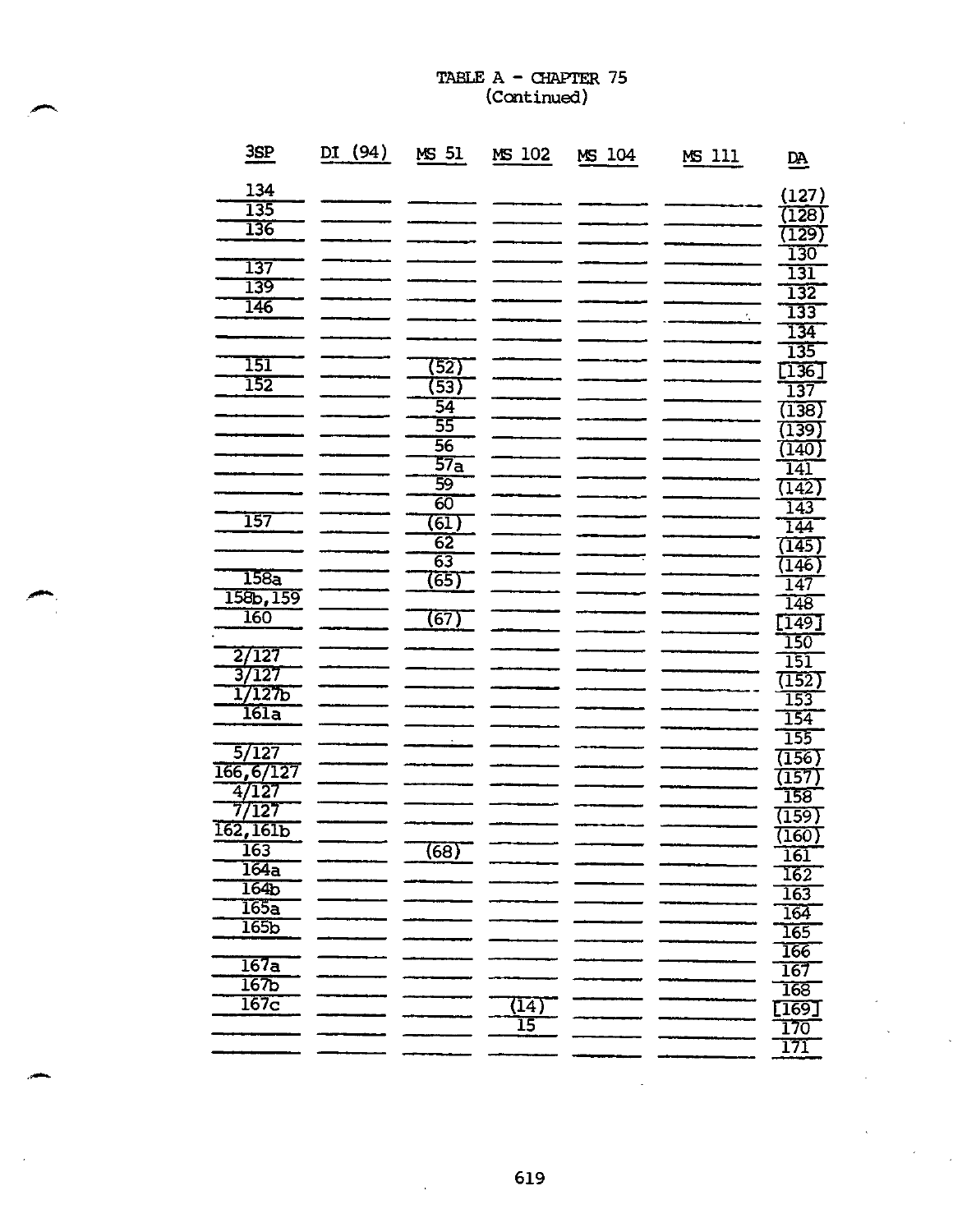$\bar{.}$ 

| 3SP  | (94)<br>DI      | 51<br>MS | 102<br><b>MS</b>      | MS 104 | MS 111          | $\underline{\mathbf{DA}}$ |
|------|-----------------|----------|-----------------------|--------|-----------------|---------------------------|
|      |                 |          | 27                    |        |                 |                           |
|      |                 |          | $\overline{28}$       |        |                 | (172)                     |
|      |                 |          | 31                    |        |                 | 173                       |
|      |                 |          |                       |        |                 | 174                       |
|      |                 |          | $\overline{32}$       |        |                 | 175                       |
|      |                 |          | $\overline{33}$       |        |                 | 176                       |
|      |                 |          | $\overline{34}$<br>35 |        |                 | 177                       |
|      |                 |          |                       |        |                 | 178                       |
|      |                 |          | 36                    |        |                 | <u>179</u>                |
|      |                 |          | 37                    |        |                 | 180                       |
| 172a |                 | (69)     | 38                    |        |                 | 181                       |
| 172b |                 |          | (39)                  |        |                 | [182]                     |
| 173  |                 | 70       | 40                    |        |                 | 183                       |
| 174  |                 | 71       | (41)                  |        |                 | 184                       |
|      |                 |          |                       |        |                 | 185                       |
|      |                 |          |                       |        |                 | 186                       |
|      |                 |          |                       |        |                 | <u>187</u>                |
|      |                 |          |                       |        |                 | $\overline{188}$          |
|      |                 |          |                       |        |                 | 189                       |
|      |                 |          |                       |        |                 | <u> 190</u>               |
|      |                 |          |                       |        |                 | 191                       |
|      |                 |          |                       |        |                 | 192                       |
|      | $\overline{11}$ |          | 44                    |        |                 | 193                       |
|      | $\overline{10}$ |          | (45)                  |        | 45              | 194                       |
|      |                 |          | (46)                  |        | <sup>-</sup> 44 | 195                       |
|      |                 |          | 48,49<br>47           |        |                 | (196)                     |
|      |                 |          | 53                    |        |                 | (197                      |
|      |                 |          | 54                    |        |                 | (198)                     |
|      | 12a             |          |                       |        |                 | 199                       |
|      |                 |          |                       |        | 46              | 200                       |
|      |                 |          |                       |        | 47              | $\overline{201}$          |
|      | 13              |          |                       |        | 48              | 202                       |
|      | 14a             |          |                       |        | (49)            | 203                       |
|      | 14 <sub>b</sub> |          |                       |        | (50)            | 204                       |
|      |                 |          | $\overline{61}$       |        | (51)            | 205                       |
|      |                 |          | 62                    |        |                 | <b>206</b>                |
|      |                 |          |                       |        |                 | 207                       |
|      |                 |          | $\overline{63}$       |        |                 | 208                       |
|      |                 |          | 64                    |        |                 | 209                       |
|      |                 |          | $\overline{65}$       |        |                 | $\overline{210}$          |
|      |                 |          | 66                    |        |                 | $\overline{211}$          |
|      |                 |          | $\overline{67}$       |        |                 | 212                       |
|      |                 |          | 68                    |        |                 | 7213)                     |
|      |                 |          | 69a                   |        |                 | 214                       |
|      |                 |          | 69 <sub>b</sub>       |        |                 | (215)                     |
|      |                 |          | $\overline{82}$       |        |                 | 216                       |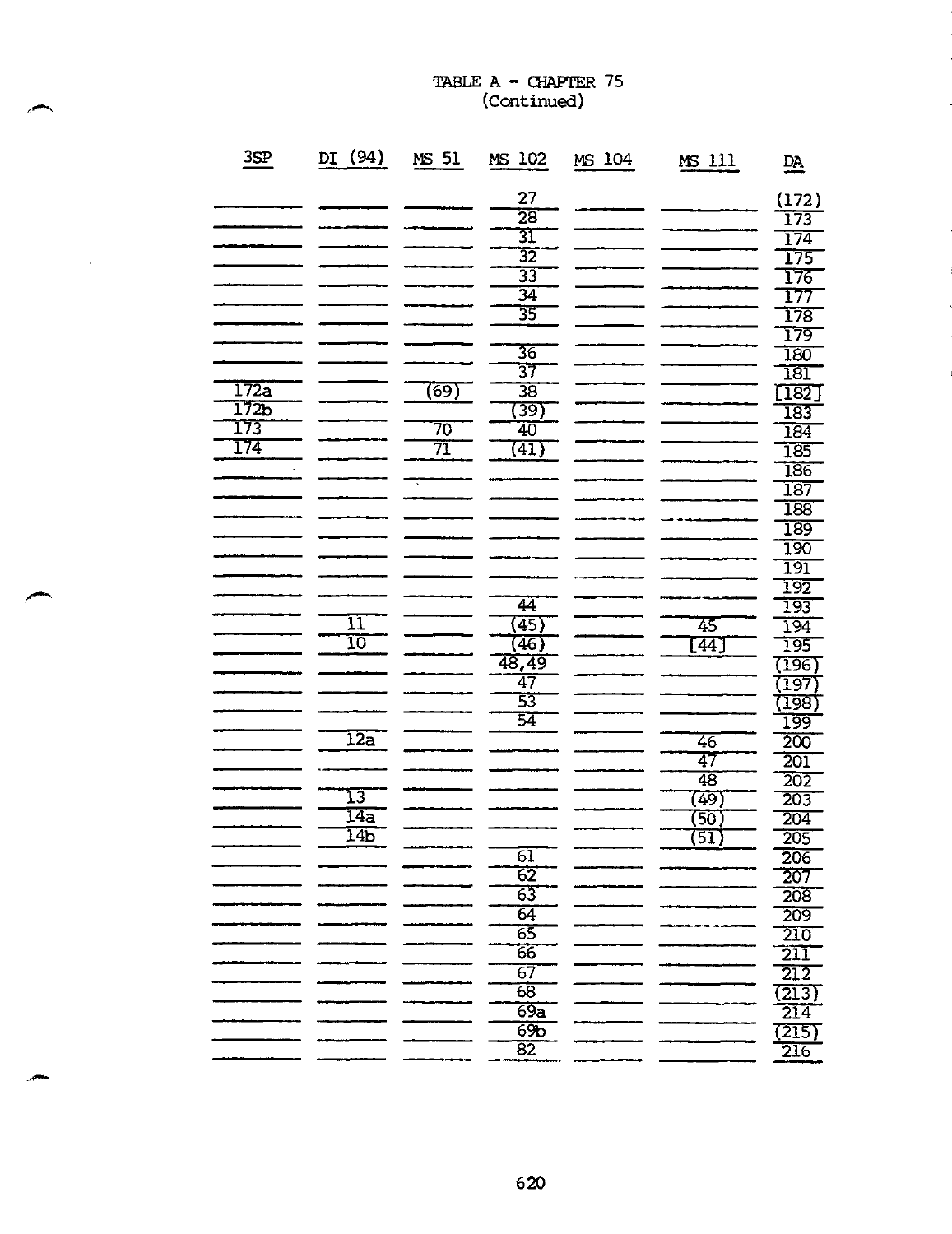$\mathcal{L}$ 

| 3SP                   | DI (94) | <b>MS 51</b><br>(1897) | MS 102<br>(1897) | MS 104<br>(1897) | MS 111<br>(1897) | $\underline{\mathbf{DA}}$              |
|-----------------------|---------|------------------------|------------------|------------------|------------------|----------------------------------------|
|                       |         |                        | 102<br>103,104a  |                  |                  | 217<br>(218)                           |
|                       |         |                        |                  |                  |                  | 219                                    |
|                       |         |                        | 104b             |                  |                  | $\overline{220}$<br>221                |
|                       |         |                        |                  |                  |                  | $\overline{2}\overline{2}\overline{2}$ |
|                       |         |                        |                  |                  |                  | 223                                    |
|                       |         | 72                     |                  |                  |                  | 224                                    |
|                       |         | 73,74                  |                  |                  |                  | (225)                                  |
|                       |         | 75a                    |                  |                  |                  | 226<br>227                             |
|                       |         | 755                    |                  |                  |                  | 228                                    |
|                       |         | ७०                     |                  |                  |                  | 229                                    |
|                       |         | 100,101                |                  |                  |                  | (230)                                  |
|                       |         | 102                    |                  |                  |                  | 231                                    |
|                       |         | 103<br>105             |                  |                  |                  | (232)                                  |
|                       |         | 106                    |                  |                  |                  | 233<br>(234)                           |
| $\overline{4}$        |         | (80)                   |                  |                  |                  | $\overline{[235]}$                     |
|                       |         | 84                     |                  |                  |                  | (236)                                  |
| 67107                 |         |                        |                  |                  |                  | (237)                                  |
| 7                     |         | (८६)                   |                  |                  |                  | 238                                    |
| ॾ<br>ॺ                |         |                        |                  |                  |                  | (239)                                  |
| 10                    |         |                        |                  |                  |                  | (240)<br>$\sqrt{241}$                  |
| $\overline{11}$       |         | (87)                   |                  |                  |                  | $\overline{[242]}$                     |
| 12a                   |         |                        |                  |                  |                  | 243                                    |
| 12b                   |         |                        |                  |                  |                  | 244                                    |
| $\overline{13a}$      |         |                        |                  |                  |                  | 245                                    |
| 13 <sub>b</sub>       |         |                        |                  | 7937             |                  | [246]                                  |
| 14                    |         | (88)                   |                  | 94<br>[95]       |                  | $2\overline{47}$<br>248                |
| 15                    |         |                        |                  | 96               |                  | 249                                    |
| 16                    |         |                        |                  | 97               |                  | 250                                    |
| 17                    |         | (89)                   |                  | 98               |                  | 251                                    |
| $\overline{18}$       |         |                        |                  | 99               |                  | 252                                    |
| T9,20<br>69           |         |                        |                  | <u>100</u>       |                  | 253                                    |
| 70                    |         |                        |                  |                  |                  | 254                                    |
| 71                    |         |                        |                  |                  |                  | (255)<br>256                           |
| $7\overline{2}$       |         |                        |                  |                  |                  | 257                                    |
| 73                    |         |                        |                  |                  |                  | 258                                    |
| 22a                   |         |                        |                  |                  |                  | (259)                                  |
| 22 <sub>D</sub><br>74 |         |                        |                  |                  |                  | (260)                                  |
|                       |         |                        |                  |                  |                  | (261)                                  |

 $\sim$ 

 $\epsilon$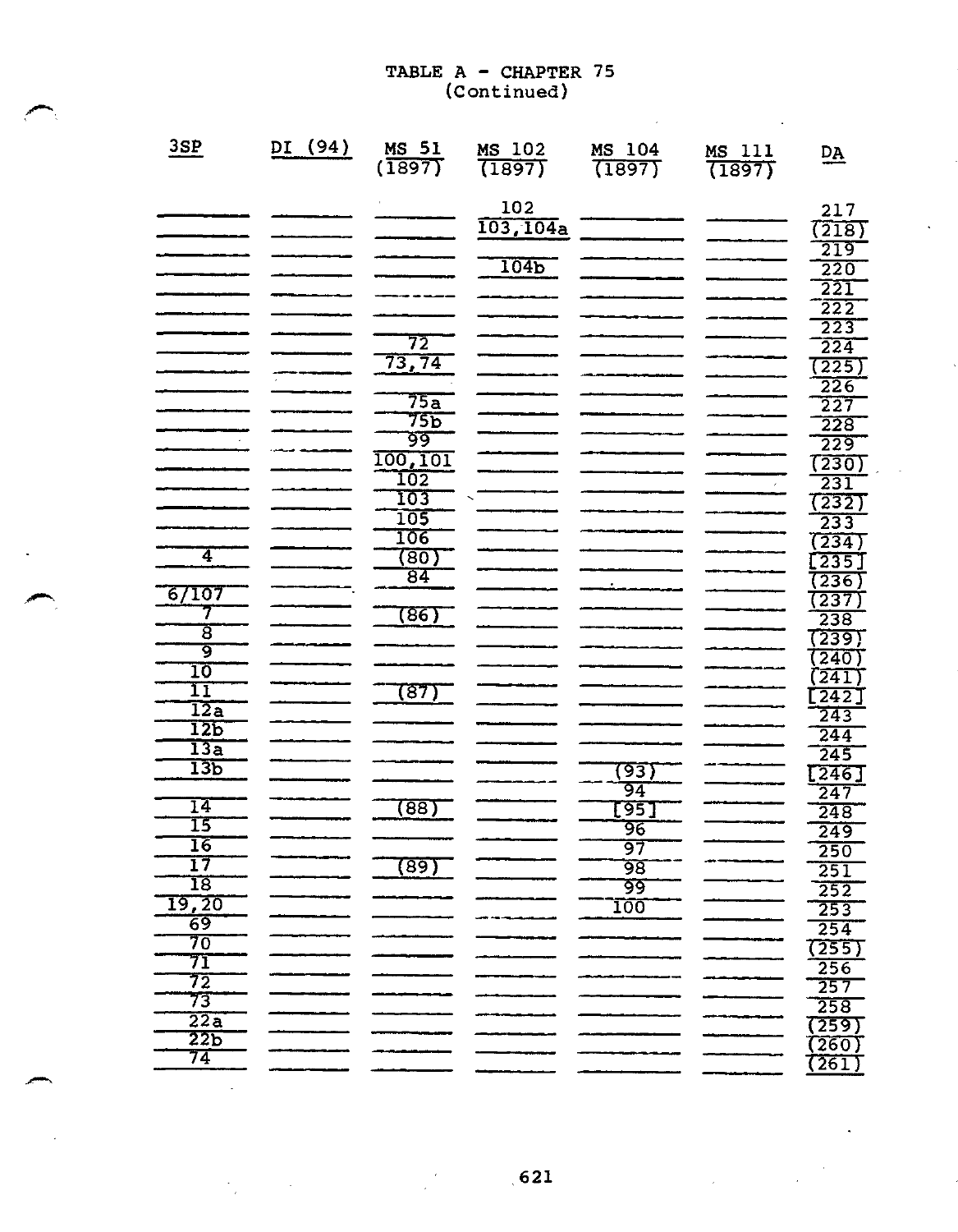J.

 $\sim 10$ 

| 3SP                                | (94)<br>DI | MS 51<br>(1897) | MS 102<br>(1897) | MS 104<br>(1897) | MS 111<br>(1897) | $\underline{\mathsf{DA}}$ |
|------------------------------------|------------|-----------------|------------------|------------------|------------------|---------------------------|
|                                    |            |                 |                  |                  |                  |                           |
| 75                                 |            |                 |                  |                  |                  | (262)                     |
| 76                                 |            |                 |                  |                  |                  | 263                       |
| 77<br>78                           |            |                 |                  |                  |                  | $\overline{264}$          |
|                                    |            |                 |                  |                  |                  | 265                       |
| $\overline{23}$<br>$\overline{24}$ |            |                 |                  |                  |                  | (266)                     |
| 265                                |            |                 |                  |                  |                  | (267)                     |
| 26a                                |            |                 |                  | <u> 109)</u>     |                  | 268                       |
| 27                                 |            |                 |                  |                  |                  | 269                       |
| 28                                 |            |                 |                  | 110              |                  | 270                       |
| 29                                 |            |                 |                  |                  |                  | 271                       |
|                                    |            |                 |                  |                  |                  | (272)                     |
| 31                                 |            |                 |                  | 114              |                  | 273                       |
| $\overline{32}$                    |            | <u>তেত্য -</u>  |                  | 115              |                  | (274)                     |
| 33a                                |            |                 |                  | 116              |                  | 275<br>276                |
| 33P                                |            | (9I)            |                  | 116              |                  | (277                      |
| $\overline{34}$                    |            | $\overline{92}$ |                  | 117              |                  | (278)                     |
| 35a                                |            | 94)             |                  | $\overline{118}$ |                  | 279                       |
| 35 <sub>b</sub>                    |            | (93)            |                  | [119]            |                  | 280                       |
| 36                                 |            |                 |                  | 120              |                  | (281)                     |
| $\overline{37}$                    |            |                 |                  | 12T              |                  | 282                       |
|                                    |            | 96              |                  | (122, 124)       |                  | [283]                     |
| 38a                                |            |                 |                  |                  |                  | (284)                     |
| 38 <sub>b</sub>                    |            |                 |                  |                  |                  | (285)                     |
| 38c                                |            |                 |                  |                  |                  | $\overline{286}$          |
| 39                                 |            |                 |                  |                  |                  | 287                       |
| 40                                 |            |                 |                  |                  |                  | 288                       |
| 44                                 |            |                 |                  |                  |                  | 289                       |
| 45                                 |            |                 |                  |                  |                  | 7290)                     |
| 46,47<br>48                        |            |                 |                  |                  |                  | 291                       |
| 49                                 |            |                 |                  |                  |                  | 292                       |
| 50                                 |            | <u>(95,98)</u>  |                  |                  |                  | 293                       |
| 51                                 |            |                 |                  | (125)            |                  | 294                       |
| $\overline{52a}$                   |            |                 |                  | (126)            |                  | 295<br>296                |
| 56                                 |            |                 |                  |                  |                  | 297                       |
| $\overline{53}$                    |            |                 |                  |                  |                  | 298                       |
| 54                                 |            |                 |                  |                  |                  | (299)                     |
| $\overline{55}$                    |            |                 |                  |                  |                  | 300                       |
| 57                                 |            |                 |                  |                  |                  | (301                      |
| 58                                 |            |                 |                  |                  |                  | 302                       |
| 59                                 |            |                 |                  | (126, 127)       |                  | [303]                     |
| 60                                 |            |                 |                  |                  |                  | (304)                     |
| 61, 62                             |            |                 |                  |                  |                  | 305                       |
| 61,62                              |            |                 |                  |                  |                  | 306                       |

 $\frac{1}{2}$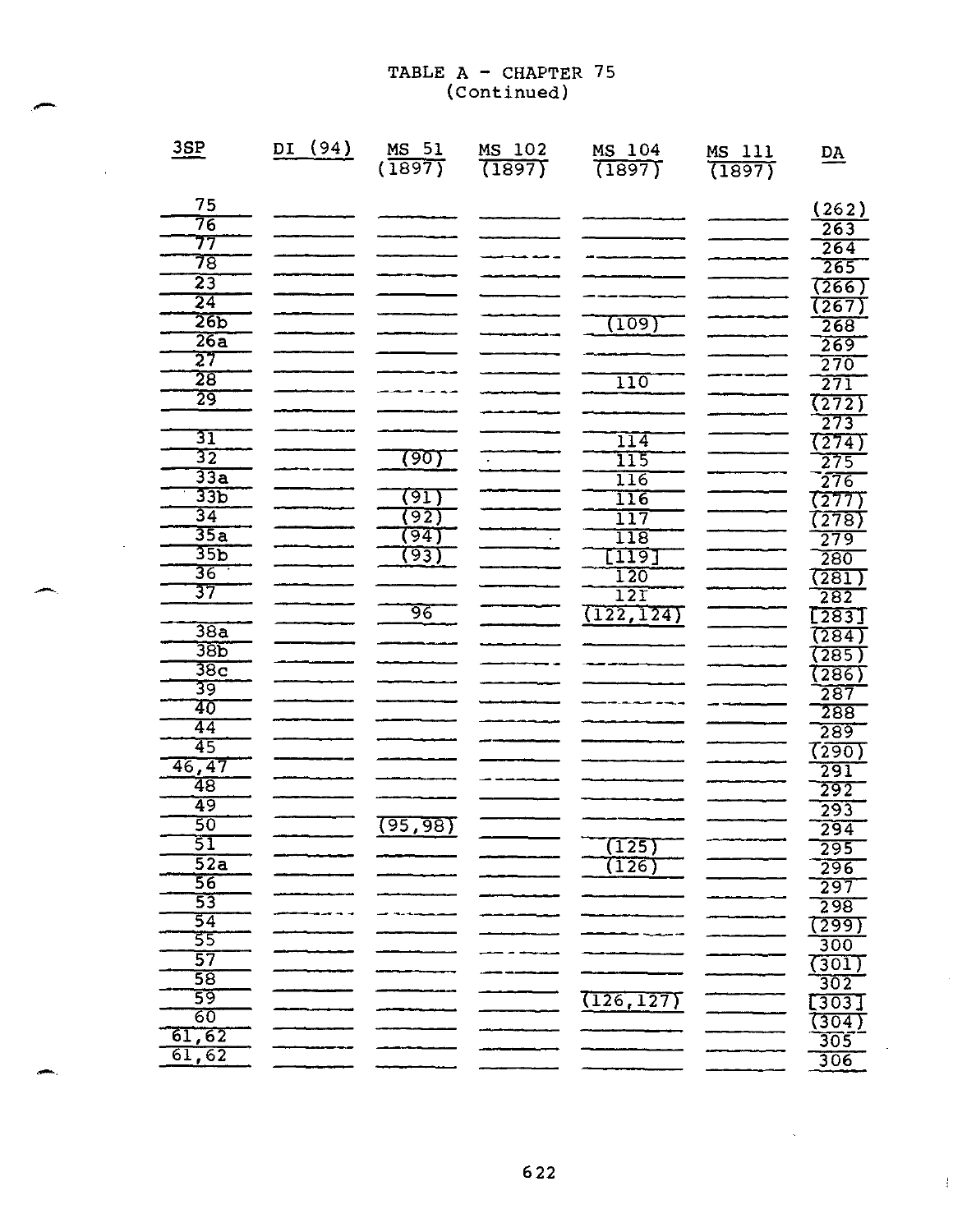| 3SP              | (94)<br>DI | 51<br>$M_S$ 51<br>(1897) | 102<br>$\overline{\text{MS}}$<br>(1897) | 104<br>MS<br>(1897) | MS 111<br>(1897) | $\underline{DA}$    |
|------------------|------------|--------------------------|-----------------------------------------|---------------------|------------------|---------------------|
| 68               |            |                          |                                         |                     |                  | (307)               |
|                  |            |                          |                                         |                     |                  | 308                 |
| 63               |            |                          |                                         |                     |                  | 309                 |
| $\overline{63}$  |            |                          |                                         |                     |                  | 310                 |
| 64,65            |            |                          |                                         |                     |                  | (311)               |
| 65               |            |                          |                                         |                     |                  | 312                 |
| 66a              |            |                          |                                         |                     |                  | (313)               |
| $\overline{665}$ |            |                          |                                         |                     |                  | 314                 |
|                  |            |                          |                                         |                     |                  | 315                 |
|                  |            | 122                      |                                         |                     |                  | 316                 |
|                  |            | 123a                     |                                         |                     |                  | (317)               |
|                  |            | 1236<br>124              |                                         |                     |                  | (318)               |
|                  |            |                          |                                         |                     |                  | (319)               |
| 175c             |            |                          |                                         |                     |                  | 320<br>321          |
|                  |            |                          |                                         |                     |                  | 322                 |
|                  |            |                          |                                         |                     |                  | 323                 |
| 176,177          |            |                          |                                         |                     |                  | (324)               |
|                  |            |                          |                                         |                     |                  | 325                 |
|                  |            |                          |                                         |                     |                  | 326.                |
|                  |            |                          |                                         |                     |                  | $\overline{327}$    |
|                  |            | 134                      |                                         |                     |                  | (328)               |
|                  |            |                          |                                         |                     |                  | 329                 |
|                  |            | 136                      |                                         |                     |                  | 330                 |
|                  |            | <b>137</b>               |                                         |                     |                  | $\frac{(331)}{332}$ |
|                  |            |                          |                                         |                     |                  |                     |
|                  |            |                          |                                         |                     |                  | 333                 |
| 185              |            |                          |                                         |                     |                  | 334                 |
| 187              |            |                          |                                         |                     |                  | 335<br>336          |
| 187a             |            |                          |                                         |                     |                  | 337                 |
| 1876             |            |                          |                                         |                     |                  | 338                 |
| <b>188</b>       |            |                          |                                         |                     |                  | 339                 |
| 200              |            |                          |                                         |                     |                  | (340)               |
| 201,202          |            |                          |                                         |                     |                  | (341)               |
| 203              |            |                          |                                         |                     |                  | $\overline{342}$    |
| 190a             |            |                          |                                         |                     |                  | 343                 |
| <u> 190P</u>     |            |                          |                                         |                     |                  | (344)               |
| 190c             |            |                          |                                         |                     |                  | (345)               |
| 191<br>(192)     |            |                          |                                         |                     |                  | 346                 |
| 193              |            |                          |                                         |                     |                  | 347                 |
| 198a             |            |                          |                                         |                     |                  | 348                 |
| <u> 1985</u>     |            |                          |                                         |                     |                  | 349                 |
|                  |            |                          |                                         |                     |                  | 350                 |
|                  |            |                          |                                         |                     |                  |                     |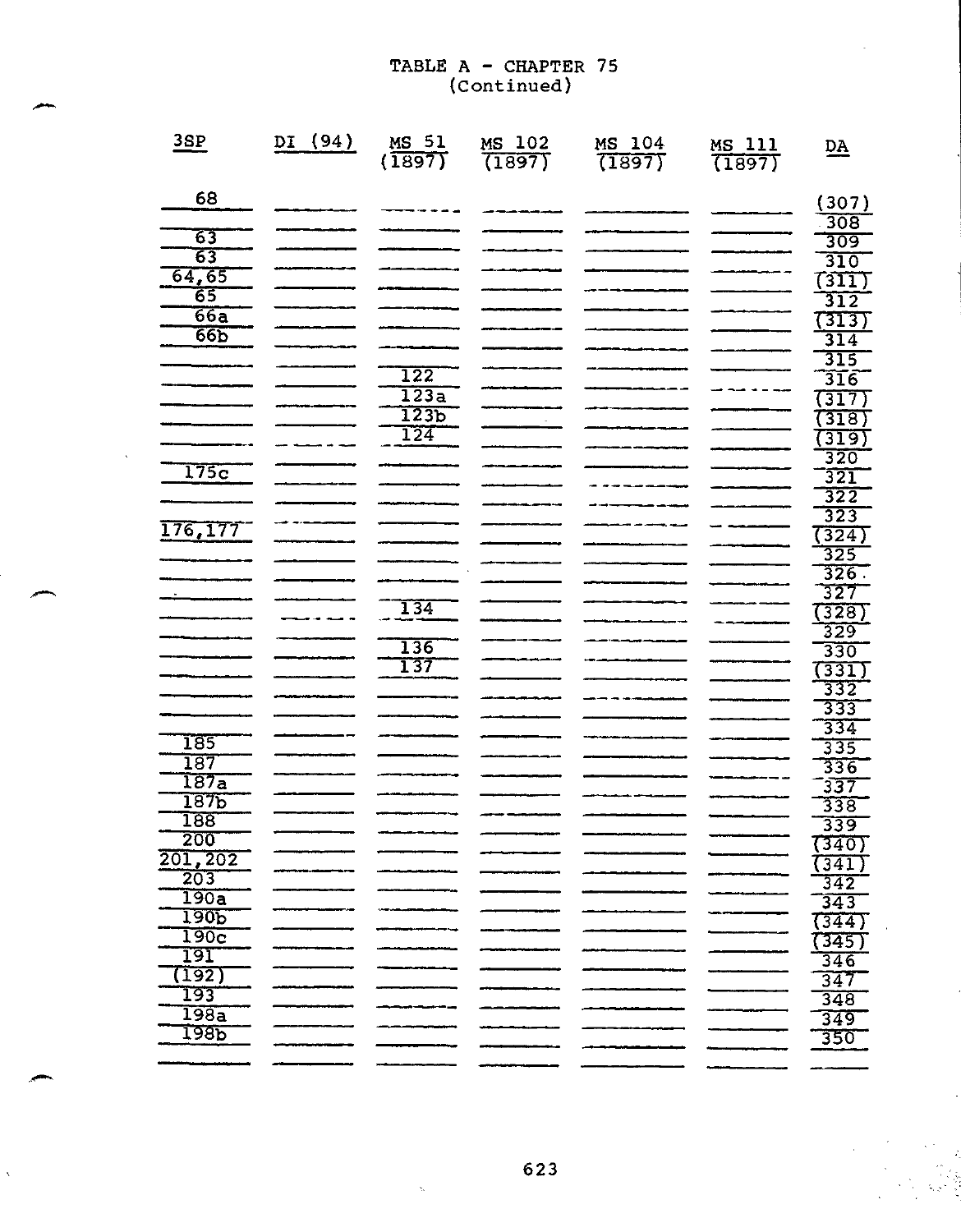White's comments on a given subject that we are able to appreciate both the unique elements in each account, by way of additions or deletions, and the common features which characterize her repeated treatment of the same topic.

The RH article on "The Privilege of the Follower of Christ"<sup>1</sup> contained only one parallel not already noted in the other writings. Sentence 77 of this same article had some striking similarities to the account by Ingraham.<sup>2</sup>

The review of the earlier writings did not include an evaluation of each document in full. Our primary concern was to locate source parallels at a stage in the editing process closer to the point of origin. Table 3 on the following page (625) lists the various writers providing these parallels. There were, however, other reasons to list the parallel texts from earlier writings. The comparison of the different forms of the same sentence would provide some insights for understanding the editorial work of the literary assistants and/or Ellen White's personal editing. At times the earlier text form is so different from the DA text that our only sure means of identifying the content of the earlier text with the DA text is through the similarities between the associated sentences in the same context. A final reason for including earlier sentences even when no source parallels have been found has to do with our efforts to understand Ellen White's method of writing.

 $\frac{1}{2}$ RH, Vol. 69, No. 28 (July 12, 1892).<br> $\frac{2}{\text{CF}}$ , DA283. We would not have 1: We would not have listed this single parallel from this two-part article had not Ingraham been used otherwise in this same chapter.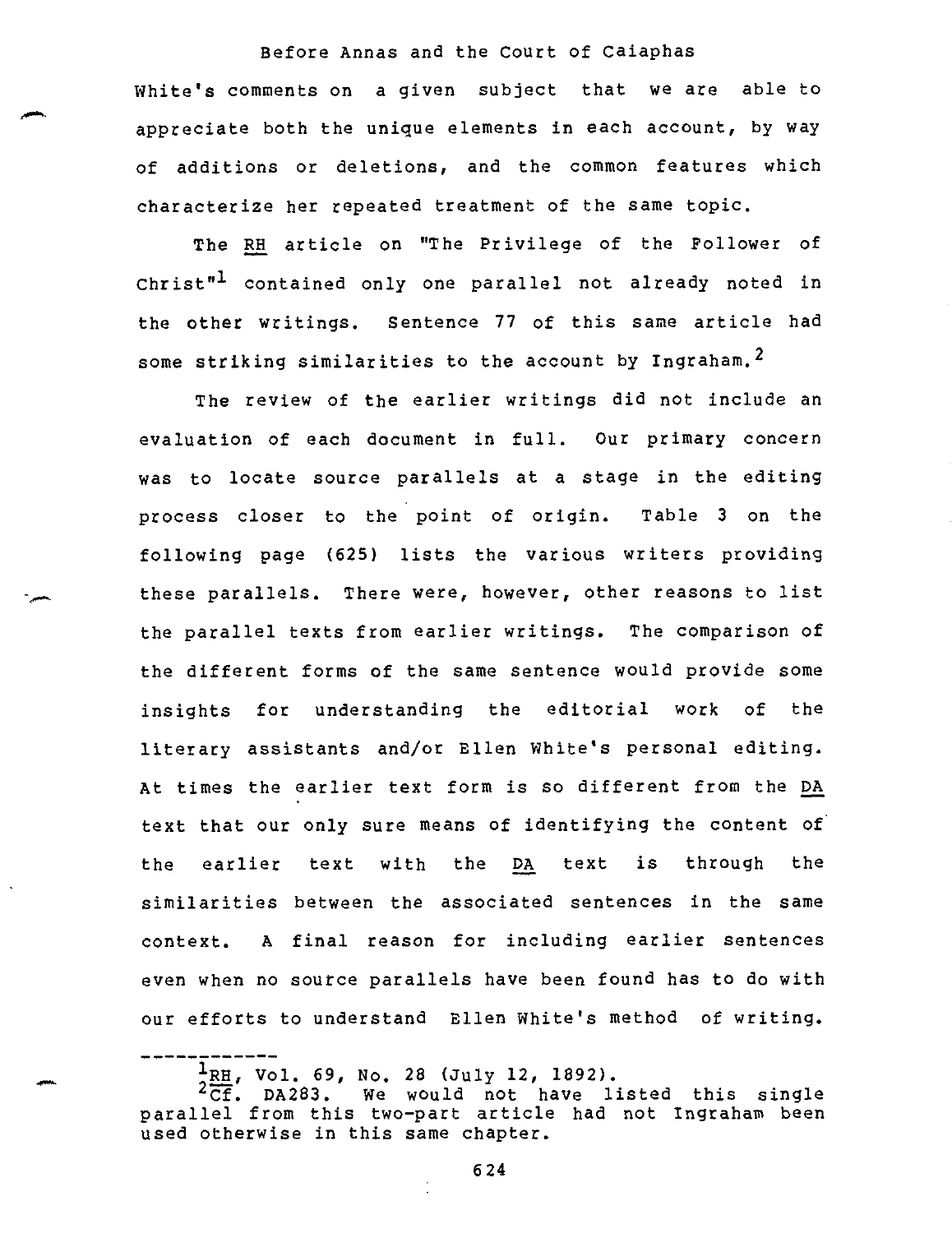| ٦<br>ī.<br>ŀ |  |
|--------------|--|
| 囜<br>ľ<br>г  |  |
| ω            |  |

 $\overline{ }$ 

# DISTRIBUTION OF SOURCES FOR CHAPTER 75

# ro w<br>ቧ fD

| <b>TOTALS Pre-DA</b> | ္ခ<br>Kitto | č.<br>Farrar | <u>င္</u> က<br>March | ጅ<br>የ<br><b>Hanna</b>   | ន<br>•<br><b>Trychene</b> | S.<br>Bennett | $\overline{\mathbf{c}}$<br><b>NST</b> | LXII                       |          |
|----------------------|-------------|--------------|----------------------|--------------------------|---------------------------|---------------|---------------------------------------|----------------------------|----------|
| 8                    | 8           | 8            | 8                    | 8                        | 8                         | 8             | 8                                     | ₫<br>Strict Verbatim       | Ľ        |
| g                    | 5           | ႙            | 8                    | 8                        | 8                         | 8             | 8                                     | Verbatim<br>ន              | N,       |
| ပ္လာ                 | 8           | <b>SS</b>    | 3                    | $\mathbf{14}$            | 8                         | ß             | ଥି                                    | 힘<br>Strict Paraphrase     | ω        |
| $\frac{4}{3}$        | ဠ           | ង្ហ          | 8                    | 55                       | ႙                         | 8             | 8                                     | 52<br>Simple Paraphrase    | 4        |
| င္လ                  | 8           | 8            | 8                    | $\overline{\mathcal{S}}$ | 8                         | 8             | 8                                     | 53<br>Loose Paraphrase     | U١       |
| 8                    | 8           | 3            | 8                    | S                        | 8                         | 8             | 8                                     | 巴<br>Source Bible          | e.       |
| ဇွ                   | 8           | 51           | g                    | 5                        | 8                         | ဥ             | 8                                     | 52<br>Partial Independence | ┙        |
| 97                   | 8           | 8            | 8                    | 8                        | 8                         | 8             | 잌                                     | 넌<br>Strict Independence   | $\infty$ |
| (24)                 | 8           | 8            | 8                    | 8                        | 8                         | 8             | $\overline{54}$                       | <b>R</b><br><b>Bible</b>   | O        |
| 262                  | ន្ល         | $\infty$     | 8                    | $\frac{4}{3}$            | g                         | 8             | IZT                                   | TNILOL                     |          |

rt.<br>F

 $\sim$ 

F<sub>25</sub>

 $\bm{\mathcal{C}}$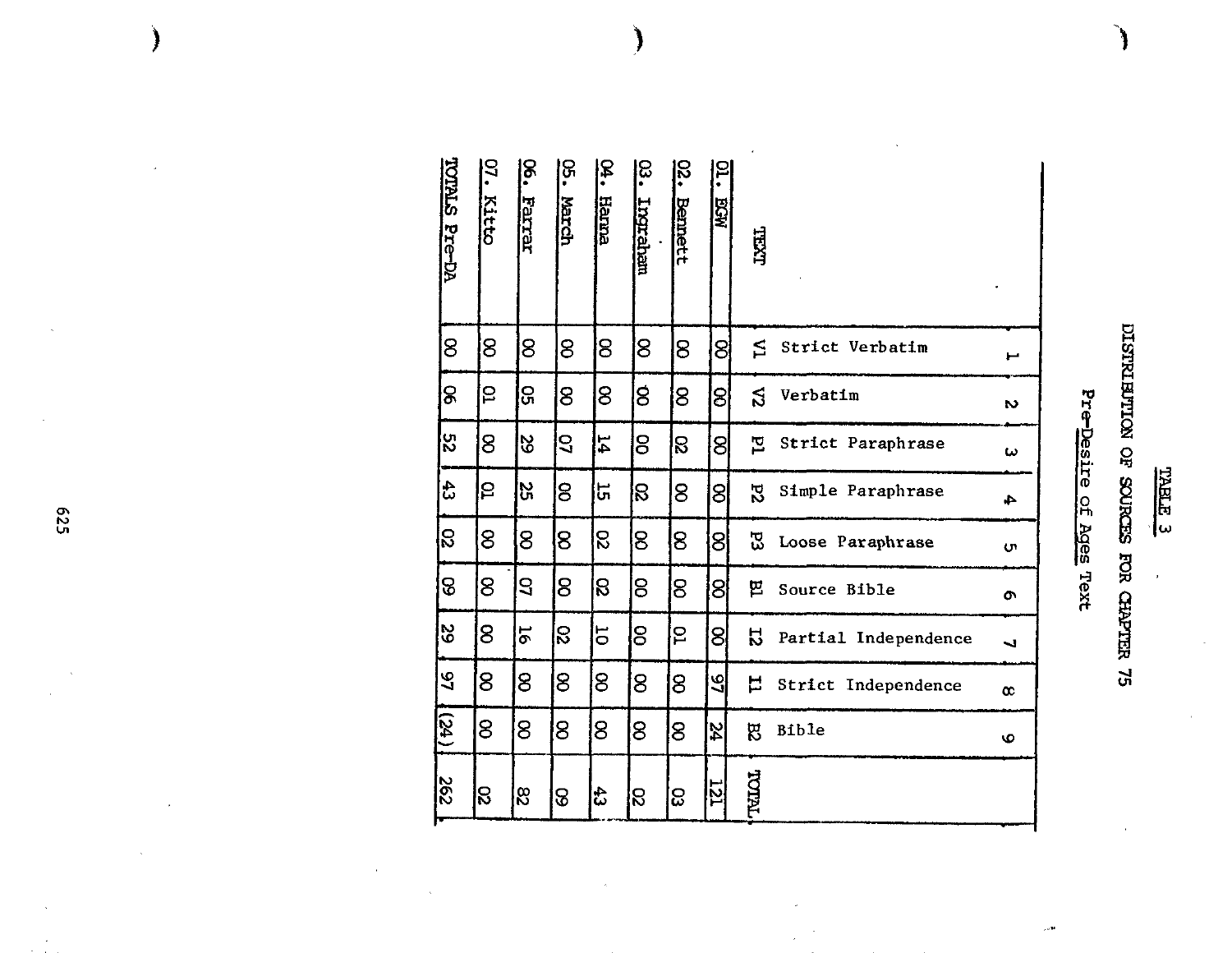$\ddot{\cdot}$ 

 $\frac{1}{\sqrt{2}}$ 

For example, the manuscripts of Ellen White on chapter 75 as well as the journal articles and earlier publications are all in typescript or printed form. They exist in their earliest stage available to us as edited documents. It is not possible to tell from these documents in typescript if and to what extent they agree with what Ellen White wrote out in her own hand. When we have a handwritten script, such as Diary Book 14, a part of which was taken up into the DA text, we can compare the work of Ellen White with the later work of her secretaries.

Through comparative analysis we are able to study the degree to which, if any, her writings were changed by her literary assistants. Since we have so little of Ellen White's published works in handwritten form it is of value to check on the faithfulness of her assistants in representing what we know to be her own literary production. There is also another benefit to be derived from a study of her handwritten materials. We are able to evaluate Ellen White as a writer in her own right.<sup>1</sup>

Diary Book 18, dated 1894, contains 15 sentences on the trial of Jesus before the Sanhedrin. All 15 register as Strict Independence (I1) and evidently were copied into MS

Informed students of her writings are aware that Ellen White deplored her own writing skills and on at least one occasion thought of giving up all attempts to write. Current opinion on Ellen White as a writer varies all the way from those who depreciate her writing skills and/or claim that all literary credit should be given to her husband and others who served as her "ghost writers" to those who argue that she had a miraculous gift for literary expression.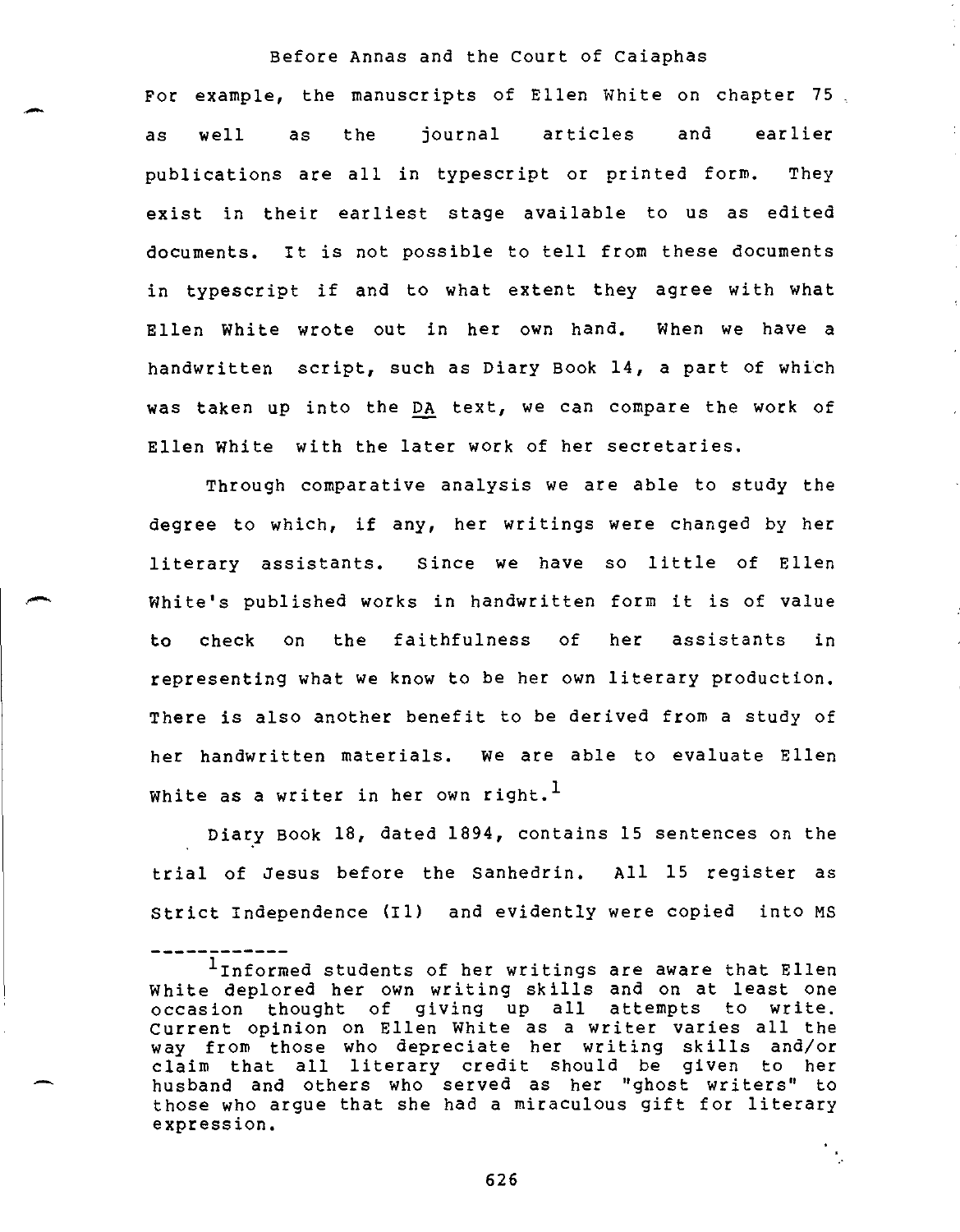102 and MS 111 of 1897. The sentences which finally made their way into the DA text are found in the text presentation under DA sentences 194, 195, 200, 203, and 205. A photocopy of the 15 sentences as they appear in Ellen White's diary journal appears in Appendix D. A comparison of the original script of Ellen White and Manuscript 111 shows that the editing has improved the style, grammar, and syntax of the original. The thoughts of the original version, however, have been faithfully preserved with the majority of the original text still in place and in the same structural arrangement. In this case the text of Ellen White has undergone only minimal editing.

The major Ellen White text for the composition of chapter 75 is Spirit of Prophecy, Volume III. This dependency upon the previous work is not a happenstance. In a letter to W. C. white on August 9, 1897, Marian Davis wrote:

Considering that the very cream has been taken from a large part of the old book, and has been put into every-body's hands, it seems a pity that this new work should have nothing fresh for many of its most important chapters. It seems a pity too, that the most important part of the book should be the part to be hurried and slighted. Again, the chapters as they stand in the old book need a thorough revision and rearrangement for the new.

When the sentence numbers of the "old book," Spirit of Prophecy, are compared with the column of sentence numbers for the DA text the "rearrangement" as well as the "fresh" sections of material become obvious.<sup>2</sup> Out of the 222

 $1_W$ . C. W. Letter Book 10-A, p. 51.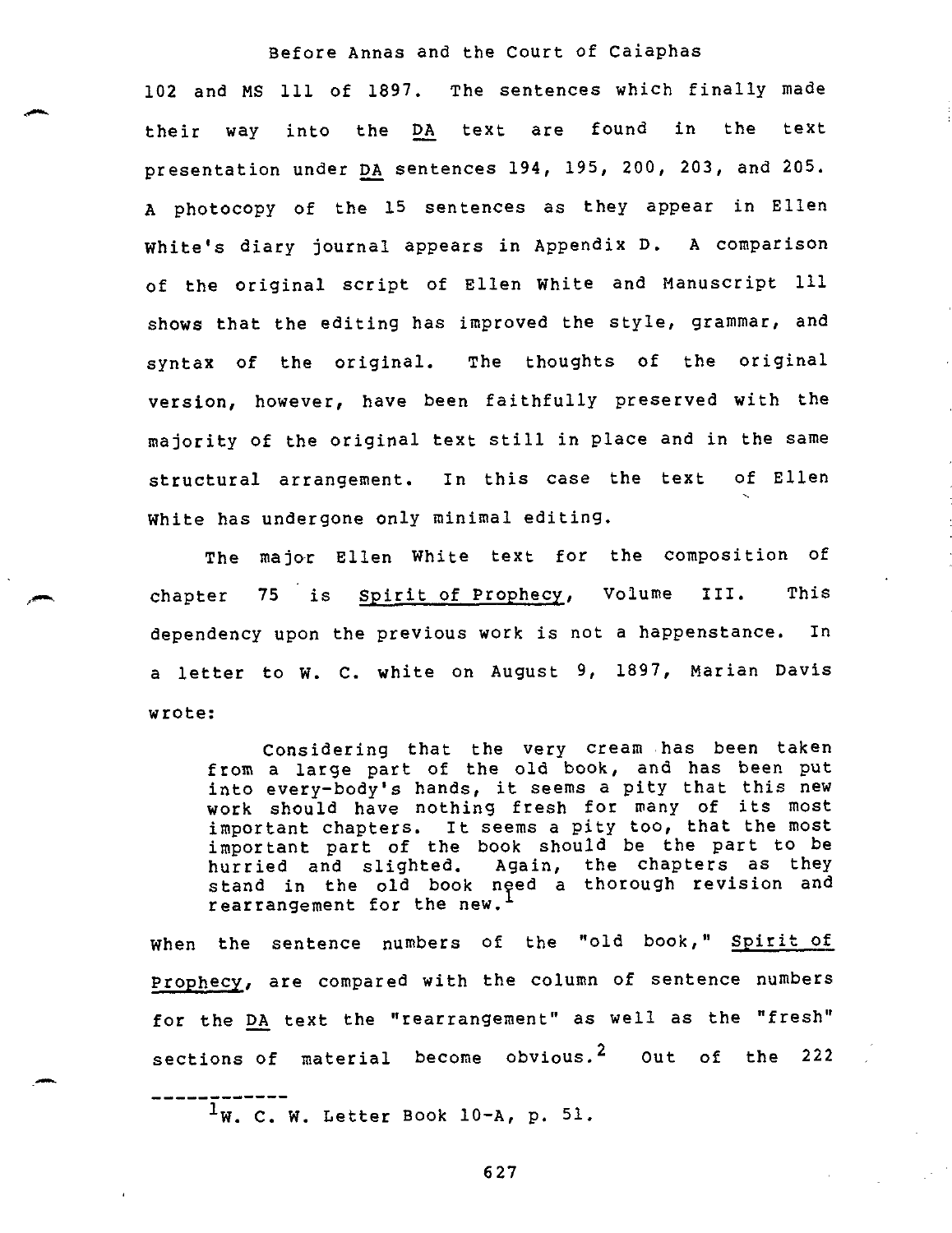sentences of 3SP, chapters VII, VIII, and IX on the topics covered in DA chapter 75, 161 (or 73% of the text) are taken over in some form into the DA text.<sup>1</sup>

Not every sentence of the SP text utilized in the DA text has been included in the text presentation. We incorporated those sentences involving source parallels where the dependency was clearer or greater than in the DA text. Table 4 on page 629 offers a sample comparison of dependency evaluations between various earlier texts and the DA text. We also included the SP sentences when sources were used for comments not included in the later DA text or to show the context and thought development even when no dependency was evident in the verbal expressions. When the SP text was duplicated in the DA material the earlier text material was not evaluated. We merely evaluated the later DA text which is the major text base for this study. The earlier identical (or nearly so) text can be located through Table A where the sentence parallels are listed.

Appendix C shows nearly every dependent sentence of the 3SP text we evaluated to reflect Hanna's Life of Christ. A few parallels were found to have come from the writings of March and Bennett.<sup>2</sup> Other source parallels are to be found in the SP text where it has been duplicated in the DA text.

<sup>&</sup>lt;sup>2</sup>The "rearrangement" of the SP account will be discupsed under Redaction Analysis below.

The complete list of SP sentences used in the DA text may be found in Table A.

<sup>`</sup>Cf. Appendix C, chapter 75, entries 2, 3, 4, 53, 58, 59, 61, 186, and 188.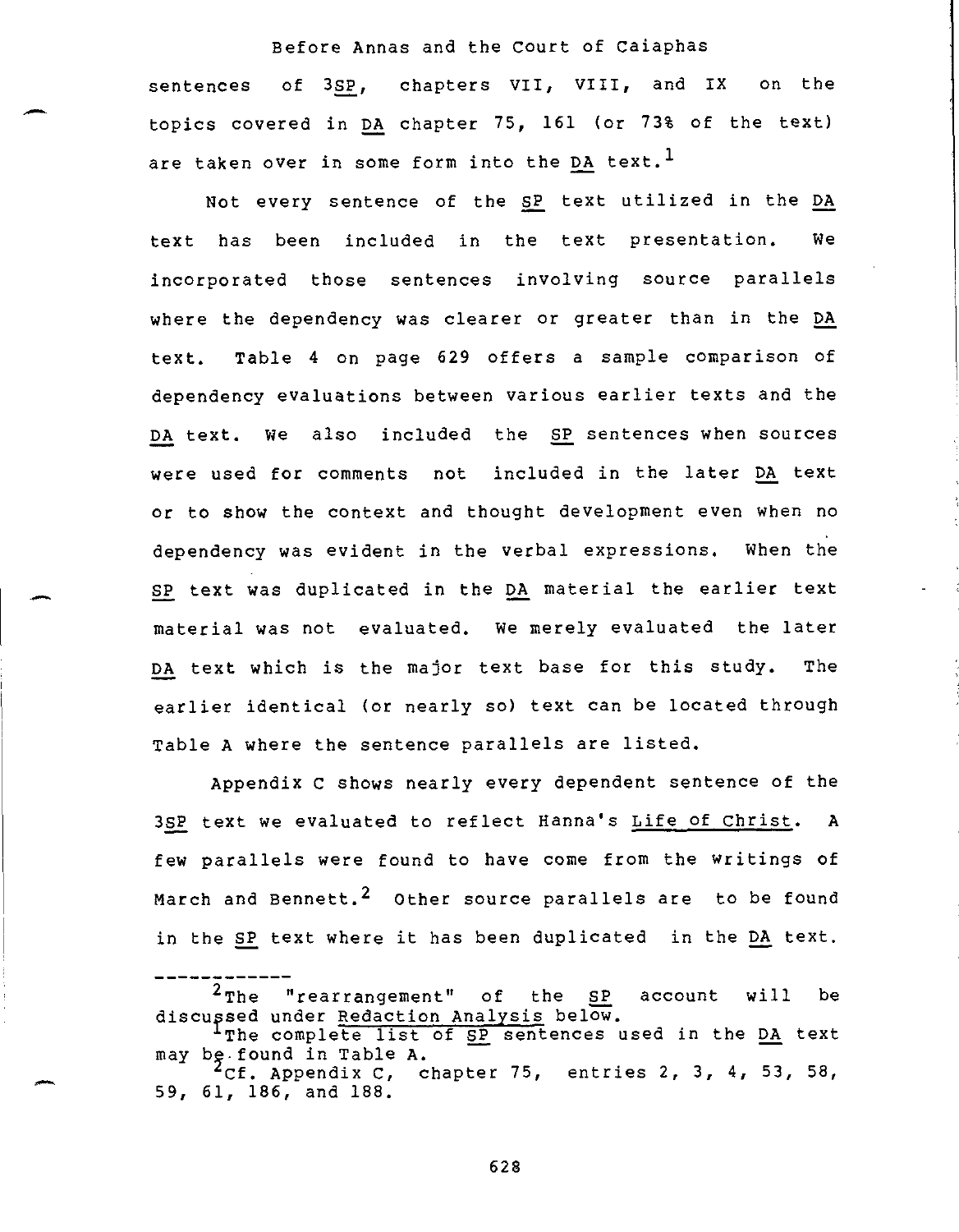#### TABLE 4

# Desire of Ages and Pre-DA Text Evaluations Compared

#### Chapter 75

#### Same Sentence - Similar Words

| No. | DA Text                             | Eval.                      | Pre-DA Txt.                               | Eval.                      | $Pre-DA$                              | Eval.                                 |
|-----|-------------------------------------|----------------------------|-------------------------------------------|----------------------------|---------------------------------------|---------------------------------------|
| 01. | 1/698                               | P <sub>1</sub>             | <u>MS(</u> 51)1                           | V2                         |                                       |                                       |
| 02. | 27698                               | $\overline{P}$             |                                           |                            | 3SP1/106                              |                                       |
| 03. | 3/698                               | $\overline{\text{PI}}$     |                                           |                            | 3SP2/106                              | $\frac{\overline{PI}}{\overline{PI}}$ |
| 04. | 4/698                               | $\overline{P}$             | MS(51)2                                   | $\boxed{P1}$               | $3S\overline{P}3$<br>$\overline{106}$ | $\frac{\overline{PI}}{\overline{PI}}$ |
| 05. | 698                                 | $\overline{P2}$            |                                           |                            | 35P4/106                              |                                       |
| 06. | 20/699                              | $\overline{\text{PI}}$     |                                           |                            | 3SP85/113                             | $\overline{\text{P2}}$                |
| 07. | 247699                              | $\overline{P1}$            | MS(51)18                                  | $\overline{P1}$            |                                       |                                       |
| 08. | 29/699                              | $\overline{\text{PI}}$     |                                           |                            | 3SP94/114                             | $\overline{PZ}$                       |
| 09. | 699<br>31                           | $\overline{P}$             | $\overline{\text{MS}(51)}$ 22             | $\overline{P}$             |                                       |                                       |
| 10. | 34<br>$\sqrt{699}$                  | $\overline{P}$             | MS(51)23                                  | $\overline{P2}$            |                                       |                                       |
| 11  | 36/699                              | $\overline{v}$             | MS(51)128                                 | $\overline{v}\overline{z}$ |                                       |                                       |
| 12. | 699<br>40                           | īΙ                         |                                           |                            | 3SP97/114                             | $\overline{1}\overline{1}$            |
| 13. | 71<br>703                           | $\overline{12}$            | MS (51<br>) 36                            | $\overline{v}$             |                                       |                                       |
| 14. | 703<br>$87^{\circ}$                 | $\overline{\text{PI}}$     | 51)39<br>MS (                             | $\overline{\text{PI}}$     |                                       |                                       |
| 15  | $\overline{11}$<br>705<br>$\bar{3}$ | $\overline{P}$             | 51<br>)42<br>МS                           | $\overline{P}$             |                                       |                                       |
| 16  | 705                                 | $\overline{P1}$            | MS (51<br>743                             | $\overline{\text{Pl}}$     |                                       |                                       |
| 17  | 705<br>9                            | $\overline{1}\overline{2}$ | )117<br>51<br>MS                          | $\overline{PI}$            |                                       |                                       |
| 18. | 706<br>141                          | $\overline{PI}$            | )57<br>МS<br>51                           | $\overline{P1}$            |                                       |                                       |
| 19. | 706<br>149                          | $\overline{12}$            | '51<br>MS<br>67                           | $\overline{\texttt{Pl}}$   |                                       |                                       |
| 20. | 1827708                             | $\overline{\text{PI}}$     | )69<br>51<br>MS                           | $\overline{\mathtt{BI}}$   | 3SP1727120                            | $\overline{P2}$                       |
| 21. | 2307710                             | $\overline{12}$            | 51<br>100<br>MS                           | $\overline{P}$             |                                       |                                       |
| 00. |                                     |                            | 51<br>101<br>MS                           | $\overline{1}\overline{1}$ |                                       |                                       |
| 22. | 236/710                             | $\overline{P1}$            | 51<br>64<br>МS                            | $\overline{12}$            | $3$ SP4/107                           | $\overline{PI}$                       |
| 23. | 280/712                             | $\overline{\text{PI}}$     | $\overline{19}$<br>$\overline{104}$<br>MS | $\overline{\text{PI}}$     | 3SP35/109                             | 豇                                     |
| 24. | 3037713                             | $\overline{12}$            | 126<br>104<br>MS                          | $\overline{P}$             |                                       |                                       |
| 00. |                                     |                            | MS(104)<br>27<br>ı                        | $\overline{11}$            |                                       |                                       |
| 25. | 714<br>31<br>7.                     |                            | $\overline{)123a}$<br>MS (51              | $\overline{PI}$            |                                       |                                       |
| 26. | 318/714                             | $\frac{P2}{P1}$            | 123b<br>MS (51                            | $\overline{P2}$            |                                       |                                       |
| 27. | 319<br>714                          | $\overline{P}$             | MS(51)124                                 | $P\bar{1}$                 |                                       |                                       |
| 28. | 320/714                             | $\overline{P2}$            | π                                         | π                          |                                       |                                       |
|     |                                     |                            |                                           |                            |                                       |                                       |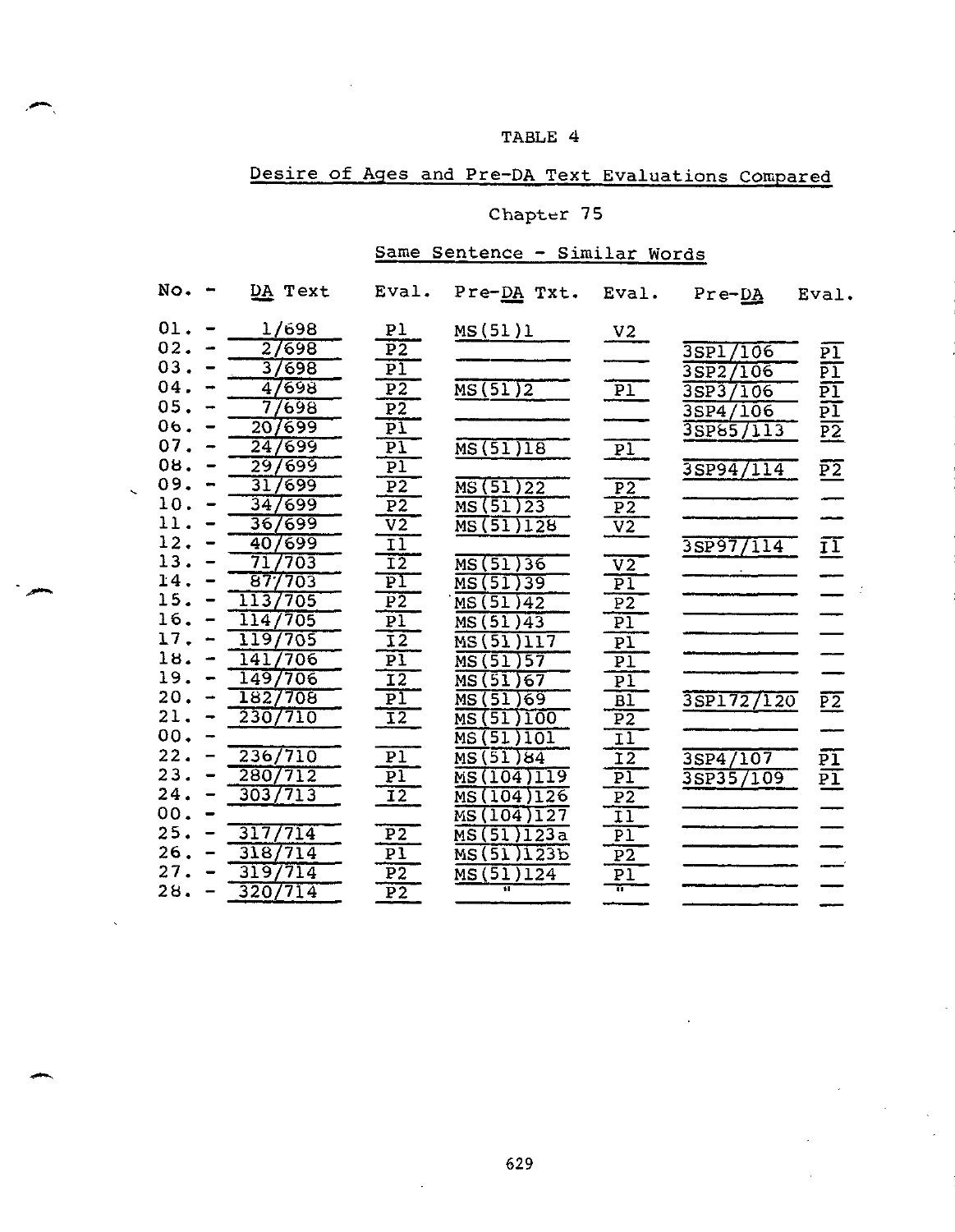Before Annas and the Court of Caiaphas These will have to be traced out through a comparison of Appendix A and Table  $A.$ <sup>1</sup>

The comments of Marian Davis calling for "fresh" material and a "thorough revision" of the "most important chapters" might partially explain why Ellen White produced five manuscripts on the subjects covered in chapter 75 during 1897.<sup>2</sup> We use the qualifier, "partially," because Ellen White had been writing on this new "life of Christ" for a number of years. In fact, one of the more important of these five manuscripts, MS 51, 1897, carries the date of May 20, nearly three months ahead of Marian's plea to W. C. White.<sup>3</sup>

Manuscript 51 is entitled "In the Judgment Hall" and covers the trial of Jesus before the Jewish leaders and before Pilate. Since Ellen white also treats the encounter with Pilate in chapter 77 we only include the first 141 sentences of the manuscript in our discussion here.

The striking feature of this manuscript is its dependency on The Life of Christ by Frederic Farrar. We have included in the text presentation only those sentences from Farrar where the verbal parallels clearly indicate the

<sup>1</sup>For example compare 3SP, chapter VIII, sentences 185-188 and DA, chapter 75, sentences 335-339 where Ingraham is the source.

 $4$ The copyist signed MS 51 as M. V. H. The White Estate officy has identified the initials as Minnie Hawkins.

<sup>&#</sup>x27;Another manuscript on the topic of "Peter's Fall and Restoration" is dated September 8, 1898, only three months before The Desire of Ages was published by Pacific Press Publishing Company. We did not include this manuscript in our study because of its late date. We could not be sure it was not generated from the pre-publication text of DA.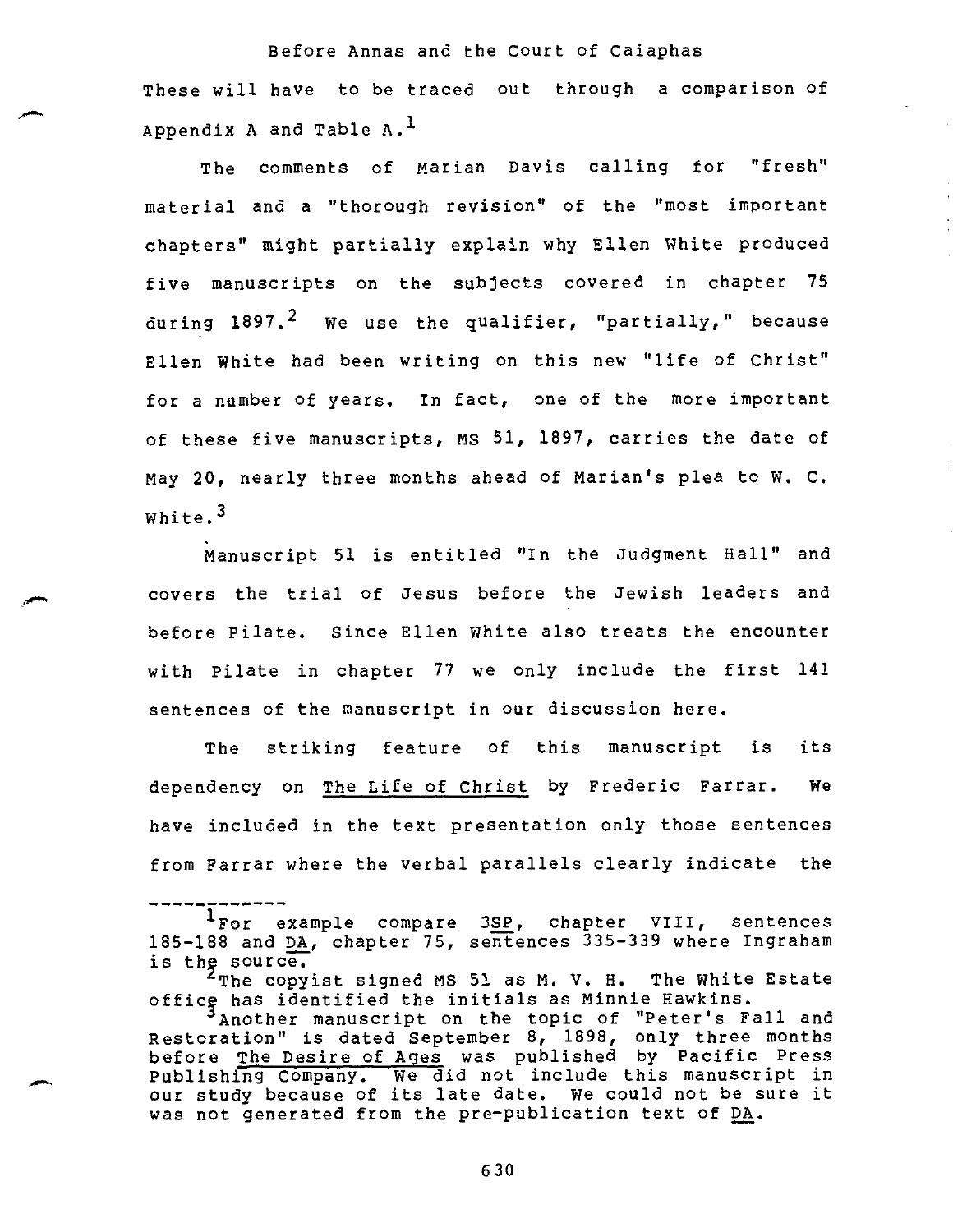dependency. The tabulations presented in Table 3, page 625, show that among the 82 parallels found in the 141 sentences, five were evaluated as Verbatim, 29 as Strict Paraphrase and 25 as Simple Paraphrase. Seven Bible quotations and 16 Partial Independence complete the list of dependent sentences. The full picture on the literary dependence of Manuscript 51 cannot be convincingly shown through the sentence evaluations alone. We have therefore reproduced the first nine pages of the manuscript (141 sentences) as well as the full text of Farrar for this part of the passion narrative in Appendix D. We invite the reader to compare the two documents for similarity of ideas and thematic arrangement. At times Ellen White will condense in one sentence several sentences of Farrar.

Table 1, page 610, should be consulted for the more complete picture of MS 51. The text includes some parallels other than those credited to Farrar. We evaluated six sentences as Verbatim, 30 as Strict Paraphrase, 24 as Simple Paraphrase, seven as Source Bible, and 16 as Partial Independence. The 141 sentences also contain 20 sentences and 13 Bible quotations credited fully to Ellen White.

Table A lists 75 sentences from MS 51 in parallel with the DA text, of which 31 also parallel the earlier SP account. Apart from the common use of Bible quotations all parallels between MS 51 and 3SP show a modification of the earlier text. The different arrangement of the similar sentences would suggest that MS 51 is not attempting to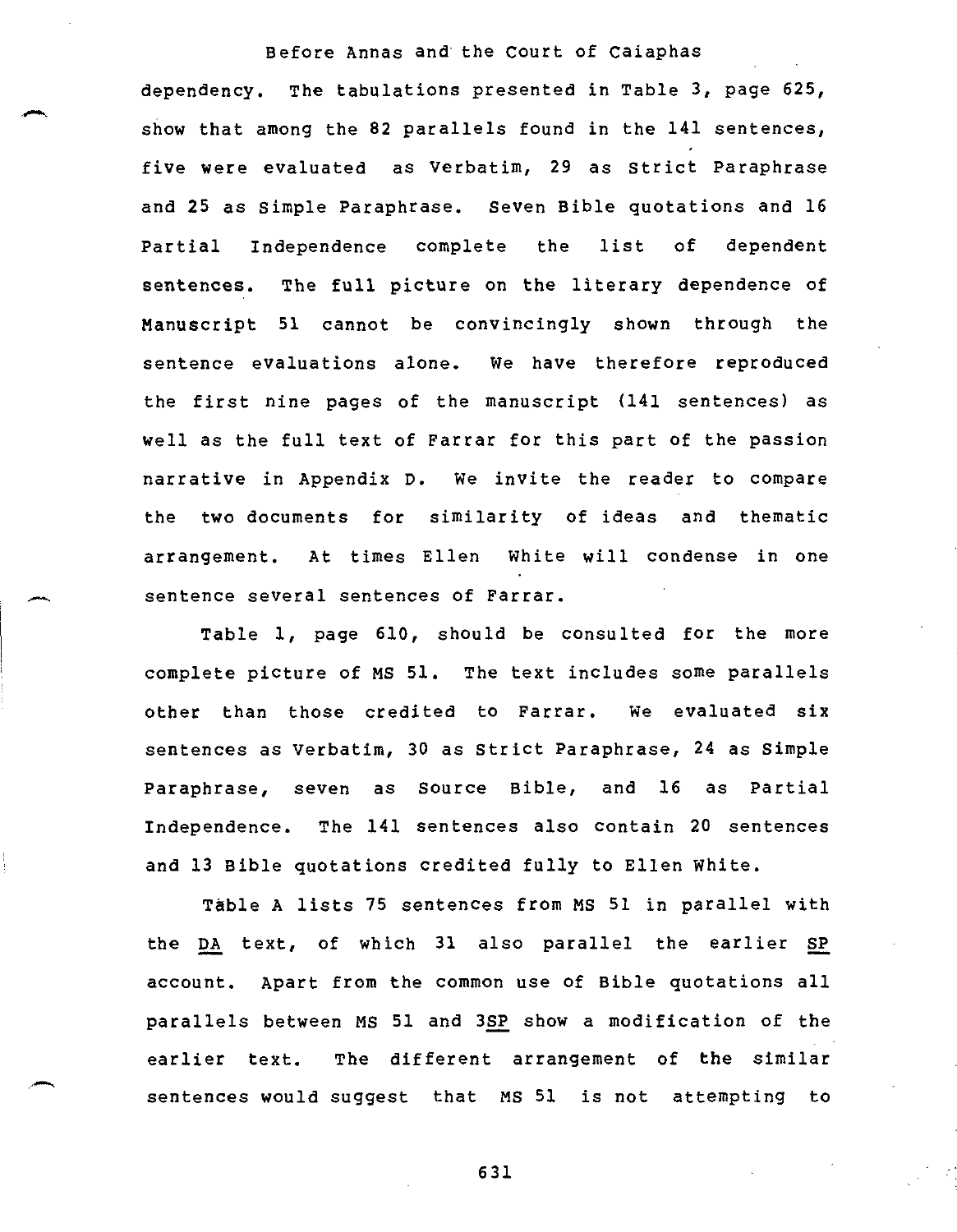revise the SP text. The sentence sequence of MS 51 generally follows the development of the Farrar text.<sup>1</sup> The parallels between MS 51 and the earlier SP account which used Hanna as a source could have resulted from the common Bible storyline. There is, of course, the possibility that Farrar used Hanna as a source.

The study of possible literary dependency between the sources utilized by Ellen White would not only help us in our efforts to untangle the web of relationships between the earlier writings of Ellen White. Such an investigation would also shed more light on the literary practices of the nineteenth century, particularly in respect to the issue of plagiarism.

Of the 44 sentences containing material common to MS 51 and chapter 75 of the DA but not to the earlier SP text, 30 show dependency upon Farrar's account.<sup>2</sup> Five sentences have been credited to other sources and seven sentences have been evaluated as Strict Independence.<sup>3</sup> The dependency of MS 51 is more than partial. Of the 30 sentences showing dependency upon Farrar, 1 is registered as Verbatim, 9 as Simple Paraphrase, and 13 as Strict Paraphrase. It is quite evident that part of the "freshness" brought to the new life of Christ is due to the infusion of new literary material

<sup>1</sup>See Appendix C and D under chapter 75 for the comparison between Manuscript 51 and Farrar's text. In two instances two sentences of MS 51 were combined into one DA sentence making the sentence count of the DA text 42 rather than 44.

Compare the MS 51 and DA columns of Table A with Appendix A and C on chapter 75.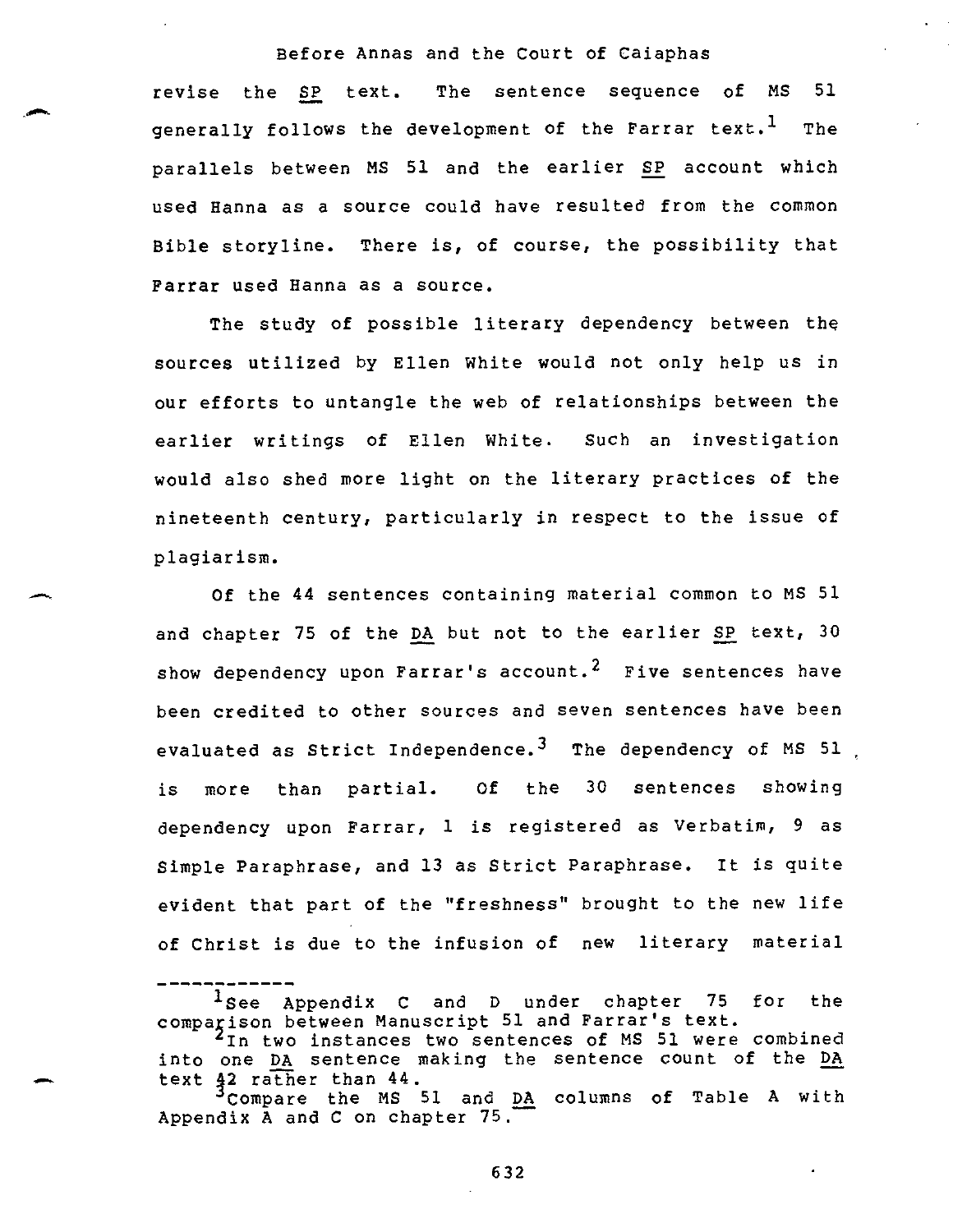Before Annas and the Court of Caiaphas from additional sources. In the case of the MS 51 Farrar is the chief contributor.

A second manuscript written on the trial of Jesus in 1897 is indexed as MS 101, 1897, and dated September 26. The 14-page document contains 210 sentences, 100 of which would apply to chapter 75. Yet, strangely enough, we have found no sources for the writing nor have we located any parallels in the DA text. It is possible that the title, "The True High Priest," led Marian Davis to assume that this manuscript did not treat the earthly life of Christ. Had she read the text she would have immediately noticed the references to Caiaphas and his part in the trial of Jesus.

Manuscript 101 was copied by Maggie Hare (M. H.) and also includes comment on the trial before Pilate and the crucifixion. We have not compared those portions of the document with chapters 77 and 78 of the DA text since the content of these chapters lies beyond the scope of this research project. We have included the first four pages of MS 101 in Appendix D for two reasons. These four pages contain Ellen White material on the topic of our chapter and should be available for further study of source dependency. We are not aware that this text appears elsewhere in published form.

Manuscript 102, 1897, is dated September 26, the same date given to MS 101. It was copied by the same secretary, Maggie Hare (M. H.) and carries the stamped signature of "E. G. White." The seven-and-one-half-page document contains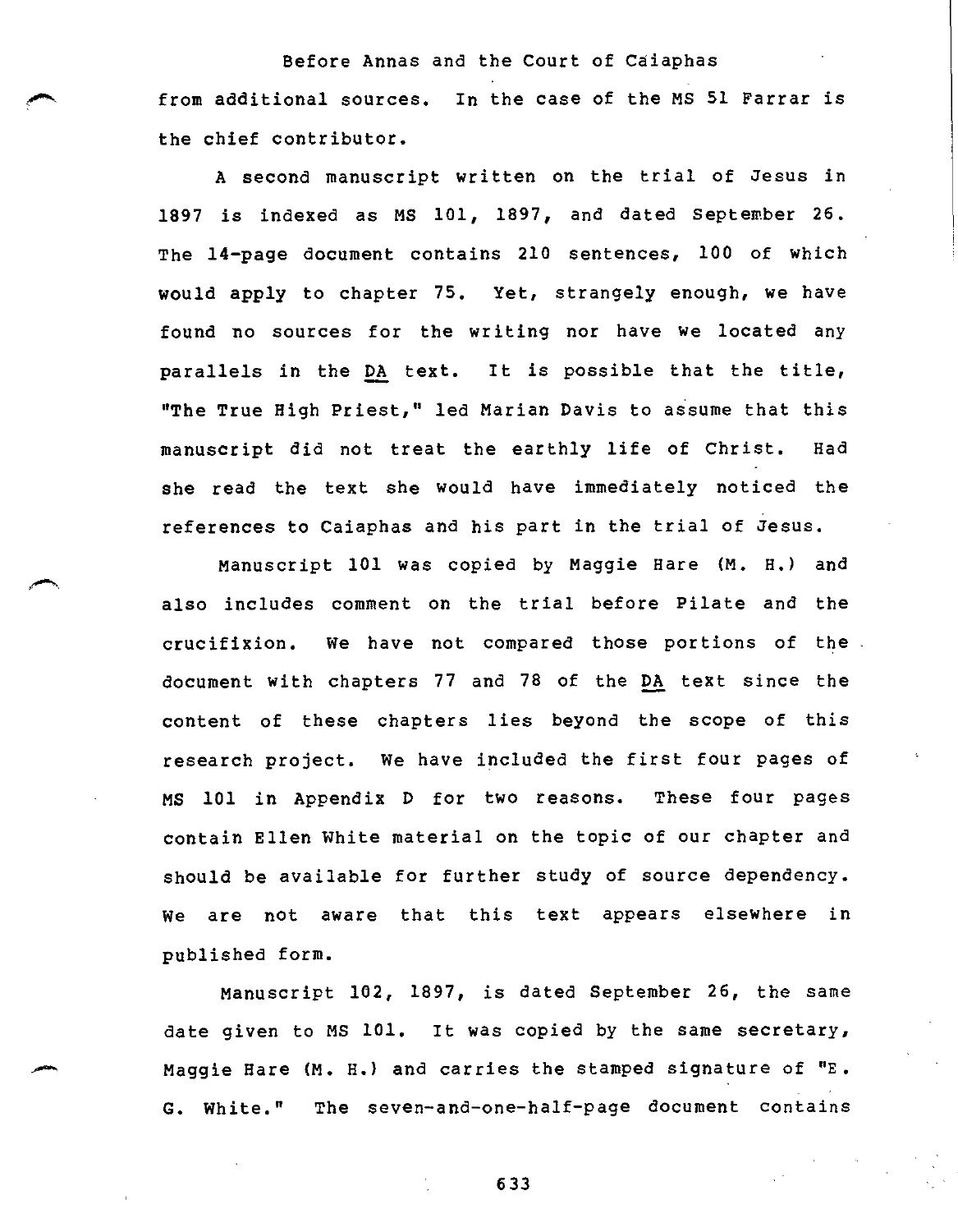Before Annas and the Court of Caiaphas 118 sentences and bears the title, "Caiaphas."

According to our analysis of its content, 38 sentences of MS 102 were taken for the DA composition. Table A shows that most of these sentences represent new material not previously covered in the SP text or earlier manuscripts.<sup>1</sup> The striking feature of this manuscript is its literary independence. As shown in Table 1, we found only three sentences indicating any literary borrowing.

We have included the full text of MS 102 in Appendix D for the same reasons we offered above in respect to MS 101. In addition, the reader can compare the manuscript form of the sentence with the published form in chapter 75. The arrangement of the content between the two presentations on Caiaphas can also be compared. More will be said on this point under the redaction analysis below.

The use of MS 102 by the DA text indicates that Ellen White is also to be credited with contributing to the "freshness" of the new edition of the life of Christ. She not only employs sources in her writings, she adds her own independent comment in the production of new material. This latter aspect of her work should not be overlooked or depreciated even though as a source study the non-original material gets the greater attention.

A fourth manuscript dated in 1897 (the third with a September date) is MS 104. According to the date and

<sup>&</sup>lt;sup>1</sup>Five sentences reflect the earlier texts of Diary Book 14 and MS 51.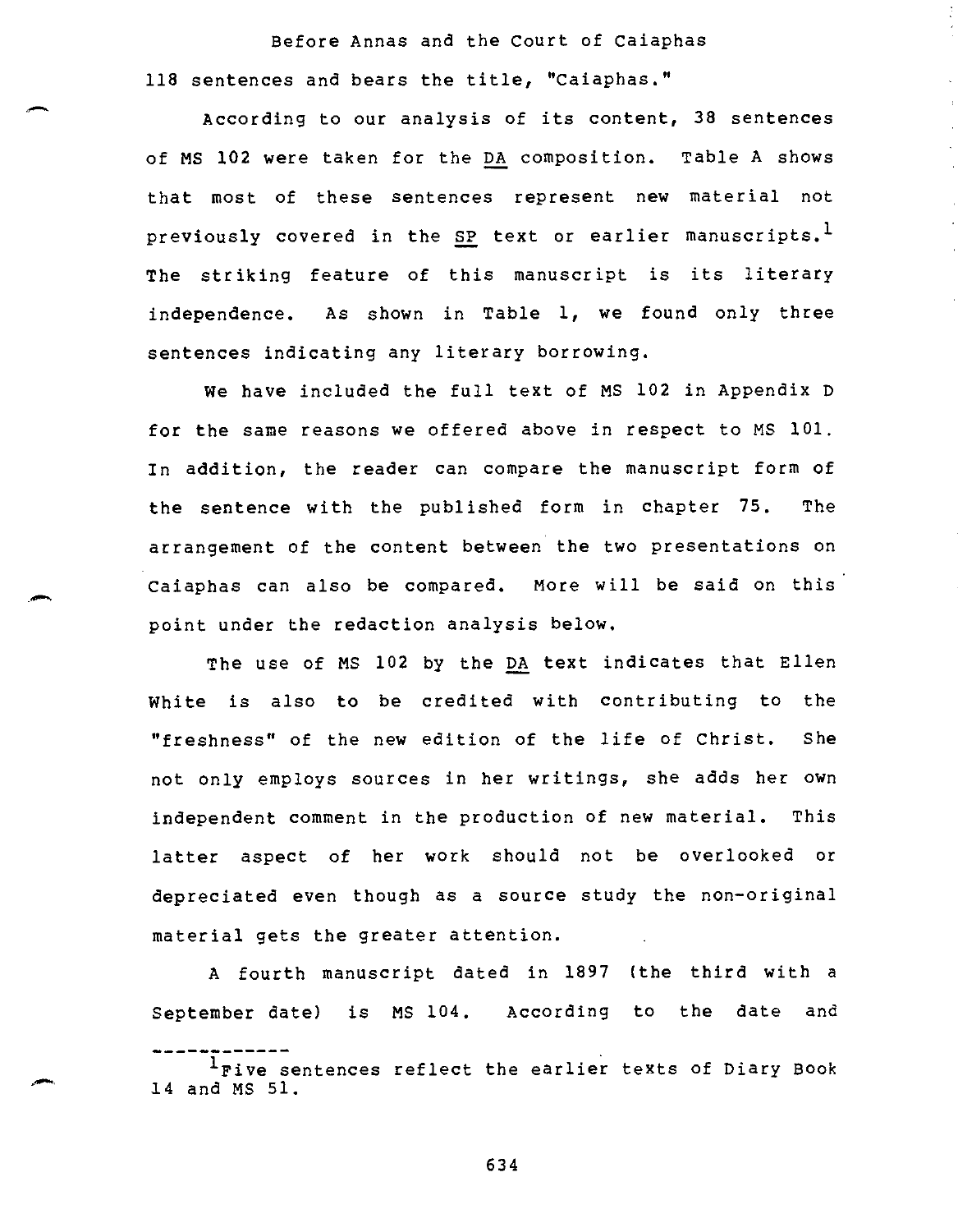initials appearing at the end of the text, it was first copied by Minnie Hawkins on September 7, 1897. The 10-page document of 152 sentences is in fragile condition today but may be easily read through the "recopied" text made on December 12, 1963. The first copy bears the (stamped) signature of "E. G. White."

The text of MS 104 entitled "Condemned by the Jews," opens with quotations from Scripture. In fact, the first two pages contain 29 sentences, 24 of which are taken from the Bible. The sentences of MS 104 taken over by the DA text begin with sentence 90 and have to do with the denials of Peter. Table A shows that most of these sentences are also to be found in 3SP, chapter VIII. There is some dependency on MS 51, 1897, as well. Evidently Ellen White herself referred back to her earlier writings in the composition of new manuscripts.<sup>1</sup>

The sections of MS 104, 1897, not appearing in the DA text include, in addition to the Bible quotations already mentioned, thoughts relative to the implications to be drawnfrom the experience of Jesus by those who will in the last days undergo trials and persecution for their faith. Ellen White also comments on the demonic elements at work behind the scenes in bringing the faithful servants of God to trial.

#### <sup>1</sup>It is possible, of course, that Ellen White extended to her literary assistants the privilege of preparing new<br>compositions from her previous writings. This explanation compositions from her previous writings. for the duplication of the earlier materials does not account for new content also found in the later manuscript.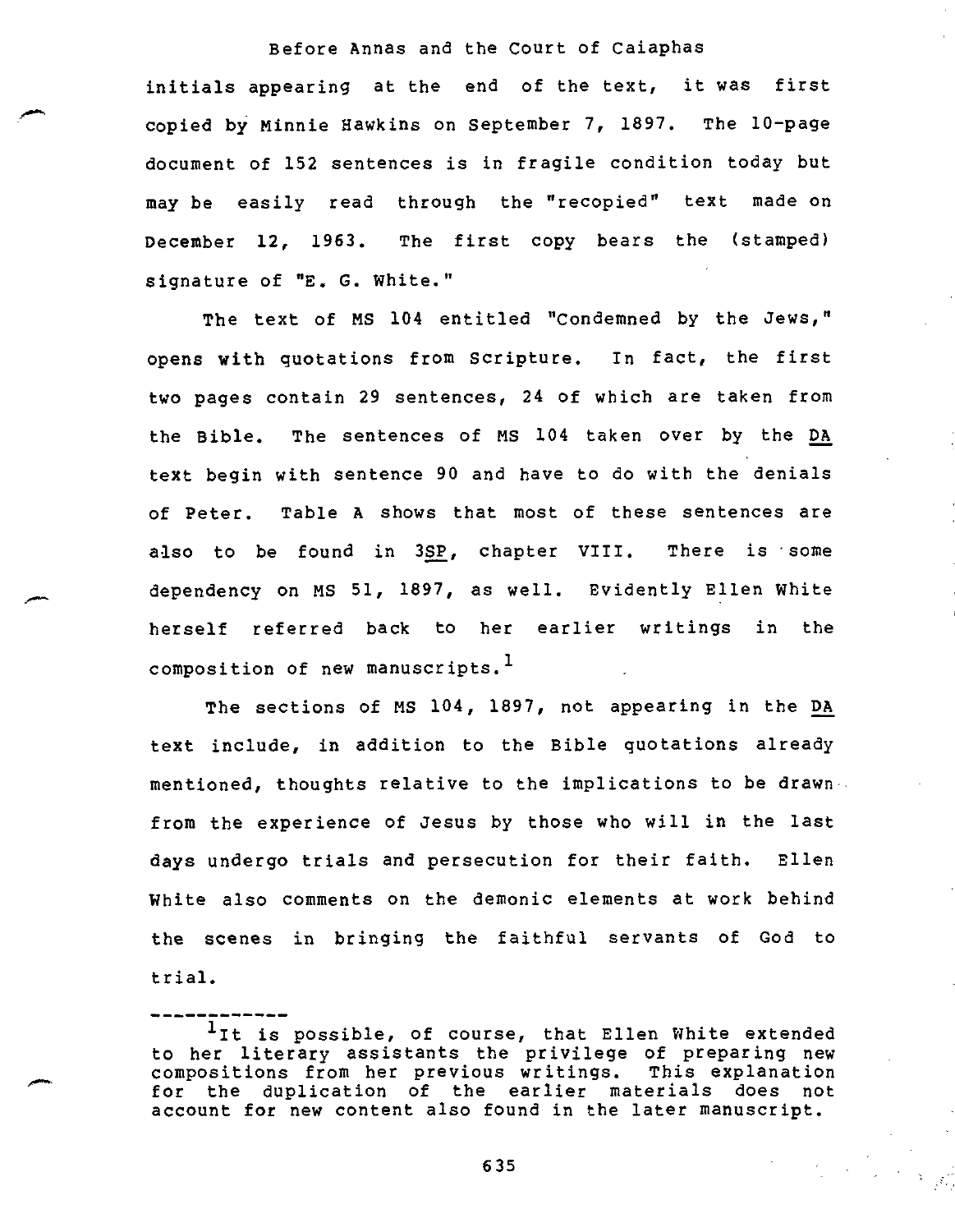$\frac{1}{2}$ 

 $\vec{\epsilon}$ Á

 $\tilde{\mathcal{L}}$  $\gamma$ 

 $\frac{1}{3}$ 

The full text of MS 104, 1897, may be found in Appendix D. There the reader can trace the free flow of Ellen White's thought as she develops the various lessons to be learned from the trial of Jesus. The condemnation of Jesus is not her main concern. The trial is rather the model, the paradigm, from which she draws or illustrates the teachings for those endeavoring to live faithful Christian lives in the domain of the evil one.

Ellen White's references to the tactics of Satan, the experience of Cain and her appeal to study the book of Revelation may serve to explain why so few source parallels were found in the lives of Christ we examined. Manuscript 104, 1897, contained only six dependent sentences, two of which were Strict Paraphrase and three registered as Simple Paraphrase. One sentence involved a Bible quotation apparently influenced by a source and five were evaluated as Partial Independence. We listed 13 parallels, including four Scripture quotations as Strictly Independent.<sup>1</sup>

The fifth and last document on the trial of Jesus before the Sanhedrin written by Ellen White prior to the publication of The Desire of Ages is Manuscript 111, 1897. This lengthy treatise of 27 pages was copied by Maggie Hare on October 7 of that year. The title of the text suggests a rather broad topic, "Our Substitute and Surety." Eight

<sup>&</sup>lt;sup>1</sup>This data also appears in Table 1. We remind the reader that these figures do not represent the evaluation of the full text of Manuscript 104. These earlier texts were searched for their use of sources, not for their independence.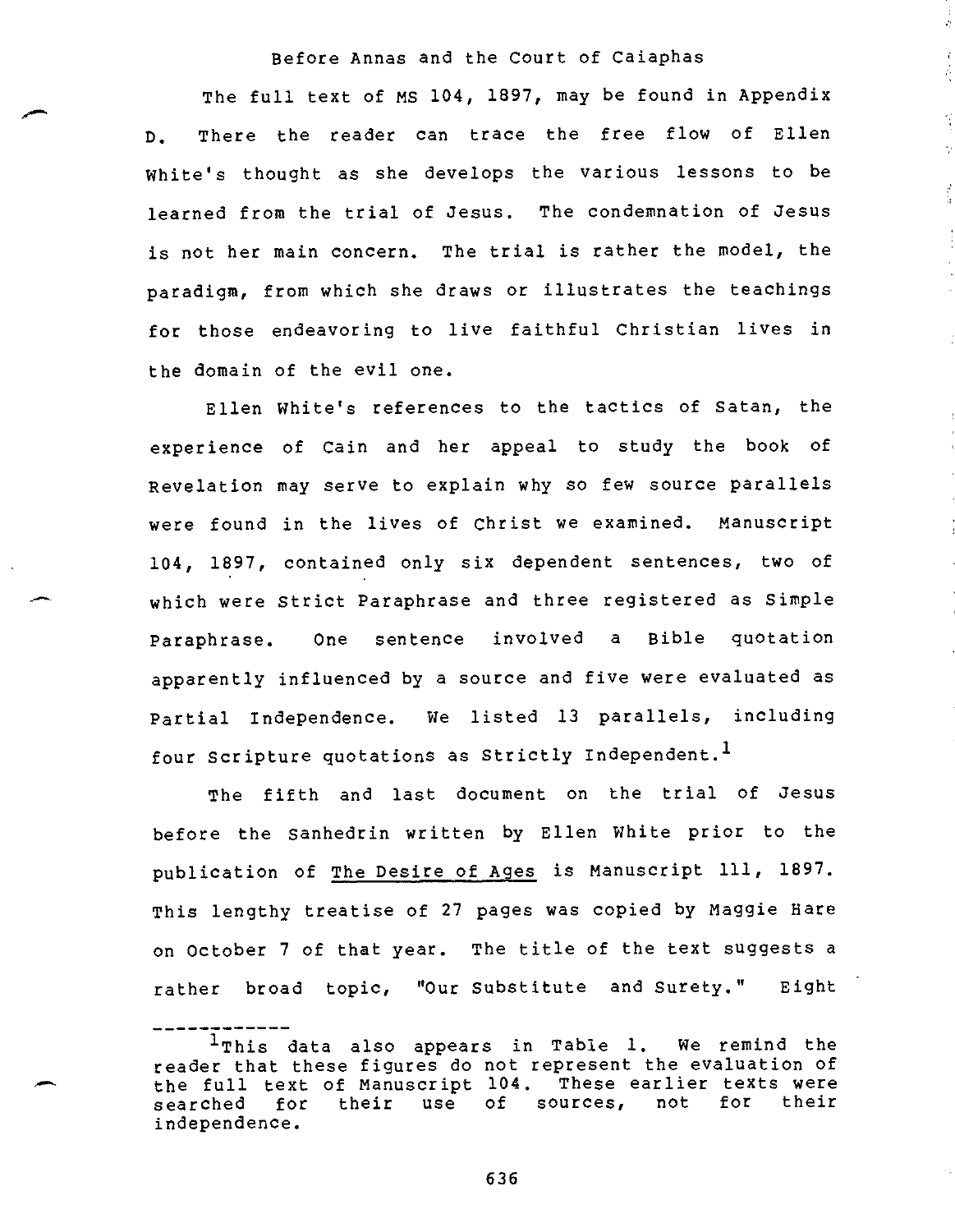sentences beginning with sentence 44 are also to be found in chapter 75 beginning with sentence  $194.$ <sup>1</sup> There is more to be found in the chapter on the trial of Jesus but in our judgment the DA text does not reflect any use of those comments. In the short section on the trial of Jesus we found no use of literary sources. The sentences parallel to the DA text and/or to the earlier diary material were judged to be Ellen White's work as Table 1 on page 610 indicates. Many of the thoughts, however, are similar to what may be found in the 3SP text and in the earlier manuscripts.

The interesting feature of MS 111, 1897, is its use of material from Ellen White's diary journal. Table A shows parallels between MS(111), 1897; MS(102), 1897; Diary Book 18, 1894; and the DA text. Beyond these sentences Manuscript 111 has some additional parallels with Diary Book 18 which do not appear in chapter 75. These appear in the text presentation beginning with Diary sentence 15 following sentence 205 of the DA text. When the text of the diary is compared with that of Manuscript 111 and both of these with the later DA text we have a text tradition, even though only a few sentences in length, which allows us to trace the words of Ellen White from the original handwritten stage through the copy and corrected level to the final published text. The sample does not involve the use of sources

637

 $\mathcal{L}_{\mathcal{A}}$ 

Inanuscript 111 also includes commentary on the topics covered in chapters 64, 73, 78, 79, 80, and 81 of the DA text. Since these chapters are not part of the 15 chosen for this study we have not analyzed the full text of the manuscript.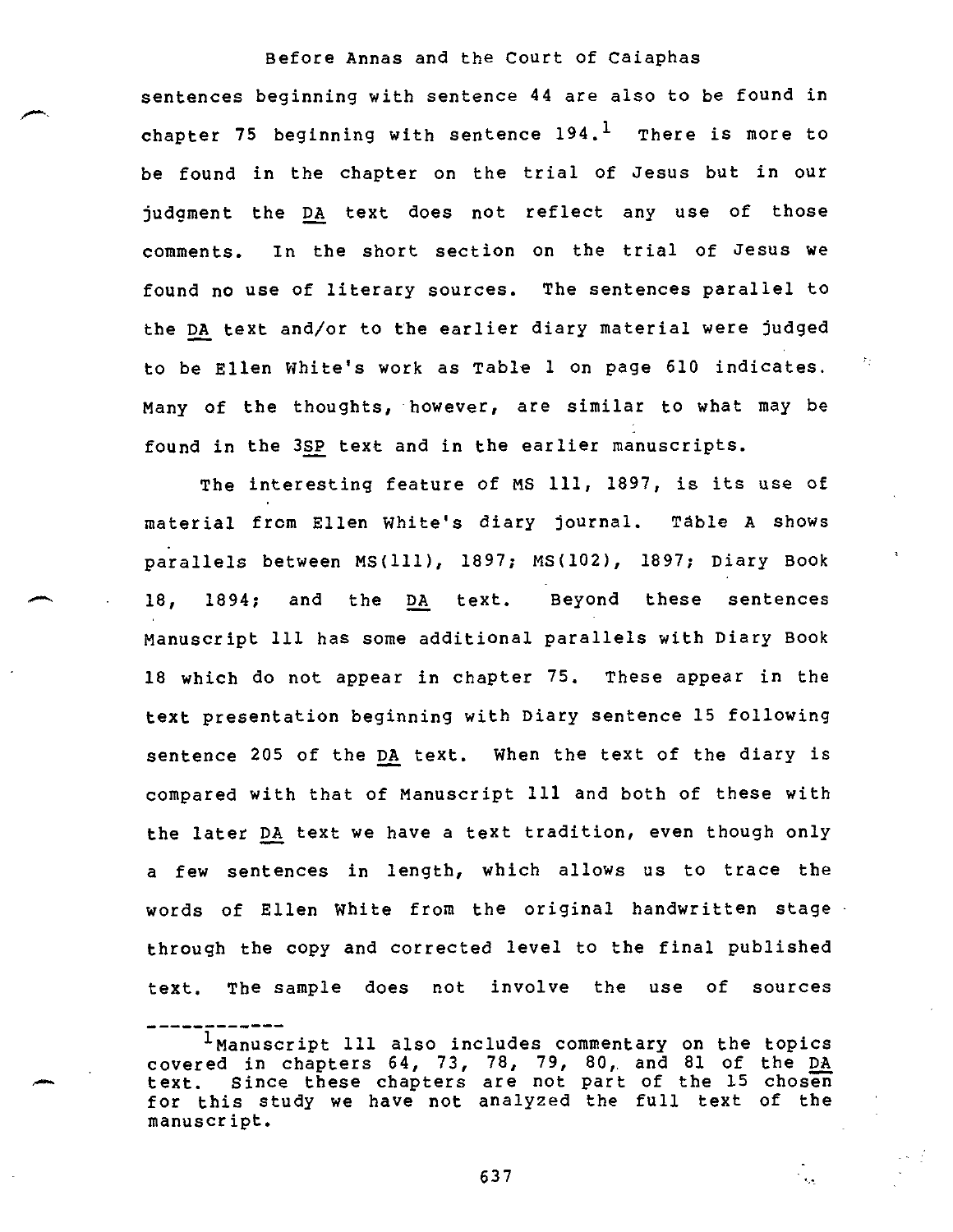according to our search but it does offer one illustration of the freedom as well as the control to which the text is subject. Obviously Ellen White and her assistants did not hold to inerrancy and verbal inspiration for the Ellen G. White writings.

The reader will find the text of MS 111, 1897, in Appendix D as well as the other texts to which we have referred. A comparison of sentence with sentence will show the nature and limits of the textual changes which have been made at each stage. In these sentences the modifications for the most part have to do with syntax and style.

In the foregoing discussion we have reviewed the sources used in the composition of chapter 75 and the earlier Ellen White writings on the same topic, and their use of sources. We found Farrar's life of Christ to have furnished most of the parallels in the pre-DA writings. The 82 sentences reflecting Farrar were nearly twice the number of parallels attributed to Hanna. The few parallels remaining were spread among four other sources.<sup>1</sup> Before turning to an analysis of the chapter's content and arrangement in comparison with the earlier writings and the sources involved, let us examine some single sentences. What can we learn from their individual evaluation?

As a general rule we have found that the earlier writings show a greater degree of literary dependency than

 $^{1}$ See Table 3, page 629, and Appendices B and C for additional details on the pre-DA sources.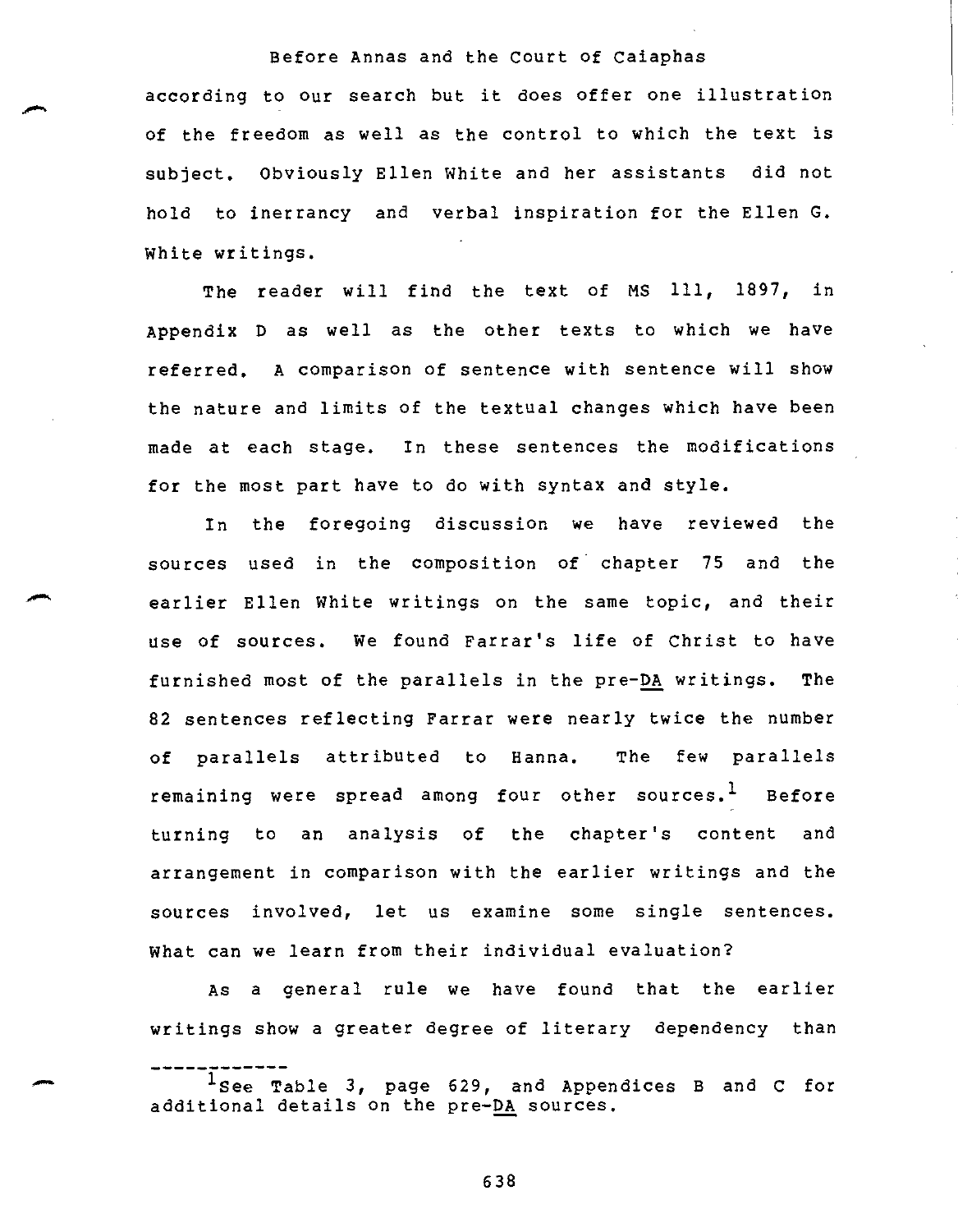the later DA text. The text of 3SP on the Jewish trial of Jesus is more often closer to Hanna's Life of Christ than is the DA text. The same can be said for Manuscript 51, 1897, which is largely dependent upon Farrar's work.<sup>1</sup> When, however, the DA text shows an independent use of literary sources, we will often find closer parallels than is to be noticed for the edited material from earlier Ellen White writings.<sup>2</sup>

The multiplicity of combinations and the variations in the way the earlier sentences were edited for the new composition militate against finding a single pattern of accommodation.

At times one sentence from an earlier text will be split into two sentences for the DA text.<sup>3</sup> Then again two sentences from an earlier writing will be combined into one sentence for the DA text.<sup>4</sup>

On occasion the earlier constructions are more verbose than the DA text but the actual use of the source is the

 $^2$ See for example DA5/698 (P1), DA6/698 (P2), DA8/698 (P3), DA10/198 (V2), DA11/698 (P1), DA12/698 (P1), and DA21/§99 (P1).

 $3$ See DA319/714, DA320/714 and MS(97)124. Under numbers 27 and 28 of Table 4 the resulting DA sentences are given a (P2) evaluation against a (P1) rating for the earlier sentepce.

 $^4$ See items 21 and 24 of Table 4, p. 629. Two additional examples of this phenomenon are to be found in DA sentences 230 and 303.

<sup>&</sup>lt;sup>1</sup>Out of 28 sentences from the DA text listed in Table 4 on page 629, only two registered a closer dependency than did the comparable sentences from MS 51 and 3SP. In three instances where the DA sentence combined material from both earlier documents the dependency for the DA text was the same pr closer than either.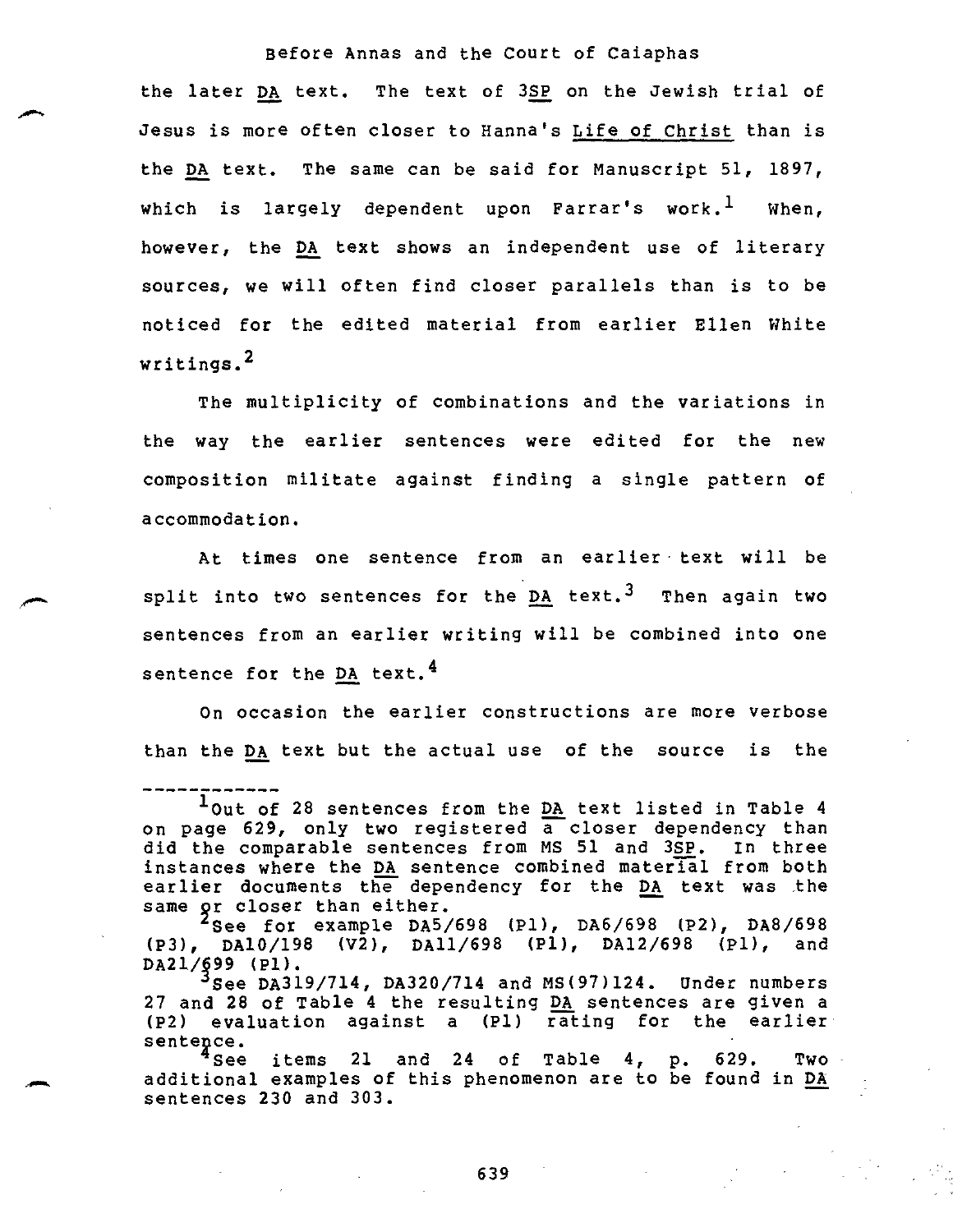same. In such instances the DA text will be rated at a higher level of dependency because the paraphrasism is more strict than in the earlier writing. To be more precise, the higher dependency rating in such sentences reflects the lesser amount of additional comment by the writer rather than a greater use of the literary source. There are also sentences where the DA text is shortened yet basically the same,<sup>1</sup> where it expands the earlier sentence,<sup>2</sup> where it reworks the earlier text but remains basically the same,  $3$ where it adds independent comment to the earlier text,  $4$  and where it is a verbatim use of the earlier material.<sup>5</sup>

For these reasons the evaluations are not entirely consistent if measured by some specific quantifying measuring stick. The degree of dependency is affected by the relative use of a source and the relative involvement of the writer in adding to, omitting from, or otherwise modifying the text of the literary source. Once again we would stress that the major point of the investigation is to show the nature and scope of Ellen White's use of sources. The presentation of the various texts should largely suffice for that purpose even if our efforts to quantify or otherwise evaluate literary dependency fall short of our projected ideal.

 $1$ Cf. DA113. 2Cf. DA119. 3Cf. DA87.<br>4Cf. DA71.<br>5Cf. DA114, DA280.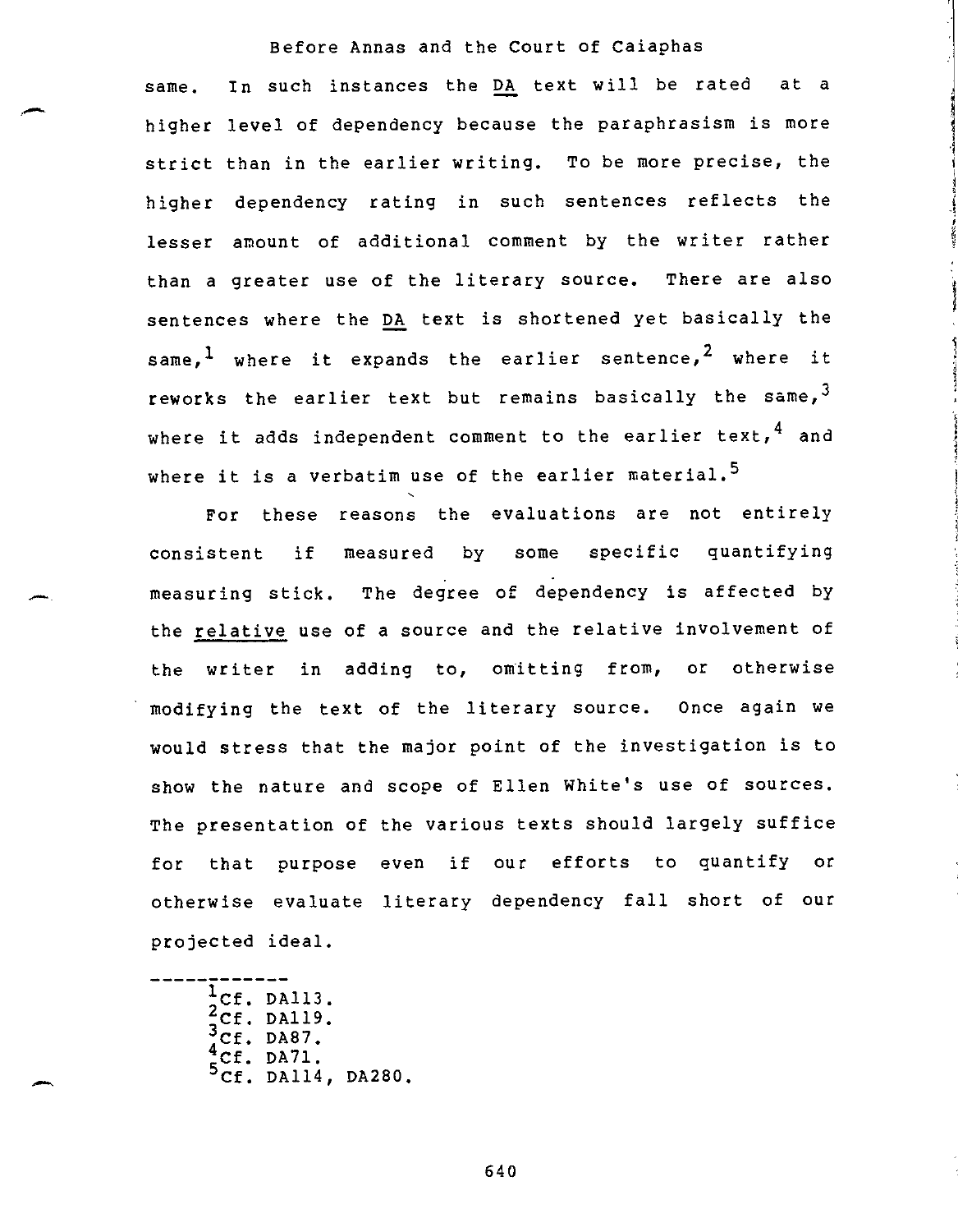#### Redaction Analysis - The Desire of Ages

The chapter under study is divided into four major sections. Sentences 1-86 cover what Ellen White describes as "a preliminary trial" before Annas, the father-in-law of Caiaphas and the former high priest. Her comments include a discussion of Jewish and Roman law as it applied to the trial of Jesus, the attitude of Jesus, the viewpoint of the angels, and the problem facing the Jewish leaders by virtue of the Passover crowds in Jerusalem. The second and longest portion of the chapter is dedicated to the more formal trial before Caiaphas and the Sanhedrin. The informal questioning of Jesus by Annas and Caiaphas while the council members were gathering, the meeting of the council with its charges, replies of Jesus, and the rending of Caiaphas' robe occupy the next 139 sentences. The third division involving 89 sentences covers Jesus' maltreatment in the guardroom while waiting for the break of day, but devotes its major attention to Peter's denial of Jesus. The fourth major literary component of the chapter offers a commentary on the second appearance of Jesus before the Sanhedrin, His final condemnation, mockery, and abuse. This section covers the final 36 sentences of the chapter.

This arrangement of the trial of Jesus and the related incident of Peter's denials is quite in line with conservative harmonies of the gospel accounts. According to A. T. Robertson, "The Jewish trial comprised three stages, the preliminary examination by Annas . . . , the informal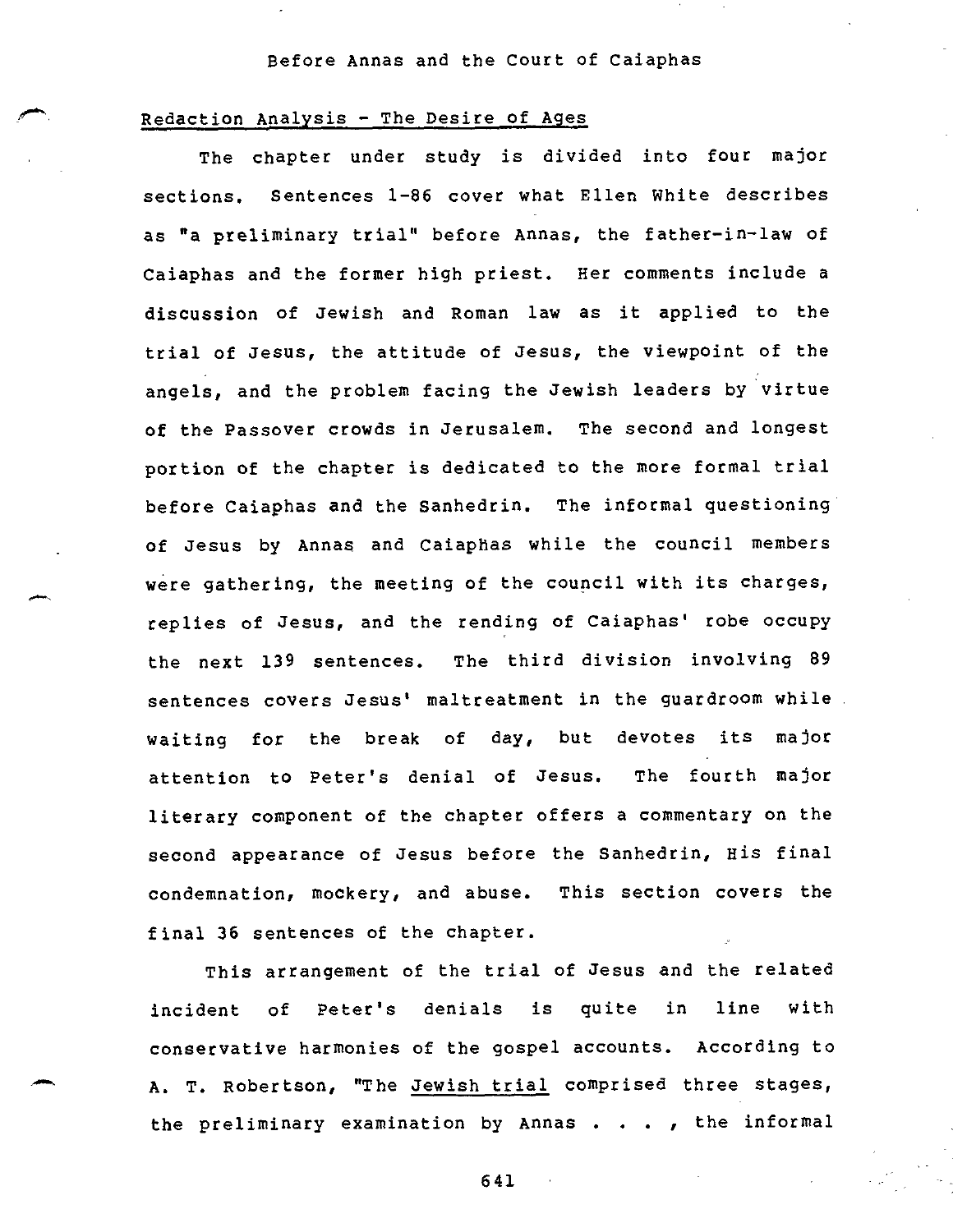trial by the Sanhedrin, probably before dawn, and the formal trial after dawn."<sup>1</sup> Others would view the reference in the gospel of John<sup>2</sup> to the appearance before Annas as a variant tradition of the trial of Jesus before the Jewish authorities and not a separate hearing before Annas.<sup>3</sup>

Our concern here is not to establish the correct chronology for the various aspects of the trial of Jesus nor even to argue for one harmony of the four gospel accounts of Jesus' trial as being the one solution that takes into consideration all the variables. We are interested in presenting a brief overview of the problem any commentary on the life of Christ faces when trying to make one story out of differing traditions. For it is not only the gospel of John that presents some unique elements.

In Matthew and Mark<sup>4</sup> we have basically the same story on the trial and Peter's denial of his Lord. Luke, however, presents some major shifts in the arrangement of the materials.<sup>5</sup> According to his account Jesus is taken from the garden directly to the house of the high priest where He is mocked and abused. The Sanhedrin is not involved and there is no trial during the night. He immediately moves into the story of Peter's denials and follows with the condemnation of Jesus by the Sanhedrin after dawn of the

1<sub>A. T.</sub> Robertson, A Harmony of the Gospels (New York: Harper & Row, 1922), page 209, footnote.<br>3John 18:12-14, 19-23. <sup>4</sup>John 18:12-14, 19-23.<br><sup>3</sup>Cf. Kurt Alaud, editor, <u>Synopsis of the Four Gospels</u> (Unit2d Bible Societies, 1982), pages 301-307. 'Matthew 26:57-75; Mark 14:53-72.  $5^{MRLL_H m}$  =  $-2$ .<br> $54-71.$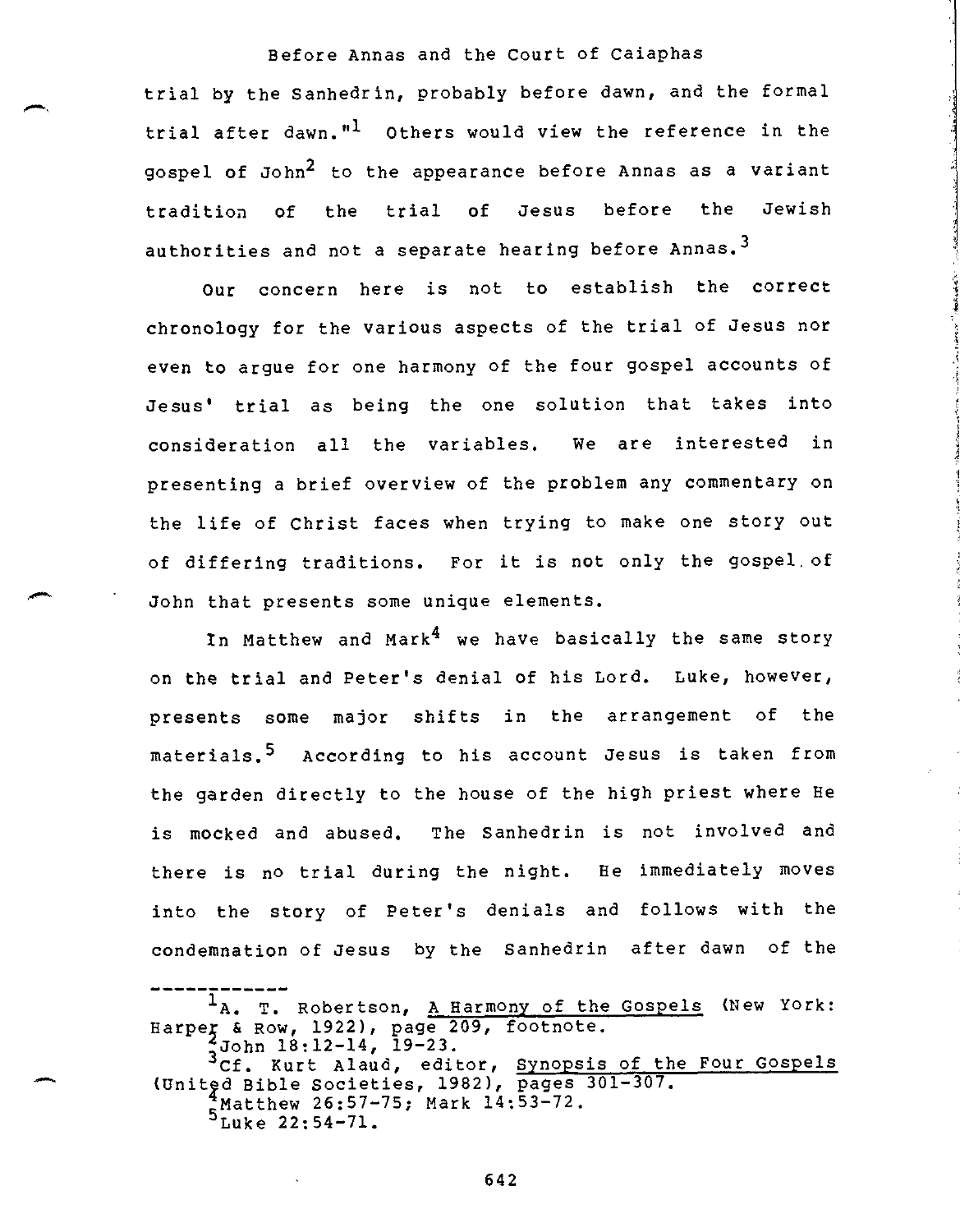next day. In addition to these differences in the major movements of the story there are other features which undergo rearrangement. In Luke the maltreatment of Jesus takes place in the house of Caiaphas and not at the end of the informal trial at night after the high priest rends his garments. The details of the denial of Jesus by Peter differ in all four gospels.

With such variation in the biblical accounts of the trial of Jesus and the denials of Peter it should not disturb us to discover that Ellen White and the sources she used do not always agree with each other in their attempts to arrange the differing elements into one continuous narrative.

Our analysis of the story line of the DA text would suggest, Ellen White or Marian Davis is following the traditional conservative arrangement which takes the account of John of the preliminary trial and follows with the narrative as agreed on by Matthew and Mark. To this basic narrative structure is added some extended commentary on Jesus' attitude under abuse and insult and that of the angels of heaven. In the second segment she extends her own commentary to include the thoughts of Caiaphas as Jesus stood before him, and she devotes considerable space to the significance of Caiaphas' act of rending his robes.

Among a number of extrabiblical details that are described throughout the story, two caught our attention in the third part of the narrative. There is no mention in any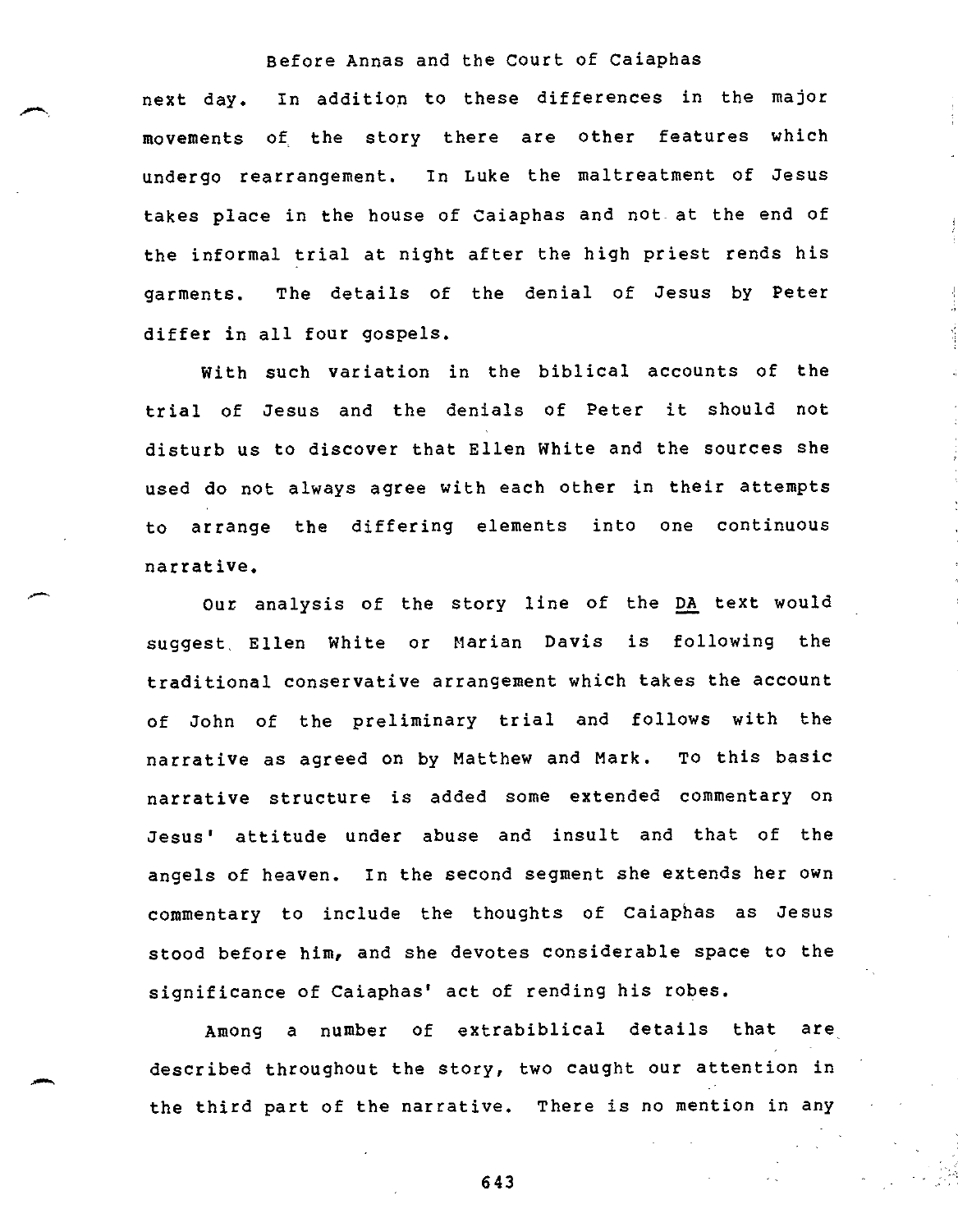one of the gospels that Jesus is held over until dawn in the guardroom where He, is further mistreated. The Scriptures also give no indication that Peter went to Gethsemane when "he went out, and wept bitterly." $1$  The former detail may be found in Farrar's commentary on the life of Christ and the latter is developed by Hanna in his narrative on The Life of Christ.<sup>2</sup> One further extrabiblical notation merits our interest for a number of reasons. We have reference to Ellen White's comments in the last major sub-section of chapter 75 on the shameful treatment of Jesus.

Sentences 331-350 of The Desire of Ages describe what Ellen White calls "the third scene of abuse and mockery, worse even than that received from the ignorant rabble."<sup>3</sup> Evidently she is referring here to cruelty to which He was exposed while in the guardroom following the condemnation by the Sanhedrin during the night. In DA230/710 she speaks of "the ignorant rabble" who "took license to manifest all the satanic elements of their nature." This incidence of "abuse and mockery" forms the subject of Ellen White's closing comments of chapter 75. The occasion follows the "third condemnation" of Jesus by "the Jewish authorities."4 Specifically she is speaking of the actions of the Sanhedrin meeting early on the morning of Friday, the day of the Roman trials by Pilate and the crucifixion which follows. This

 $\frac{1}{2}$ Luke 22:62. See also Matthew 26:75 and Mark 4:72.<br><sup>2</sup>See also DA229-DA234 and DA296-DA303 and the and  $DA296-DA303$ accompanying source references.  $\frac{3}{2}$ DA331/714.  $^{4}$ DA329/714.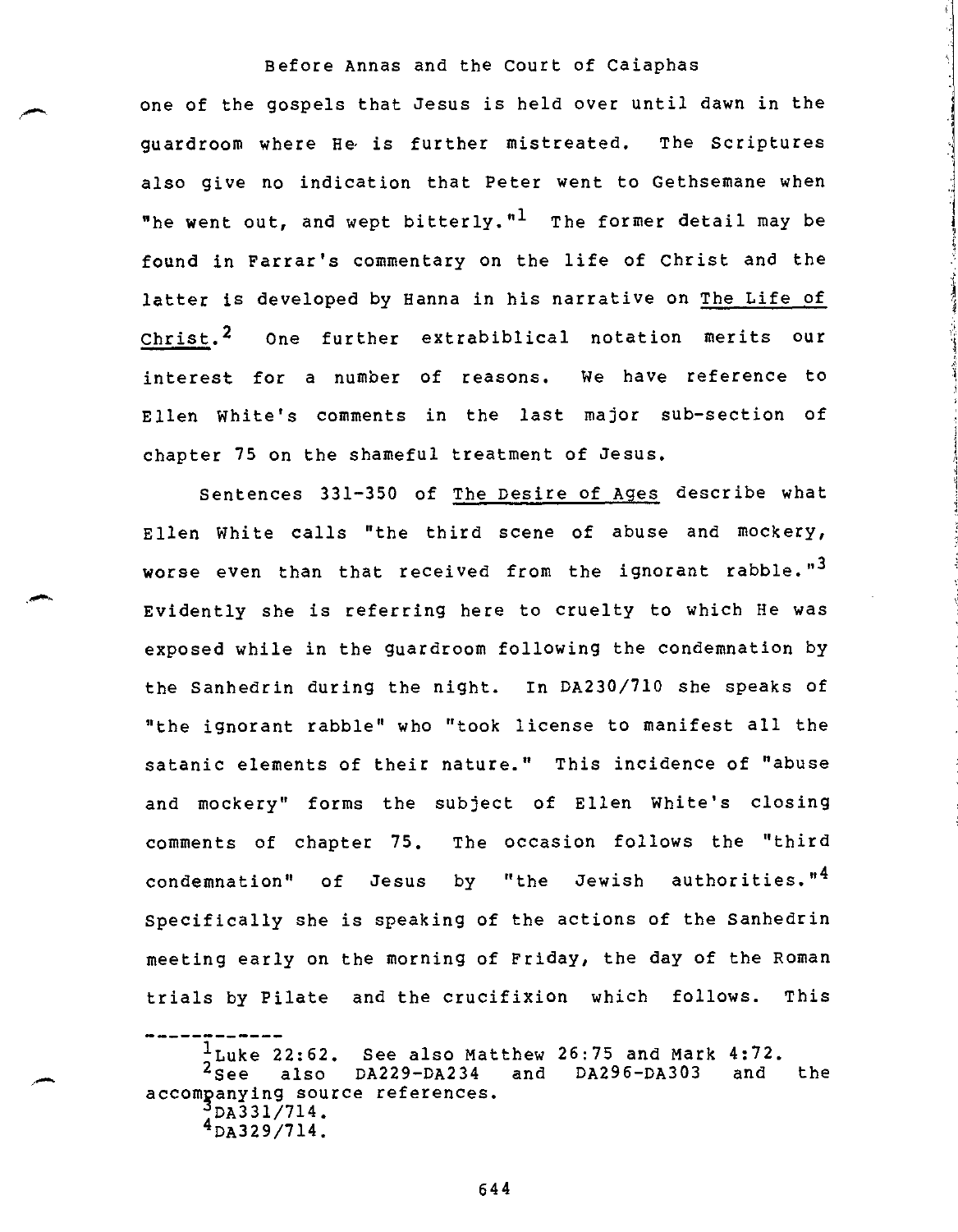meeting of the Sanhedrin is reported briefly in three  $g$ ospels.<sup>1</sup> In neither of these reports is there any mention of Jesus' receiving abuse. In fact, the references to the blindfold, the slap in the face, the spitting in the face of Jesus, and the mocking cry of "Prophesy unto us, thou Christ, Who is he that smote thee?" are taken from the various accounts of the informal session of the council during the night. $^2$ 

Apart from this last section on the abuse of Jesus the composition of chapter 75 basically follows the arrangement of Matthew and Mark with the addition of the earlier preliminary trial as John's gospel is interpreted to present. Because of the uncertainty of what John refers to in the short visit before Annas which also involves the high priest, Caiaphas, certain interpreters also speak of a "preliminary examination by Caiaphas."3 Ellen White likewise includes a special meeting of Annas, Caiaphas, and Jesus when these Jewish authorities "questioned Jesus" while waiting for the Sanhedrin to convene.<sup>4</sup>

Chapter 75 with its special arrangement of the various biblical accounts can perhaps best be explained by appealing to Ellen White's practice and that of Marian Davis to use various "lives" of Christ and harmonies of the Gospels.<sup>5</sup>

 $\frac{1}{2}$ Matthew 27:1, 2; Mark 15:1, and Luke 22:66-71.

<sup>2</sup>Matthew 26:67, 68; Mark 14:65, and Luke 22:63-65.

<sup>3</sup>Samuel J. Andrews, The Life of Our Lord Upon the Earth (New York: Charles Scribner's Sons, 1891), p. 505.

<sup>5</sup>BA91/703.<br>Ssee Part B of the Introduction, pages 157-159, for further comment on this point.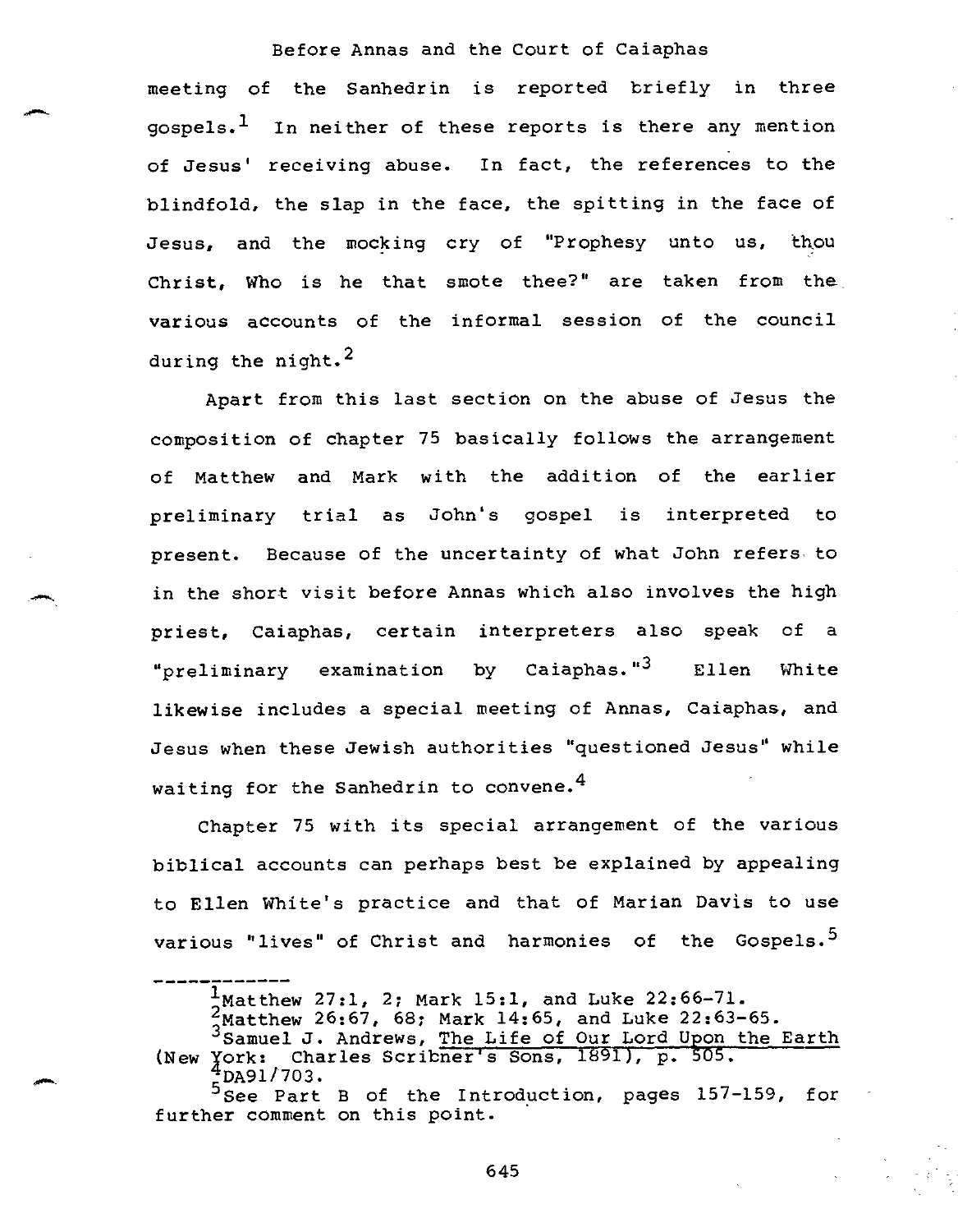The chronology of this particular chapter appears to have been influenced by the chronological order of Samuel Andrews' life of Christ.

Under Part VII, "From the arrival at Bethany to the Resurrection," Andrews outlines the sequence of events as follows:

The general order of events immediately following the arrest is plain: 1. The Lord is led to Annas. 2. He is sent by Annas to Caiaphas the high priest. 3. He is brought before the Sanhedrin, tried and condemned. 4. During this period Peter three times denies the Lord. But there are some points of controversy: 1. Before whom, Annas or Caiaphas, was the first examination held? 2. What was the nature of this examination? 3. The competence of the court and the legality of the trial. 4. When and where did the denials of Peter take place?<sup>1</sup>

In a note summarizing the activities of Friday morning Andrews writes:

After the Sanhedrin had pronounced Him guilty of blasphemy, and so worthy of death, it suspends its session to meet at the break of day. During this interval Jesus remains in the high priest's palace, exposed to all the ridicule and insults of his enemies, who spit upon Him, and smite Him. As soon as it is day the Sanhedrin again assembles, and after hearing His confession that He is the Christ, formally adjudges Him to death. Binding Him, they led Him away to the Roman governor Pontius Pilate, that he may execute the sentence.<sup>2</sup>

Apart from some disagreement over the nature of the appearance before Annas as recorded by John, the only major difference between what we can reconstruct from the gospel accounts and Andrews' arrangement is the placing of another attack on the person of Jesus following the formal condemnation on Friday morning.

 $\frac{1}{2}$ Samuel Andrews, op. cit., p. 505.  $2 \frac{2 \text{ m}}{\text{b} \cdot \text{d}}$ ., p. 521.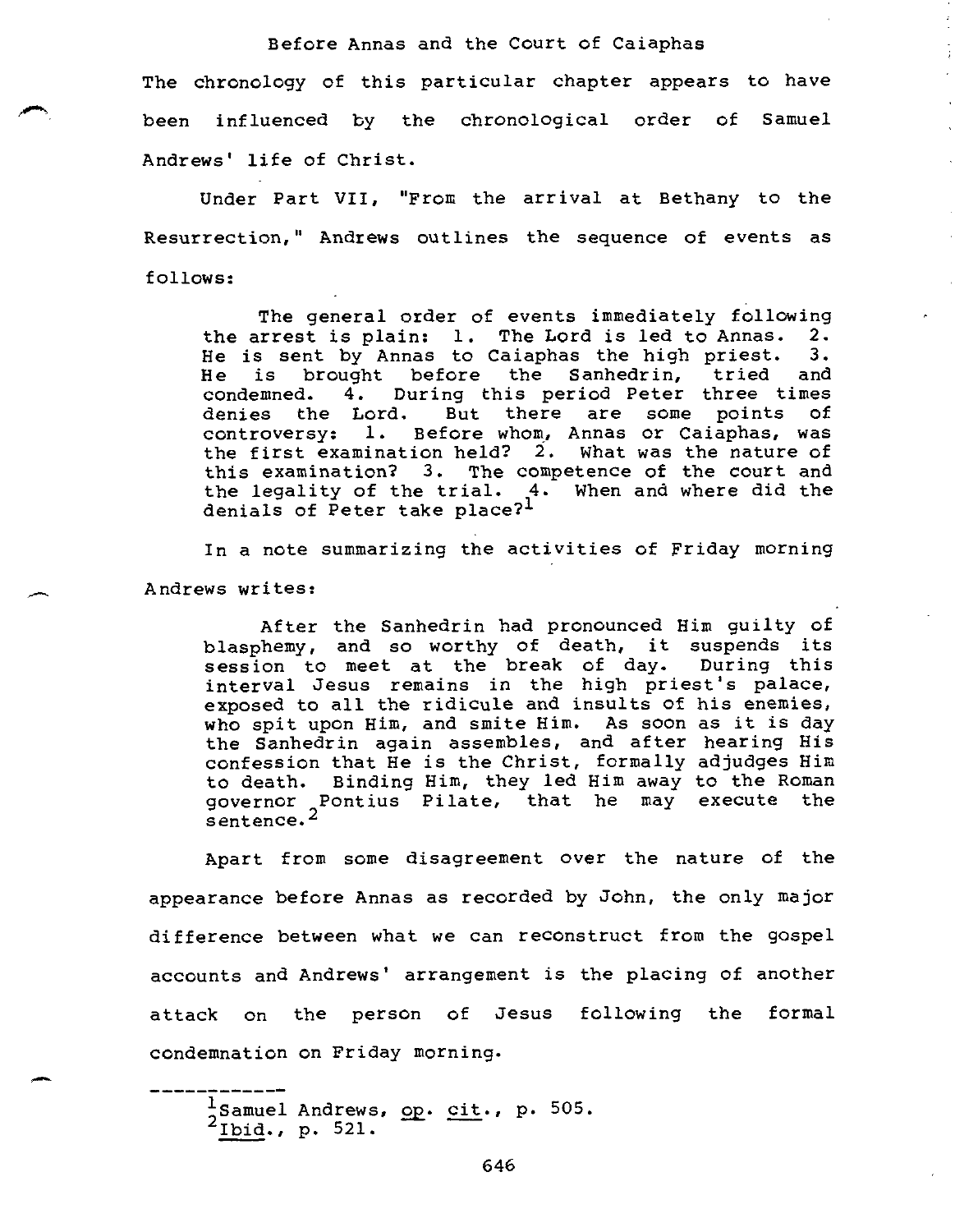Ellen White's comments on this cruel treatment of Jesus contain literary parallels from Ingraham's work on the life of Christ.<sup>1</sup> In this more imaginative presentation of the life of Jesus the trial scenes are compressed into one trial before Caiaphas. There is no separate formal trial after dawn. Therefore the abuse of Jesus which follows the informal night trial of the Sanhedrin becomes for Ingraham the event that just precedes the trial before Pilate.

The arrangement of Ingraham's account may have led Ellen White to place a final torture scene following the Friday morning trial session. Her commentary on this experience of Jesus contains, however, verbatim remarks taken from her earlier account in Spirit of Prophecy, Vol. III. It is very possible that the writings of Ellen White used to form much of the text of this chapter also influence its compositional arrangement. Before concluding our remarks on the redaction of chapter 75 it might prove helpful to study the order of events as presented by these earlier texts.

#### Redaction Analysis - The Pre-DA Text

In Spiritual Gifts, I, Chapter VIII, Ellen White recounts "The Trial of Jesus." It is unclear just when her commentary moves from the Jewish trial to the appearances of Jesus before Pilate. The account of 63 sentences includes some material on Judas as well as on the denials of Peter.

1J. H. Ingraham, The Prince of the House of David<br>(Philadelphia: G. G. Evans, 1859). G. G. Evans, 1859).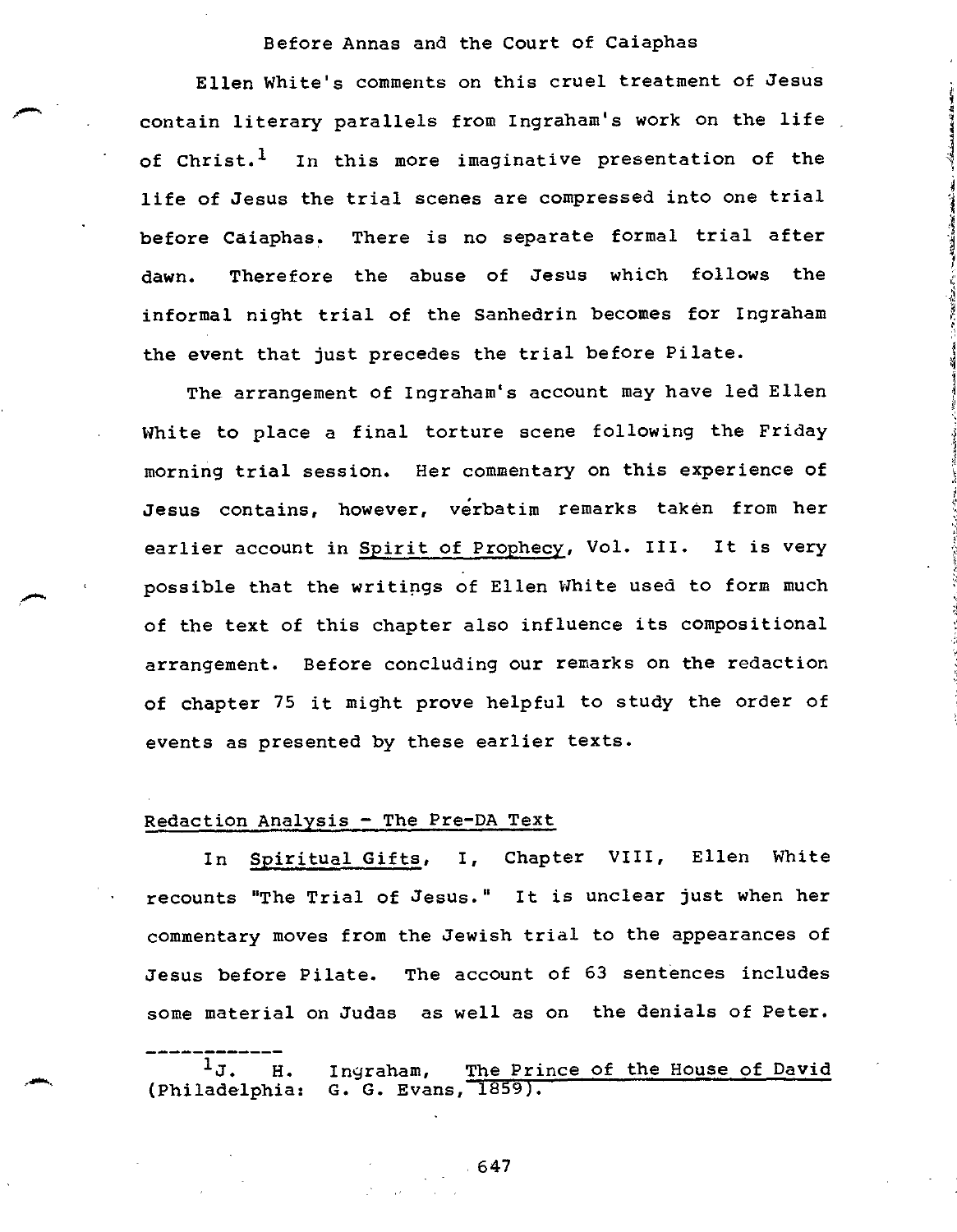In addition, four verses describing the abuse of Jesus in connection with the trial before Pilate<sup>l</sup> follow the record of Peter's denials.<sup>2</sup> Very little is said about the trial itself, whether before Annas, Caiaphas, or the formal appearance before the Sanhedrin on Friday morning. Many details which are to be found in the later accounts do not appear here. It is therefore surprising to note that two features of the SG narrative are not preserved in the later writings of Ellen White on the trial of Jesus. In the midst of her description of the physical abuse of Jesus, including comments found later in the SP text and the DA, are these words commenting on the spitting in His face: "He meekly raised his hand, and wiped it off."<sup>3</sup> There are also nine sentences treating the reactions of His disciples as they witnessed the trial of Jesus.<sup>4</sup> There is no indication in the Gospel accounts that any of the disciples, other than Peter and John, were able to enter the palace of the high priest where so much of the action took place.

The thematic nature and abbreviated scope of the SG narrative leads us to conclude that it did not play any significant role in influencing the structure of the DA text for chapter 75.

The Jewish trials of Jesus occupy 222 sentences of volume three of Spirit of Prophecy. The narrative begins

 $\frac{1}{2}$ John 19:1-3.<br>
2SG I, p. 50. I, p. 51.  $^{4}$ SG I, pp. 51, 52.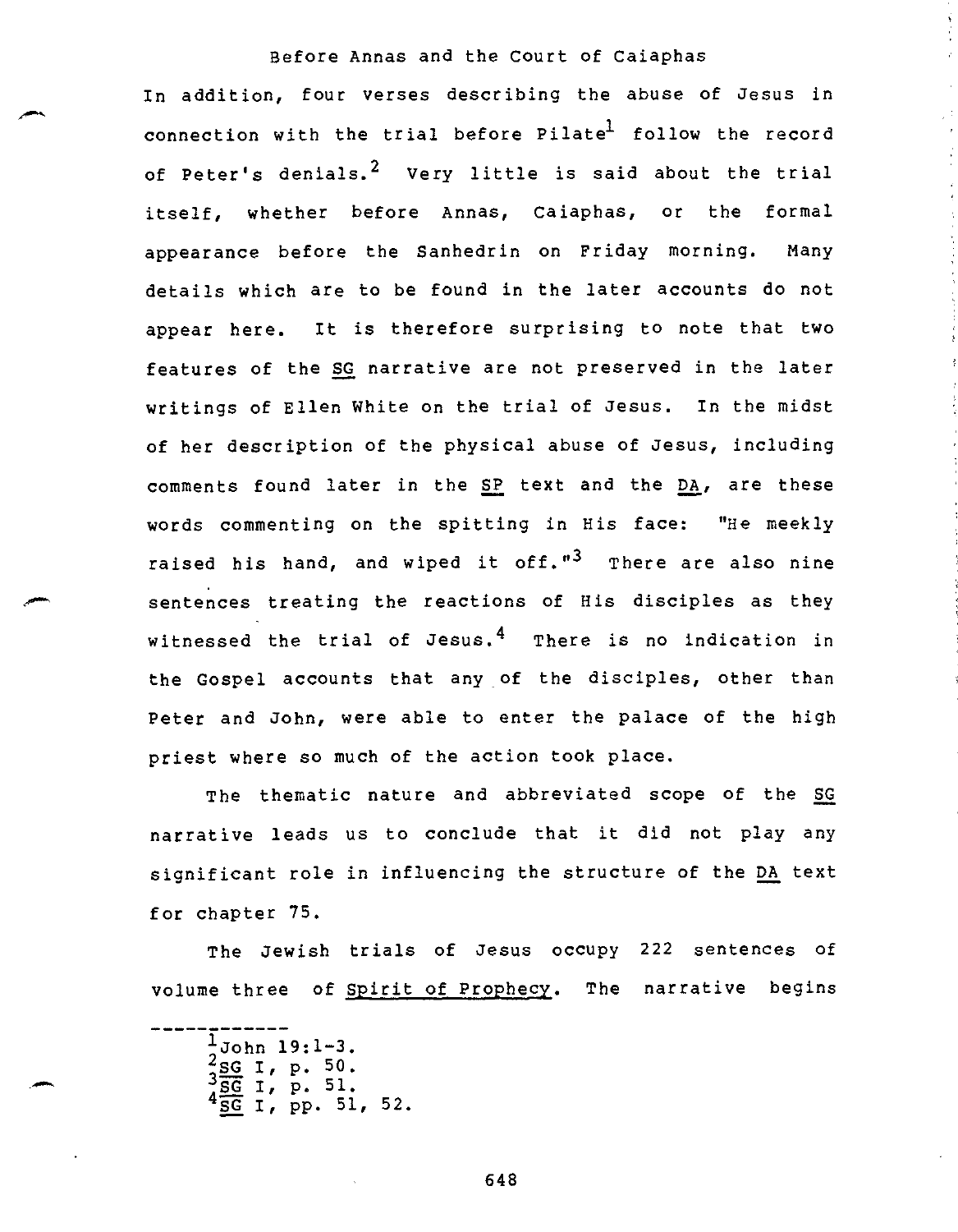with the final six verses of chapter VII which treat the short appearance before Annas following the arrest in the garden. The next 202 sentences compose the greater part of chapter VIII, "In the Judgment Hall." The last 43 sentences of chapter VII cover the attempt of Judas to obtain the release of Jesus from Caiaphas. This part of the trial episode is left to chapter 76 of the DA text. The SP account of the trial of Jesus before the Jews concludes with the first 13 sentences of chapter IX, "Condemnation of Jesus." This latter chapter has reference to the sentence of Pilate and not that of the Sanhedrin in formal session on Friday morning.

The general structure of the Spirit of Prophecy narrative may be outlined as follows: 1. The movement of Jesus from the garden to the house of Annas for a brief appearance before the former high priest and on to Caiaphas' palace. 2. A brief transitional paragraph placing Jesus in the palace of Caiaphas being falsely accused and tormented. 3. A long segment (73 sentences) commenting on the denials of Peter and how the disciples of Jesus could have prepared themselves for trials and temptations. 4. Twenty-two sentences comparing John's attitude with that of Peter as both witnessed the "mock trial" of Jesus. 5. The questioning of Jesus by Annas and Caiaphas while awaiting the arrival of the other members of the Sanhedrin. 6. The major portion of chapter VII, 79 verses, covers the trial of Jesus before the informal assembly of the Sanhedrin. 7.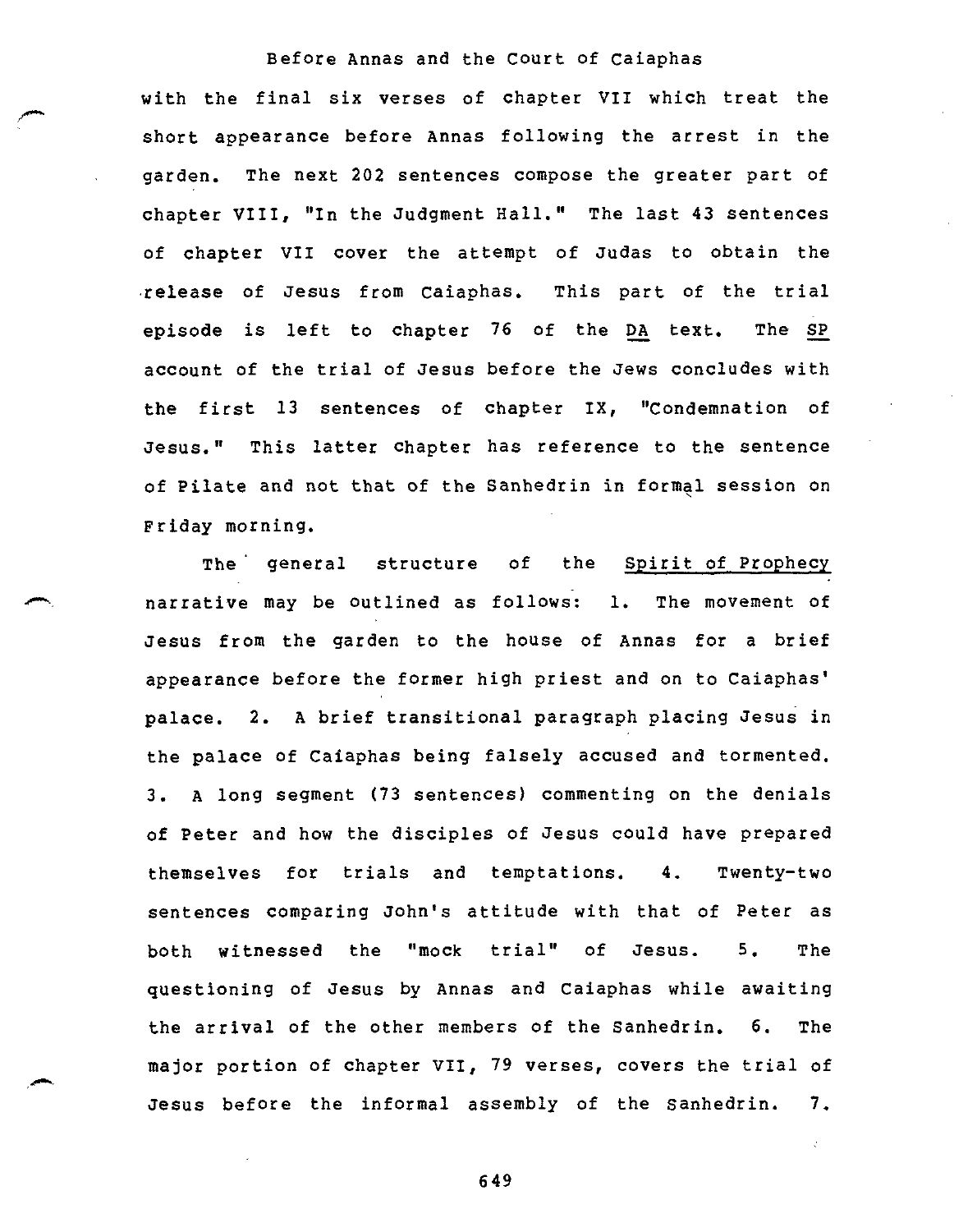The confession of Jesus and the reaction of the high priest and others. 8. The abuse of Jesus by the Jewish leaders and the people in attendance. 9. The motives in making His confession. 10. Why the Jews hastened to Pilate with their special prisoner.

We have pointed out earlier that one of the specific purposes behind the writing of the DA was to revise "the old book."<sup>1</sup> When the sequence of sentence numbers for the texts of 3SP and DA are compared, it is very obvious that the order of the SP text has not been followed.<sup>2</sup> SP commentary on the private questioning by Annas and Caiaphas is in the DA text located at the time of Jesus' appearance before Annas alone. The episode of Peter's denials is not discussed in the DA text until the informal midnight trial is completed. The DA text also has a separate formal trial of Jesus by the Sanhedrin and much of the description of the abuse of Jesus by the rabble and the Jewish leaders themselves is presented following the daylight trial rather than coming after the midnight session as given in the SP text.

There are some minor content changes as well in the SP text when compared to the early SG account. There is more written on the abuse of Jesus but no mention of His wiping the spittle from His face. Where in the earlier text Peter merely leaves the judgment hall weeping, the DA text

 $\frac{1}{2}$ See above, page 627.<br><sup>2</sup> See Table A, pages 616-623.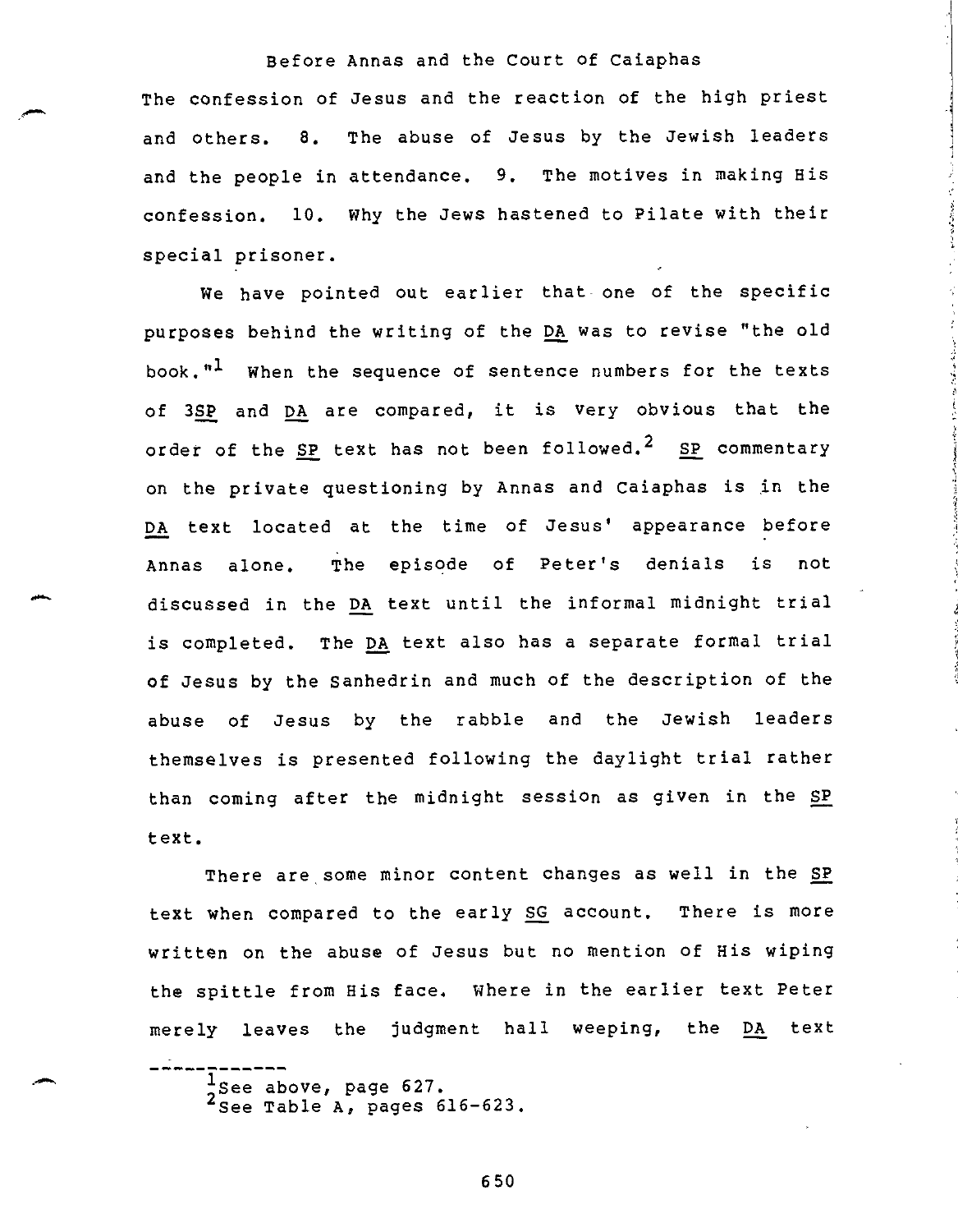describes his return to Gethsemane and to the very spot where Jesus prayed. This detail is not mentioned in the Gospel accounts. The SP story has a third crowing of the  $cock<sup>L</sup>$  as against two crowings for the DA text and the Markan account.<sup>2</sup>

The majority of source parallels found in 3SP come from March and Hanna. These two writers furnished many parallels for the writings of Ellen White. It is conceivable that the structure of the 3SP text and/or the DA text was patterned after their coverage of our topic. Our study does not support this supposition. In Hanna Peter's denials are treated in isolation from the trial before the Sanhedrin.<sup>3</sup>

In respect to the Jewish trials, Hanna combines the appearance before Annas with the preliminary examination by Annas and Caiaphas while the council members were gathering and has this incident immediately following the garden arrest. Hanna also has two incidents of abuse. Officials slapped, blindfolded, mocked, and spit upon Jesus during the hearing before Annas and Caiaphas. A second "outburst of violence" followed the condemnation of Caiaphas at the informal trial.4 Hanna does not mention a third occasion for foul play which Jesus had to endure following the formal condemnation.<sup>5</sup> March does not describe the trial scenes of Jesus.

 $13$ SP34/109.  $2$ Matthew 26:74, Luke 22:60, and John 18:27 record one crowing of the cock. 'William Hanna, The Life of Christ, pp. 653-662. 4Ibid., pp. 665, 668.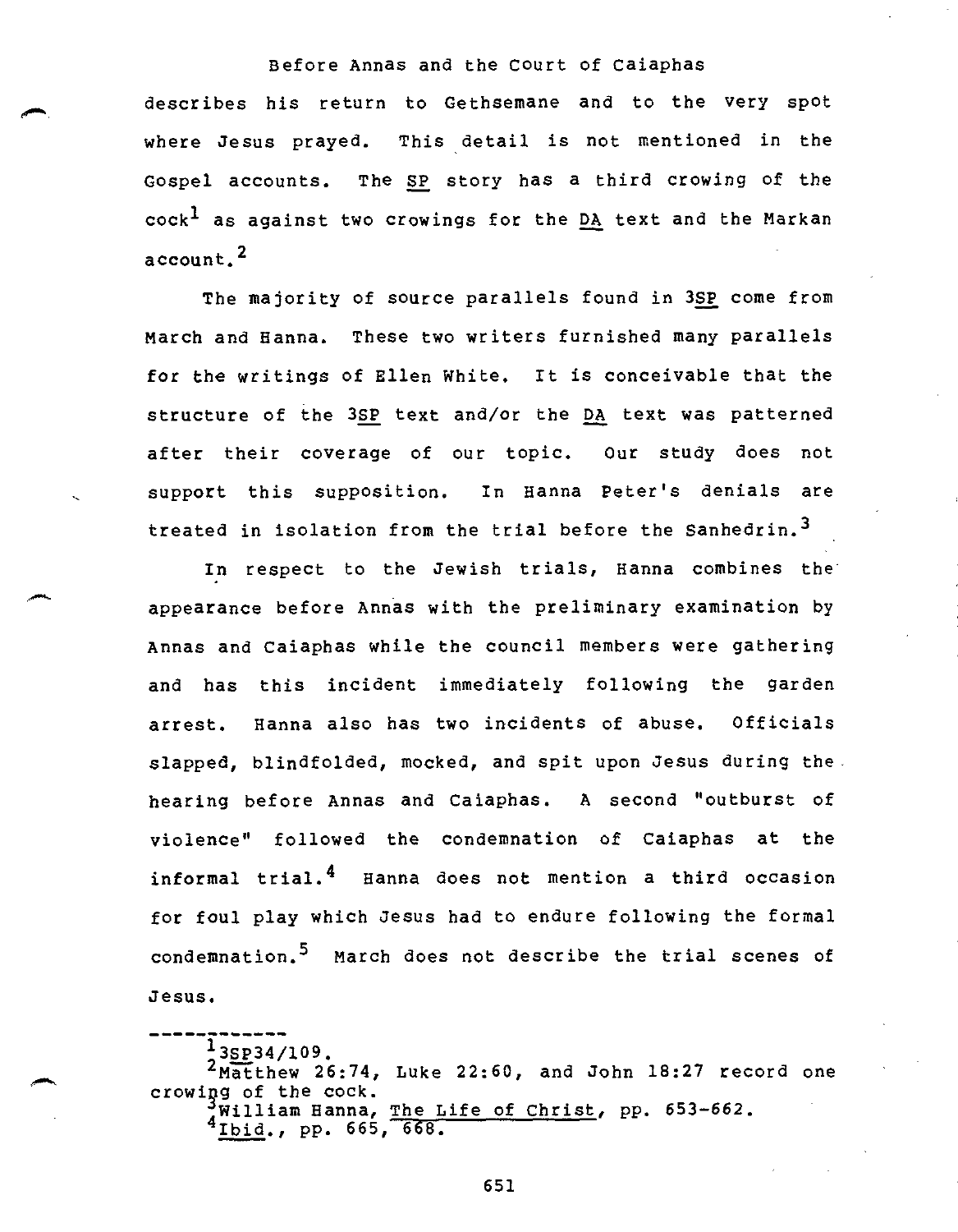The three remaining source documents treating the content of chapter 75 at some length are MSS 51, 102, and 104. In none of these manuscripts is there a broad enough coverage to have influenced the construction of the entire chapter. The longer of the three, MS 51, dedicates the first 35 sentences to the appearance of Jesus before Annas. The following 35 sentences treat the informal trial before Caiaphas. Eight more sentences have to do with the insults Jesus received at the hands of the mob and guardroom personnel. The transitional paragraph follows, leading from the abuse of the people to the denial by Peter. The three denials are handled in 13 sentences.

Following the Peter episode, MS 51 returns to the experiende of Jesus while in the guardroom waiting for the dawn. The commentary subtly shifts to the reasons for the animosity of the people against Jesus and returns to a trial scene. It is not clear from the text when and where this trial takes place. The condemnation and abuse which follow are described as the third of such events. The 37 sentences involved in this major segment of MS 51 are followed by four sentences relating to the morning trial by the Sanhedrin. It is uncertain if these final sentences are meant to recapitulate the third trial and condemnation or speak of still a fourth judgment against Christ.

Some of the difficulties of following the chronological

 $5$ Ibid., p. 668. Cf. sentence 2, section IV, p. 672, for a possible reference to additional violence.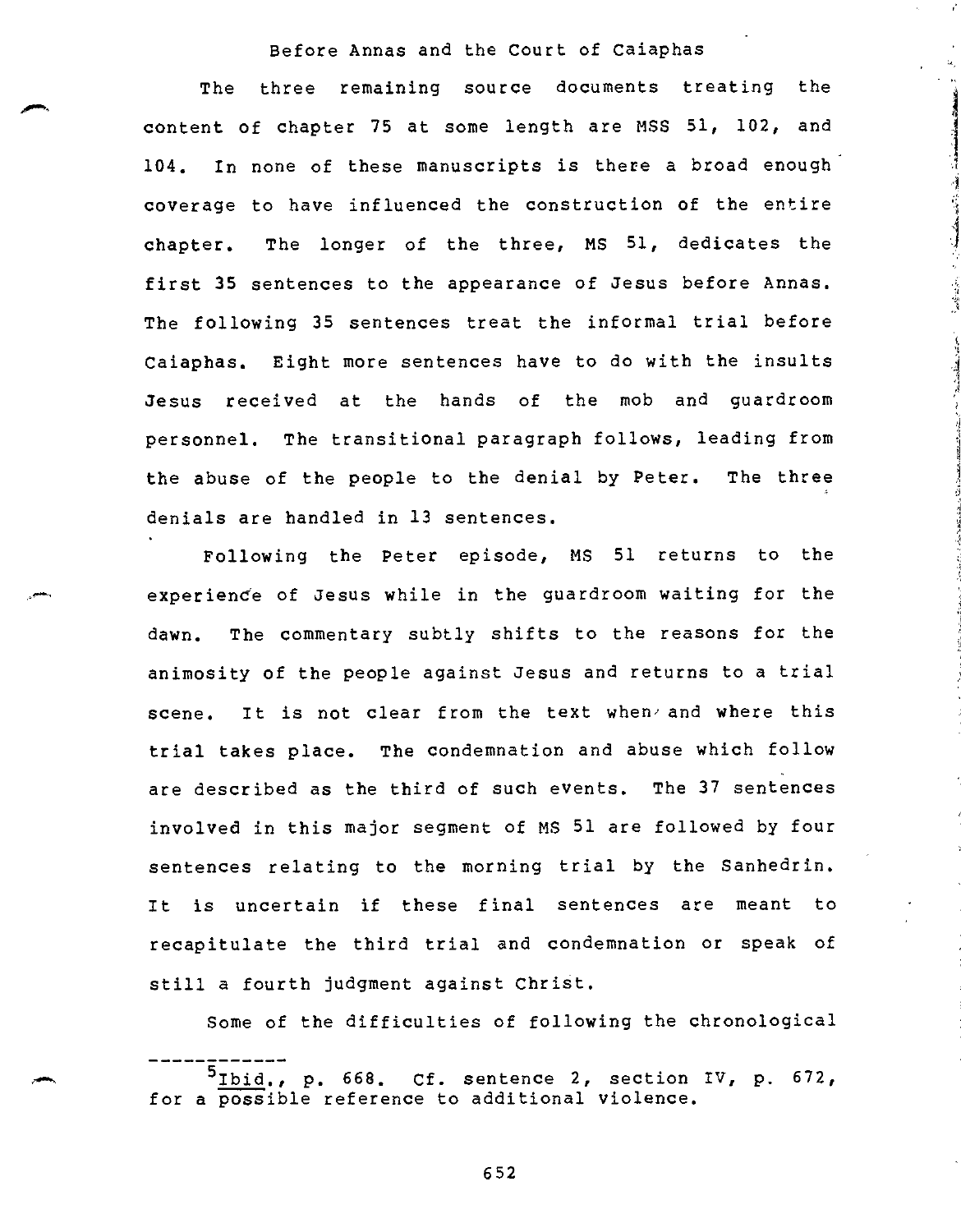sequence of events as presented in MS 51 may be cleared up by consulting the major source utilized in the composition of the document.

In Table B which follows on page 654 we have listed the sentences of MS 51 by number in the order in which they appear in the text. In a parallel column the sentences from Farrar's life of Christ are listed according to the sequence number and page where they occur in that text.<sup>1</sup> The sentences listed on the same horizontal line contain similar content. Table B has been constructed from the data provided in Appendix C to show where the arrangement of MS 51 reflects a similar order of presentation in Farrar's narrative.

The table shows that 79 sentences or sentence units out of the 137 sentences of MS 51 treating the content of chapter 75 contain parallels to Farrar's text. Most of these parallels also follow the same sequencial order. Farrar's commentary on the life of Jesus could have influenced the organization of the DA text insofar as MS 51 has been incorporated into chapter 75.

According to Farrar, there were three trials "which our Lord underwent at the hands of the Jews, the first only--that before Annas . . . the second--that before Caiaphas . . . the third--that before the Sanhedrin."<sup>2</sup> The narrative of Farrar also speaks of the abuse of Jesus on the

<sup>1</sup>Frederic W. Farrar, The Life of Christ (New York: Hurst<sub>2</sub>& Company, 1874). Farrar, op. cit., p. 596.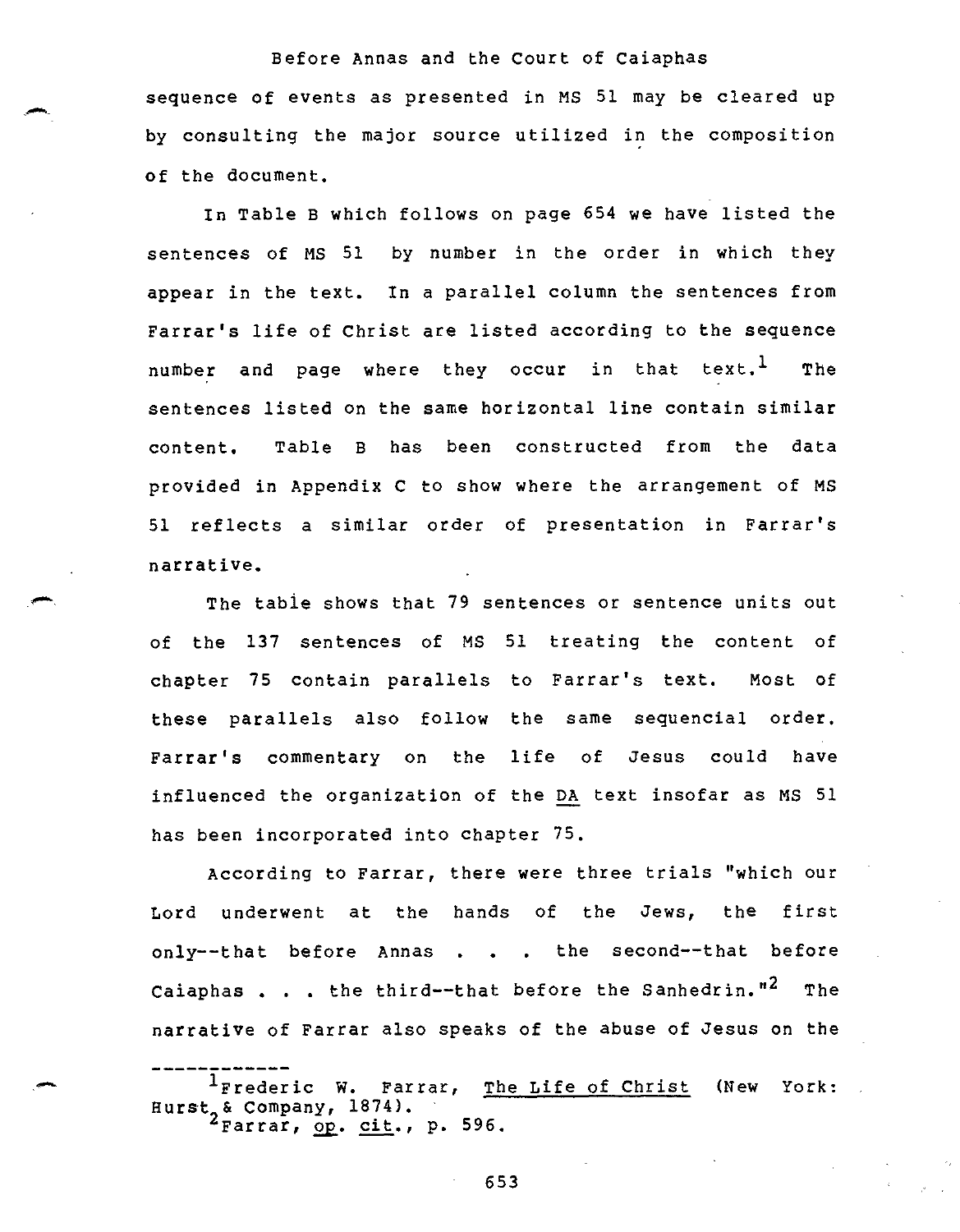#### TABLE B

 $\overline{z}$ 

#### SENTENCE PARALLELS BETWEEN MANUSCRIPT 51 AND FARRAR'S LIFE OF CHRIST

| No.      | MS(51)                     | FARRAR               | No.      | MS (51)                  | <b>FARRAR</b> |
|----------|----------------------------|----------------------|----------|--------------------------|---------------|
|          | 1897                       | 1891                 |          | 1897                     | 1891          |
|          |                            |                      |          |                          |               |
| 001.     | ı                          | 10/596               | 041.     | 53                       | 94b/604       |
| 002.     | $\overline{2}$             | 10/596               | 042.     | 55                       | 95/605        |
| $003 -$  | 3                          | 30/599               | 043.     | 56                       | 97/605        |
| 004.     | $\overline{4a}$            | 35/600               | 044.     | 57                       | 97,98/605     |
| 005.     | 4 <sub>D</sub>             | 37/600               | 045.     | 58                       | 99,100/605    |
| 006.     | 5                          | 397600               | 046.     | 59                       | 1017605       |
| 007.     | $\overline{6}$             | 43,44/600            | 047.     | 61                       | 1057605       |
| 008.     | 8                          | 46/601               | 048.     | $6\overline{2}$          | 107/605       |
| 009.     | ब्र                        | 45/601               | 049.     | 63                       | 108/605       |
| 010.     | 10                         | 45/601               | 050.     | 64                       | 109a/605      |
| 011.     | $\overline{1}\overline{1}$ | 47,48/601            | 051.     | 65                       | 109b/605      |
| 012.     | $\overline{14}$            | 50/601               | 052.     | 67                       | 110/605       |
| 013.     | $\overline{15}$            | 517601               | 053.     | 69                       | 116-120/606   |
| 014.     | 16                         | 52/601               | 054.     | 72                       | 2/608         |
| 015.     | $\overline{18}$            | 537601               | 055.     | 73                       | 27608         |
| 016.     | 19                         | 54-55/601            | 056.     | $\overline{74}$          | 37608         |
| 017.     | 21                         | 57-58/601            | 057.     | 75                       | 37608         |
| 018.     | $\overline{22}$            | 59a/602              | 058.     | 78                       | 17608         |
| 019.     | 23                         | 59b/602              | 059.     | 80                       | 6,7/608       |
| 020.     | $\overline{26}$            | 62/602               | 060.     | $\overline{\mathtt{B1}}$ | 6/608         |
| 021.     | $\overline{28}$            | 63/602               | 061.     | 90                       | 33, 36/611    |
| 022.     | 32                         | 65/602               | 062.     | 96                       | $42 - 44/611$ |
| 023.     | 33                         | 66/602               | 063.     | 97                       | 44/612        |
| 024.     | $\overline{36}$            | 68a/602              | 064.     | 99                       | 52/612        |
| 025.     | 37                         | 68b, 69/602          | 065.     | $100\,$                  | 52/612        |
| 026.     | 38                         | 70/602               | 066.     | 102                      | 52/612        |
| 027.     | 39                         | 71, 72/603           | 067.     | 103                      | 53/612        |
| 028.     | 40                         | 76/603               | 068.     | 104                      | 57/613        |
| 029.     | 41                         | 78/603               | 069.     | 115                      | 717615        |
| 030.     | $\overline{42}$            | 79/603               | 070.     | 117                      | 727615        |
| 031.     | 43                         | 82/604               | 071.     | 122                      | 78/615        |
| 032.     | 44                         | 83/604               | 072.     | <u> 123a </u>            | 77/615        |
| 033.     | 45                         | 84/604               | 073.     | 123 <sub>b</sub>         | 79a/615       |
| $034. -$ | 46                         | 85a/604              | $074. -$ | 124                      | 79b/615       |
| $035. -$ | 47                         | 85a/604              | 075.     | 127                      | 80/615        |
| 036.     | 48                         | 85b/604              | $076. -$ | 128                      | 80/615        |
| 037.     | 49                         | 88a/604              | 077.     | $134^{-}$                | 91/616        |
| 038.     | 50                         | 88 <sub>b</sub> /604 | 078.     | 136                      | 92Ь/617       |
| 039.     | 51                         | 92/604               | 079.     | 137                      | 93/617        |
| 040.     | $\overline{52}$            | 94a/604              |          |                          |               |

27, 29-31, 98, 101, 34-35, 105-114, 54, 60, 66, 116, 118- Sentences 7, 3 70-71, 76-77, 12-13, 20, 24-25, 79, 82-89, 91-95, 121, and 135 do not contain parallels from Farrar. They are quotes from Scripture, sentences containing parallels from other sources, or are sentences we have evaluated as Strict Independence.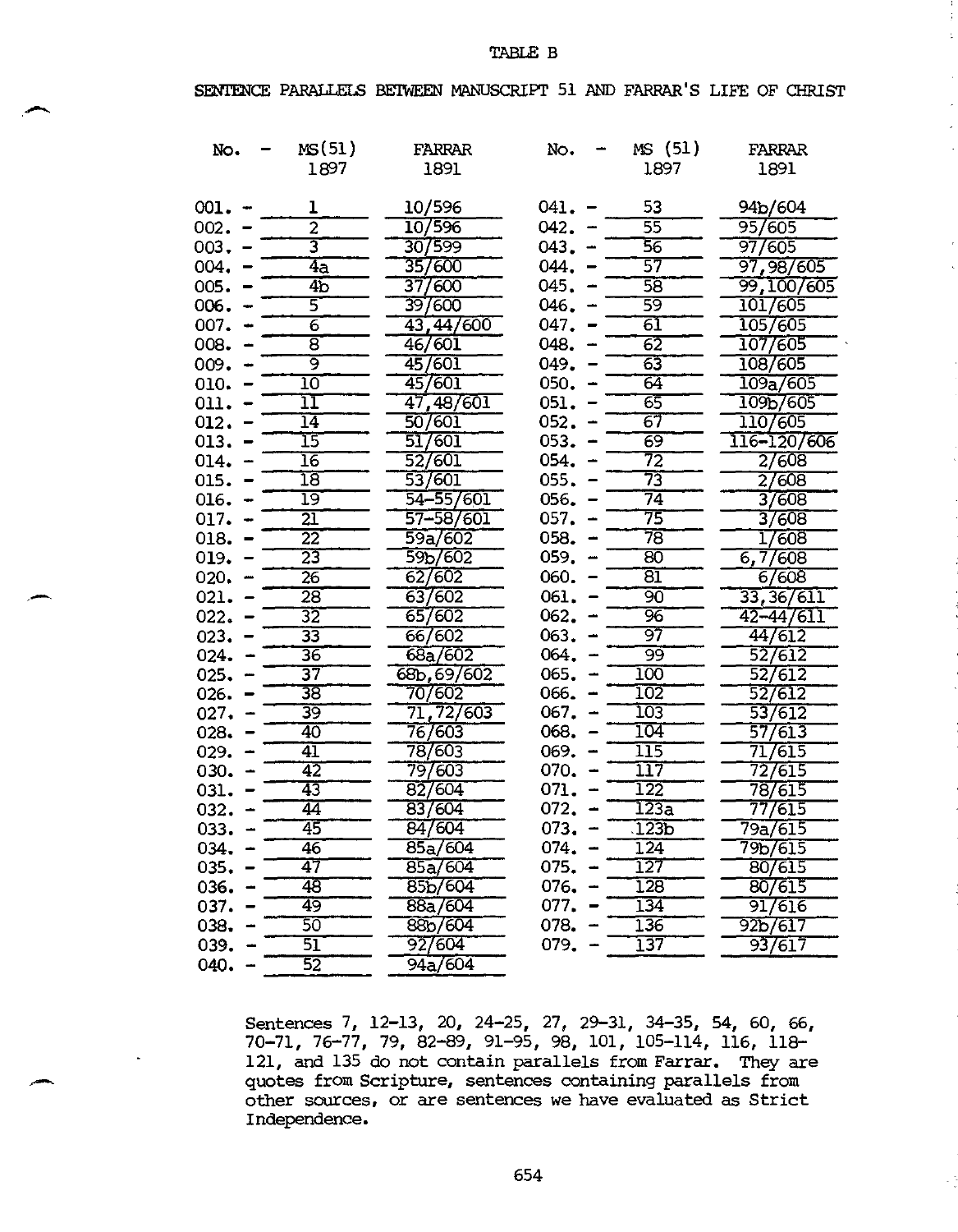way to the guardroom and leads us into the Peter episode. Once the story of Peter's denials is told we are taken back to the guardroom where Jesus is the victim of violence while the priests await the dawn.<sup>1</sup>

Finally, Farrar clearly describes the early morning trial of Jesus as the third condemnation followed by "a second derision resembling the first, but even more full of insult, and worse to bear than the former. . .  $n^2$ 

From the foregoing analysis of the pre-DA texts it is evident that the literary sources contribute more than verbal expressions. These sources also influence the thematic development of the subsections of the narrative and, in the case of MS 51 for example, may also impact upon the composition of a major division of a document.

We must not overlook the role Scripture plays in providing the basic skeleton for the various lives of Christ, including The Desire of Ages. At the same time it must be admitted that where the Scriptures do not present a unified story, interpreters are left to construct the story in a way which in their thinking takes into account all the variables. These writers may take strict notice of the historical, chronological, and geographical aspects of the biblical narrative, as do Andrews and Farrar, or they may

 $\frac{1}{1}$ Ibid., pp. 606, 612.

 $2\overline{\text{161d}}$ , p. 617. It is uncertain as to what Farrar means by the term "derision." It might only refer to contempt and ridicule over the Messianic claims of Jesus. We do know from Farrar's description of the "first derision" (p. 613) the abuse included physical violence.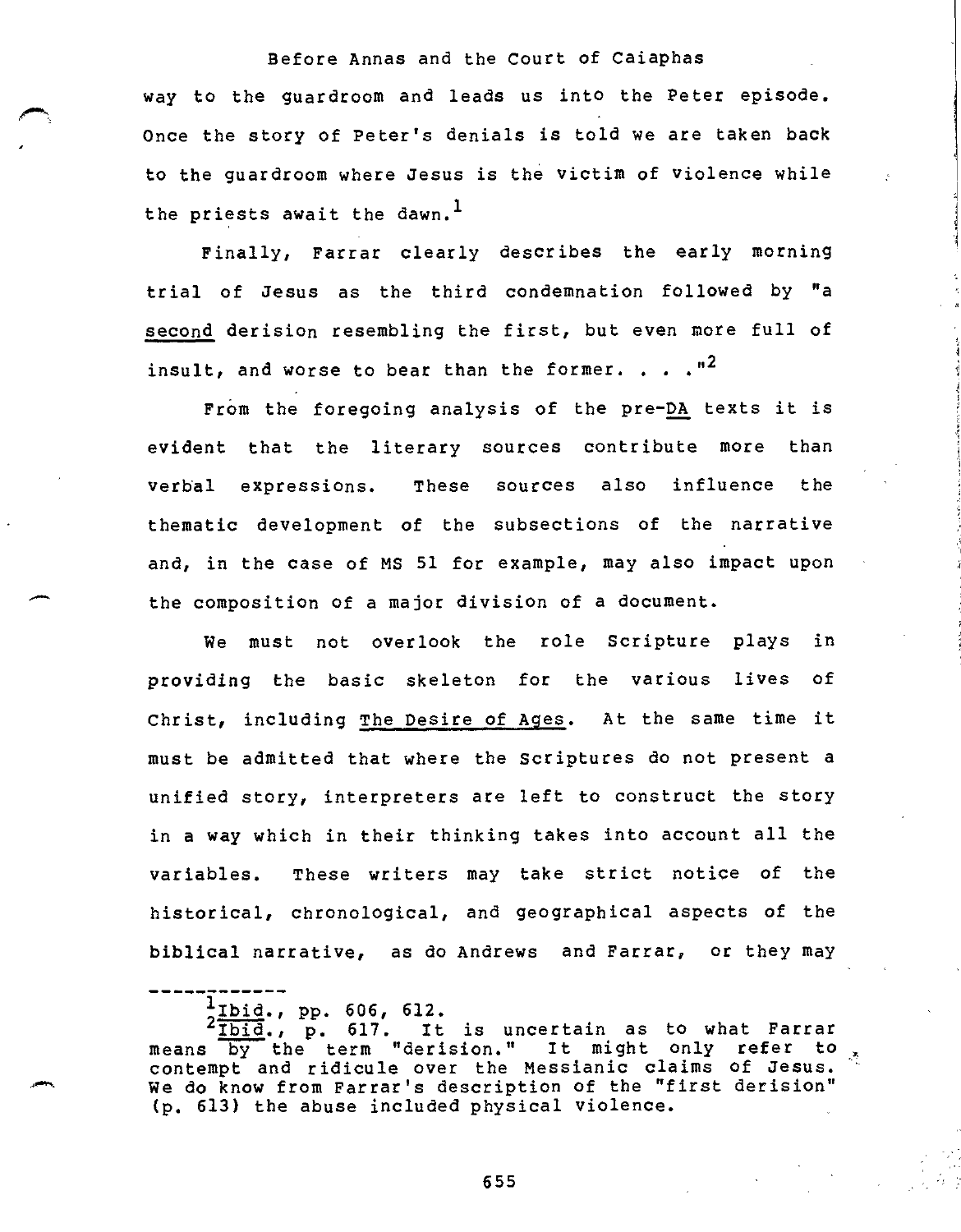Before Annas and the Court of Caiaphas take certain liberties with the text in the interest of appealing to faith and devotion. Perhaps Ingraham should be classified among those of the latter interest.

It does seem reasonable to conclude that the arrangement of the DA text was based primarily on the record provided by the four Gospels. Our analysis would also suggest that the emphasis on the preliminary trial before Annas which opens the chapter, and the abuse following the Sanhedrin trial on Friday morning, the feature that closes chapter 75, are so positioned due to the influence of the lives of Christ by Andrews and Farrar. Marian Davis evidently combined the order of events suggested by Andrews with the structure presented by Manuscript 51 which had been influenced by Farrar's text.

Our discussion so far has focused on the influence of the sources on the arrangement of the text. We should not overlook, however, the contribution made by the independent Ellen White material. The majority of the sentences we have evaluated as Strict Independence occur as added statements scattered throughout the SP text, MS 51, and the final DA text. These remarks often expand the commentary found in the literary source or relate to the thoughts of Jesus, to the viewpoints of the angels, to the intentions of the evil one, or to the moral, spiritual, and devotional lessons to be learned from the experience of Jesus.<sup>1</sup>

lout of the 138 sentences of MS 51 which treat the content of chapter 75 we found 21 scattered independent comments of Ellen White.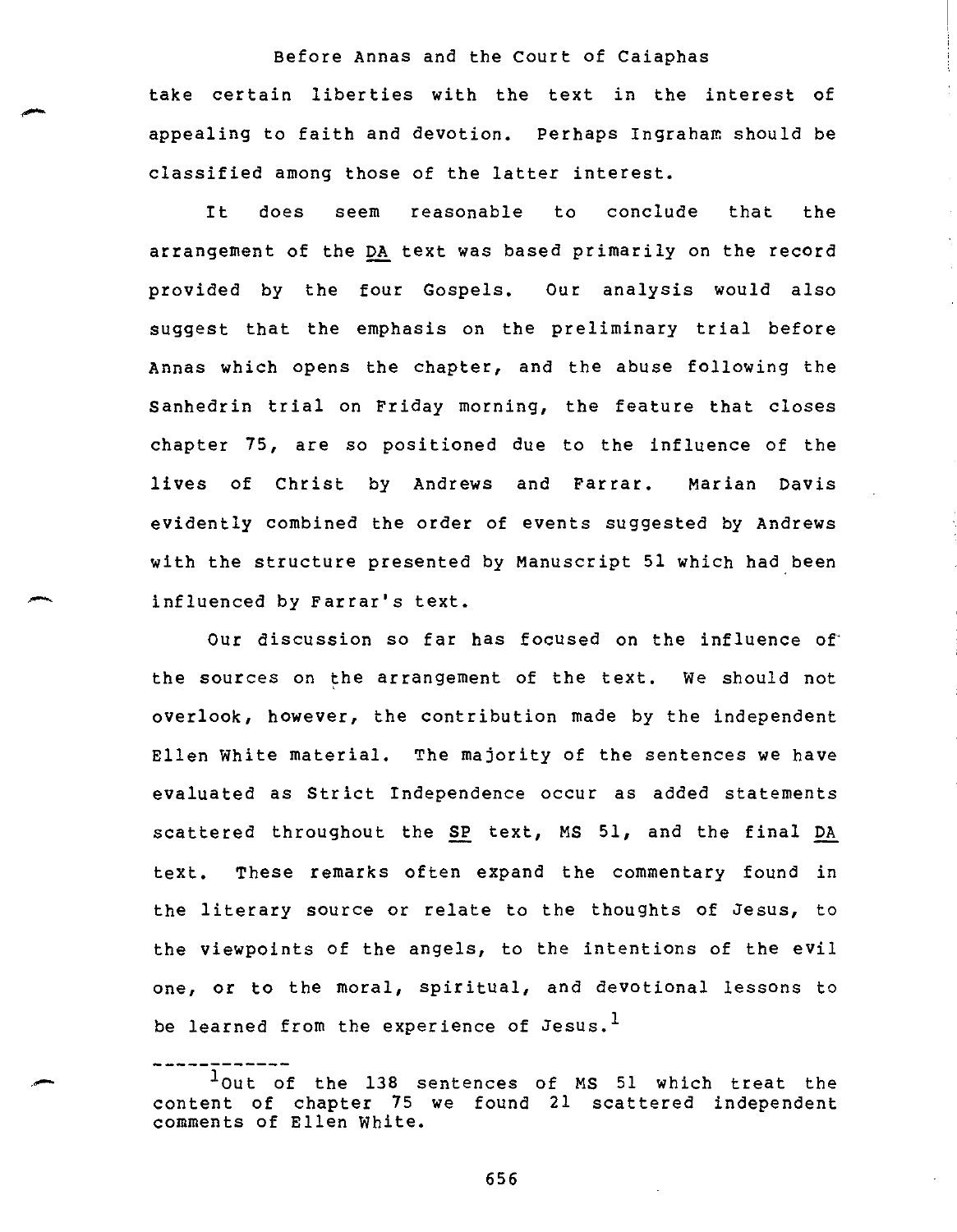The redaction analysis also indicates that Ellen White contributed segments of material which function as building blocks in the arrangement of her compositions. Her texts do not merely take over the order of the literary source. The impact of her own literary activity may be easily recognized.<sup>1</sup>

Sentences 54-70 of the DA text refer to the attitude of Jesus and the concern of the angels over the abuse Jesus suffered at the hand of His Jewish tormentors. Twelve sentences beginning with DA74 enlarge upon the reasons why the Jewish leaders were so anxious to rush the trial of Jesus.<sup>2</sup>

A third major addition of Ellen White presents the thoughts of Caiaphas when Jesus makes the confession of His identity.<sup>3</sup> In these sentences Marian Davis has selected material from MS 102, 1897. While in a few places one may find reflections of Hanna's work, the commentary is that of Ellen White.

The largest section of independent material is found in Ellen White's exposition on the significance of Caiaphas in tearing his priestly robes. The DA text is based upon the diary journal of 1894 and further expansion on the topic in MS 102. 1897. $<sup>4</sup>$  The earlier remarks of Ellen White have been</sup>

2Some of her comments may be traced back to 1 Cf. Appendix A, chapter 75. 3SP10-13/127.

 $DA161/707 - 181/708.$ 

4Some of the comment from the diary of 1894 may also be found in MS 111, 1897. See Table A (pp. 616-623) for the sentence parallels involved.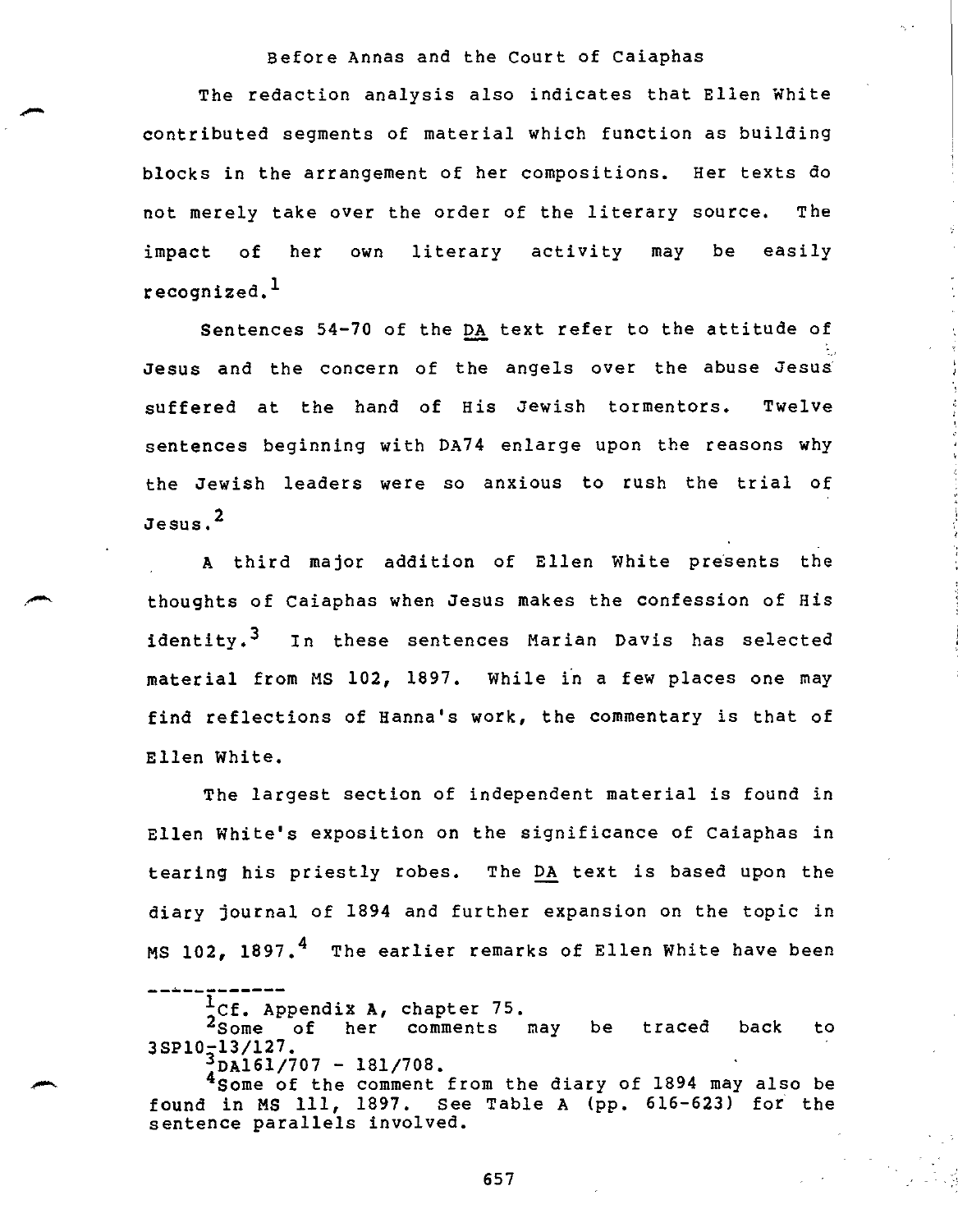Before Annas and the Court of Caiaphas edited for chapter 75 but even so 37 sentences (over 10% of the chapter) have been dedicated to that feature (of Caiaphas and the priestly robes) of the narrative.<sup>1</sup>

There are 12 sentences of Ellen White comment regarding the failure of Peter and the other disciples to prepare for the temptations they were to experience in connection with the trial and crucifixion of Jesus. This small segment was largely taken over from volume three of The Spirit of Prophecy. The 3SP text has not been included in the text presentation because our research did not turn up any source parallels for these sentences. Table A indicates that about half the  $3SP$  sentences are taken over verbatim.<sup>2</sup>

A final contribution of Ellen White material to the creation of literary subsections for chapter 75 appears in the last nine sentences where she refers to the abuse of Jesus following His last appearance before Caiaphas and the Sanhedrin.<sup>3</sup> These sentences make their first appearance in 3SP as Table A shows. Ellen White builds on the work of Ingraham here but adds some specific details on the treatment Jesus received.

Our analysis of the redaction of chapter 75 led us to the study of the order of events as presented in the previously written documents used by Marian Davis in the formation of the chapter. It seems that while the order of the separate individual writings lying behind the DA text

 $\frac{1}{2}$ DA186/708 - 222/709. 2The DA sentences are  $304/713 - 315/714$ .<br> $3_{\text{DA}}342/715 - 350/715$ .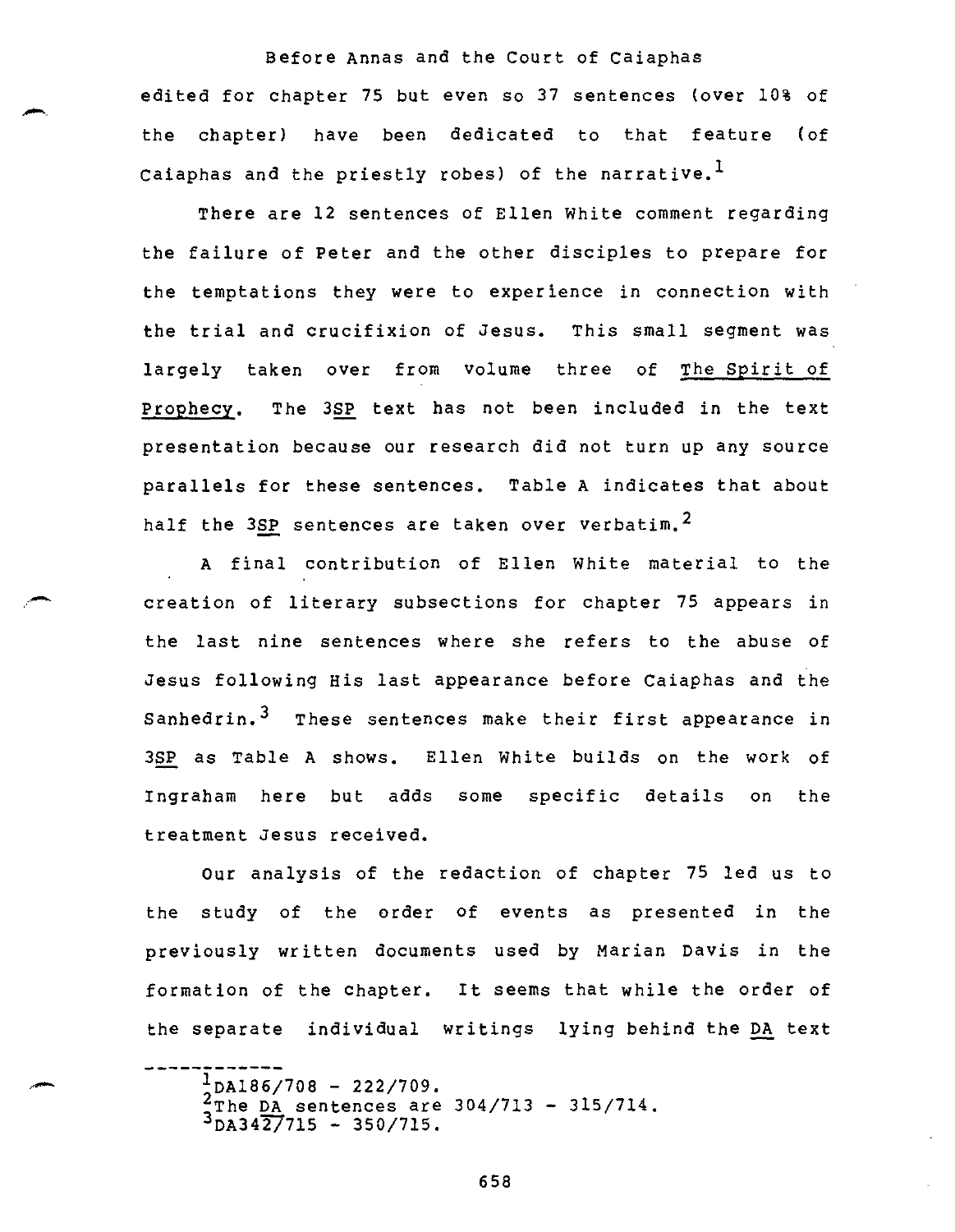exercised a measure of influence, Marian Davis also exercised some independence in the combination of the materials from the earlier writings into the larger composition. She evidently sought the assistance of other writers as she worked on the life of Christ even as Ellen White used sources in the arrangement, of the earlier materials. We can only conclude that a study of the influence of literary sources in the writing of chapter 75 must go beyond the impact of the sources in the literary expressions of the DA text. It must include an appreciation for their effect on the literary structure of the text.

The recognition of literary dependency has been emphasized in this study because it was the main purpose of the investigation. Many may find the use of sources greater than they had anticipated. This focus on source dependency in the Ellen White writings must, however, be balanced by the acknowledgment of Ellen White's independent commentary, her selection of sources and the way in which these sources are used or set aside. Credit must also be given to Marian Davis the "book-maker." It was her task to select the comments to be used in the DA text, to decide whether and how to combine the earlier expressions into new sentence constructions, and to establish their relative importance in the thematic development of the chapter by selecting the amount of text for each episode.

It remains uncertain to us if and to what degree Marian Davis was aware of the role literary sources played in Ellen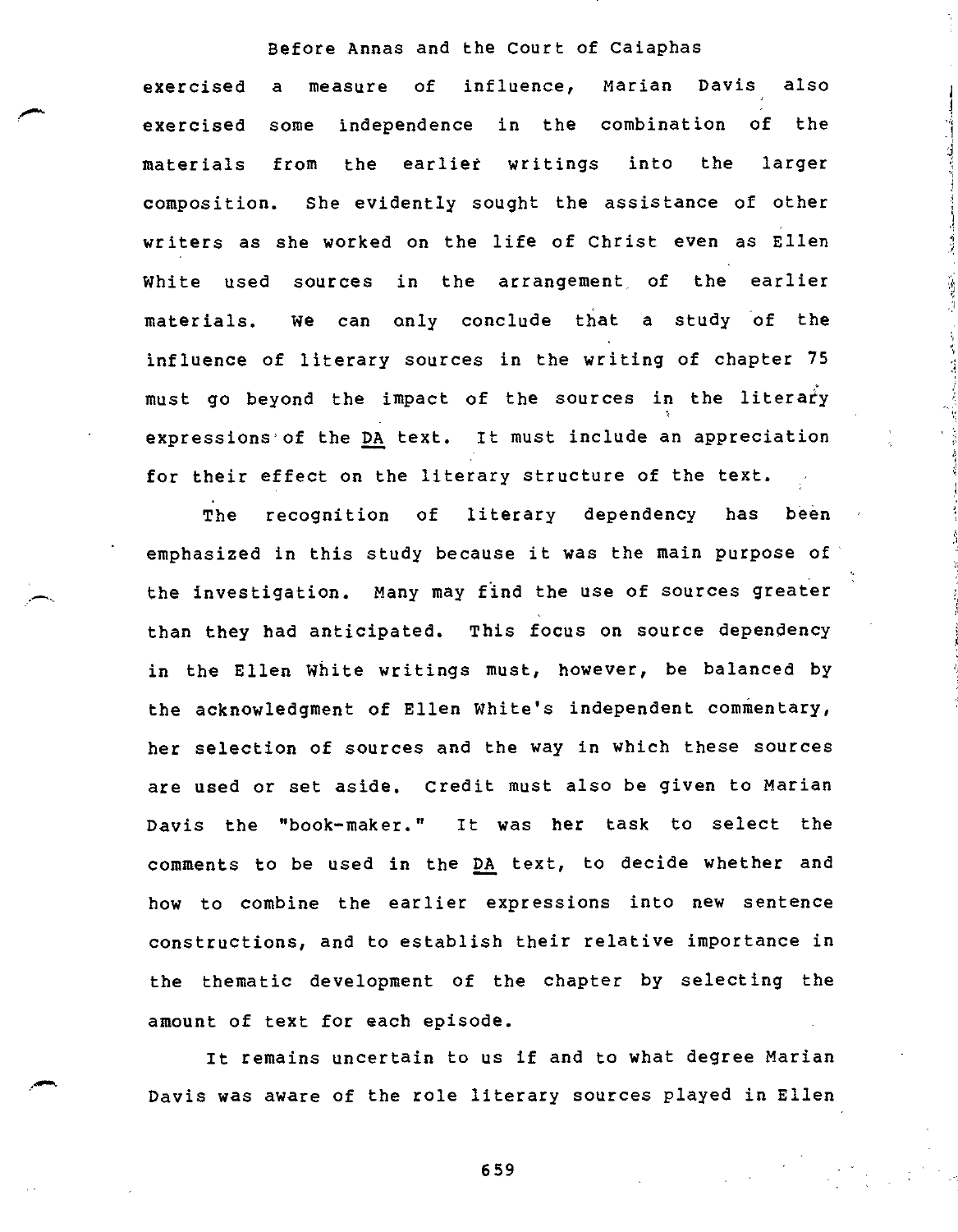White's writing practices. She appears to have made her selections of text from the earlier documents without regard to whether the text was largely independent Ellen White material or was largely laced with source parallels.

÷

Finally, the place of the Scriptures should be highlighted. Ellen White, her sources, Marian Davis, and the writers she read for assistance all turned to the Gospels as the basic source document. This common literary source, which for chapter 75 involved all four Gospels, would unavoidably lead to the creation of many unintentional literary parallels.

Content analysis is not a major emphasis of this investigation but one cannot avoid receiving impressions from reading and re-reading the chapter. According to our impressions Ellen White goes beyond the descriptive commentary of the sources to stress motivations, attitudes, and character. She looks beyond the view as seen by the natural eye to encompass the viewpoints of those who see from afar, from the angels and from the evil one. She also moves beyond the speech and actions to the motives and attitudes of the main characters, of Jesus, of Caiaphas, and of Peter. Some of these same concerns are addressed by sources but not generally with the emphasis found in Ellen White's writings. Since The Desire of Ages was written to lead people into the acceptance and/or greater appreciation of Jesus as man's Saviour, Ellen White also stresses the sufferings of Jesus and the selfless love which motivated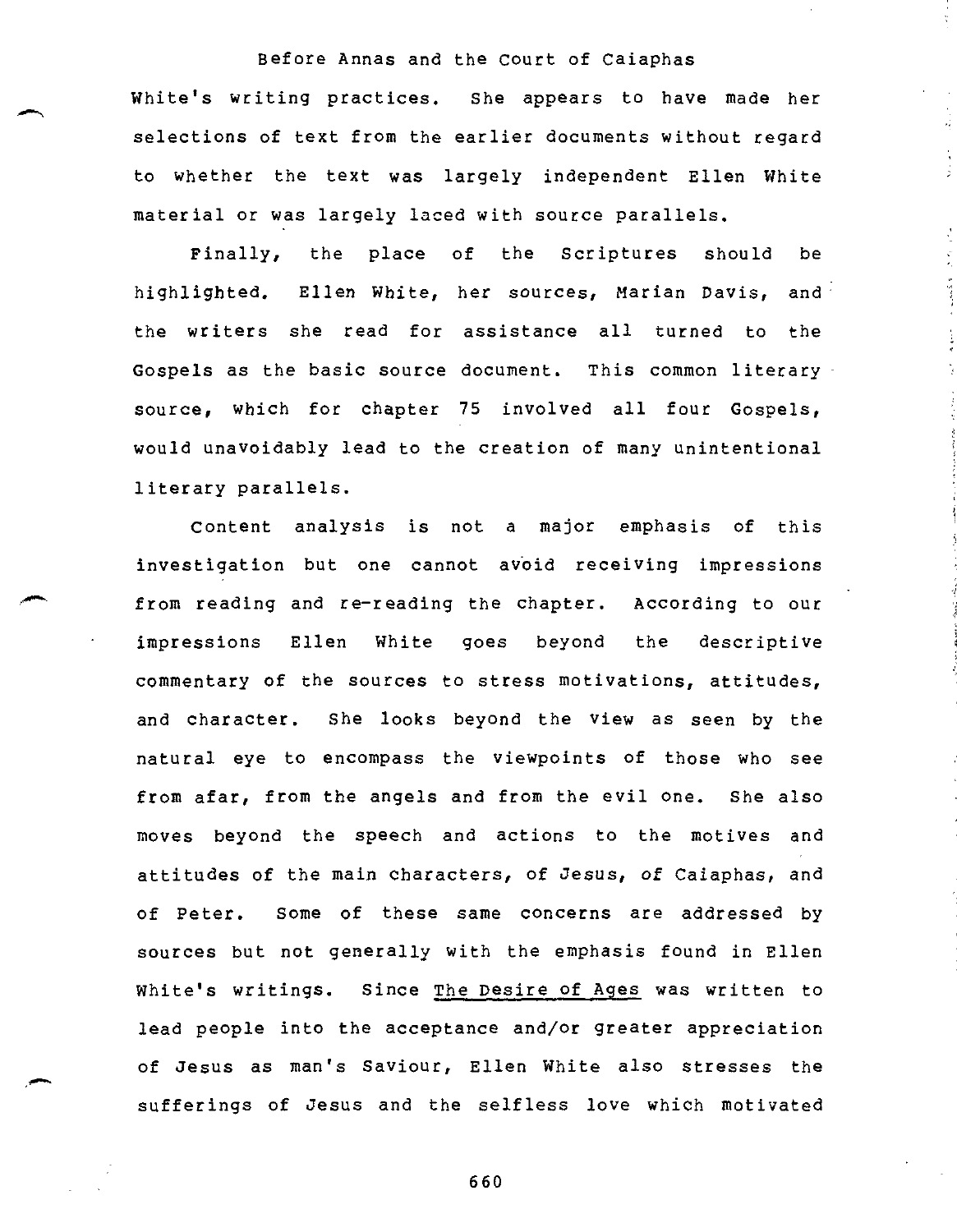Before Annas and the Court of Caiaphas His life.

Ellen White follows the pattern of her sources in moving beyond the scope of the biblical narrative. The times, places, and characters are so described and presented as to enable the reader to sense the dynamics of the actions, the tensions of the situation, and various forces involved. At times this leads both Ellen White and the writers she read to take positions not all that clear from the Gospels, such as a preliminary trial by Annas alone and, a final period of extreme abuse following the morning trial or at least following the sufferings experienced in the guardroom.

There are times when Ellen White's comments appear to be in direct conflict with Scripture as in 3SP34/109 and again as late as 1897 and MS 104, sentence 117. In this instance it is only a matter of the cock crowing three times. The gospel writers do not agree among themselves but no gospel speaks of a third crowing.

The analysis of chapter 75 has been long and involved. Perhaps such an extended examination is to be expected when one is faced with a review of 350 sentences, their sources, and five earlier Ellen White texts and their possible sources. In any case, our task of comparing 15 chapters of the DA text necessitates that we raise the same questions for each chapter regardless of length. We will be especially interested to discover if our conclusions for this longest chapter of The Desire of Ages differs markedly from the summaries of the other 14 chapters.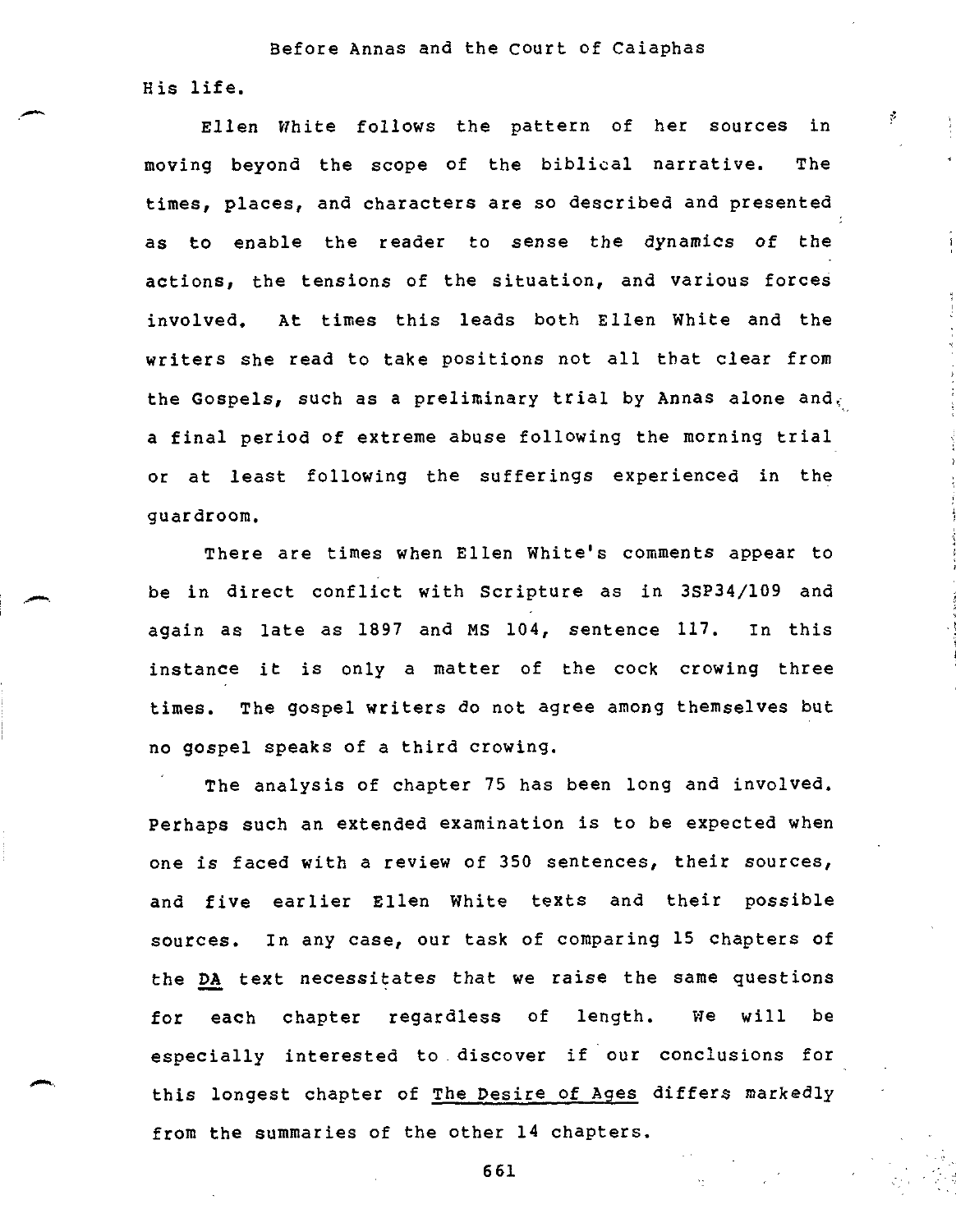#### **Summary**

The conclusions drawn from our study of chapter 75 will be summarized in 14 rather concise statements. The order and format for these summary statements have been outlined in Part I of the Introduction. The conclusions are presented as answers to the 14 separate questions being addressed to each of the 15 chapters. The final summary statement for the entire research project will attempt to compile the data from each of these chapters for each specific question. The statements are identified by a number which corresponds to the number of the question presented in the introduction and to the conclusions of each chapter having to do with that particular question. If chapter 75 does not furnish any information for answering one of the questions, a statement to that effect will follow the number given for that specific question.

1. There are no extant handwritten manuscripts of the text of chapter 75. Neither do we possess any typescript manuscript of this chapter at any stage of its development. The one long section of the DA text not found in any earlier material does not exist in any form other than the published DA text. $<sup>1</sup>$ </sup>

We do have some primary source material for portions of the DA text which were taken from Ellen White's earlier writings and from textual materials no doubt being written

<sup>1</sup>We have reference here to sentences 48-70.

----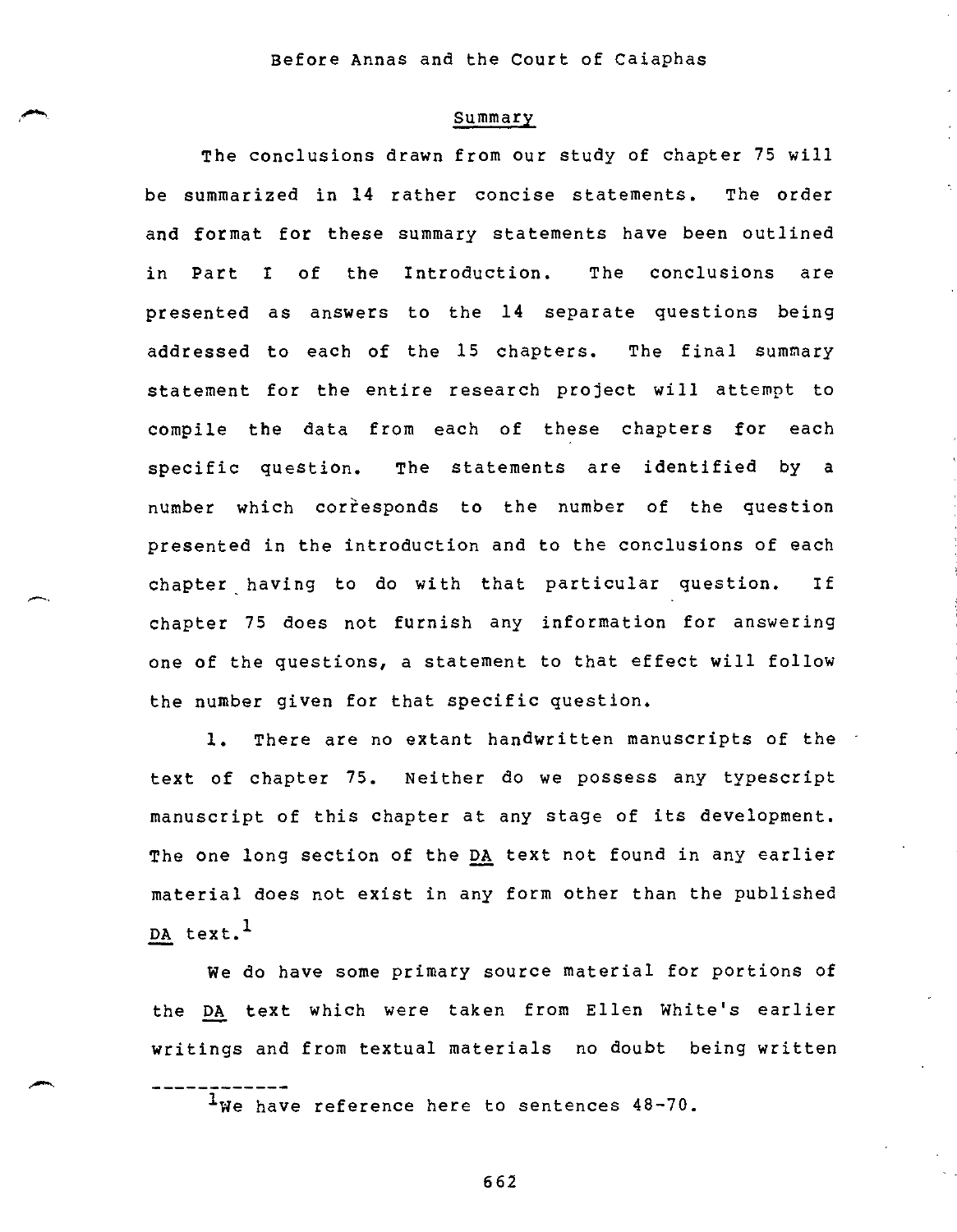specifically for the new work on the life of Christ. We have 15 sentences from Diary Book 14, 1894, in Ellen White's handscript. Five of these 15 sentences touching the topics of chapter 75 made their way into the DA text. In addition to these sentences in her original handscript we have four manuscripts as copied and edited by Ellen White's secretaries, portions of which were used in the construction of this chapter.<sup>1</sup> All four manuscripts date from 1897.<sup>2</sup>

2. Even though chapter 75 is the longest chapter of the 15 to be studied it represents only about 58 percent increase over the length of 3SP.<sup>3</sup> The 128 additional sentences of coverage for the DA text is a relatively small increase when we take into consideration 15 sentences from Diary Book 14, 138 sentences from MS 51, 64 sentences from MS  $101, \frac{4}{3}$  130 sentences in MS 102, 153 in MS 104, and 92 in MS 111, not to mention the articles Ellen White had written on Peter's denials. There is of course a great deal of duplication in these various texts as Table A clearly shows. There is also duplication of content between the 3SP text and the earlier SG material. And since the additional writings of Ellen White provided an opportunity for more independent expression as well as for the use of additional

 $1$ MSS 51, 102, 104, and 111.

<sup>2</sup>The earliest form we found for MS 104 was a "recopied" edition made in 1963.

 $^3$ This figure is based on 222 sentences for 3SP and 350 for cpapter 75.

We have listed only 64 since those sentences have been reproduced in Appendix D. We estimate nearly 100 sentences from this manuscript touch on the content of chapter 75.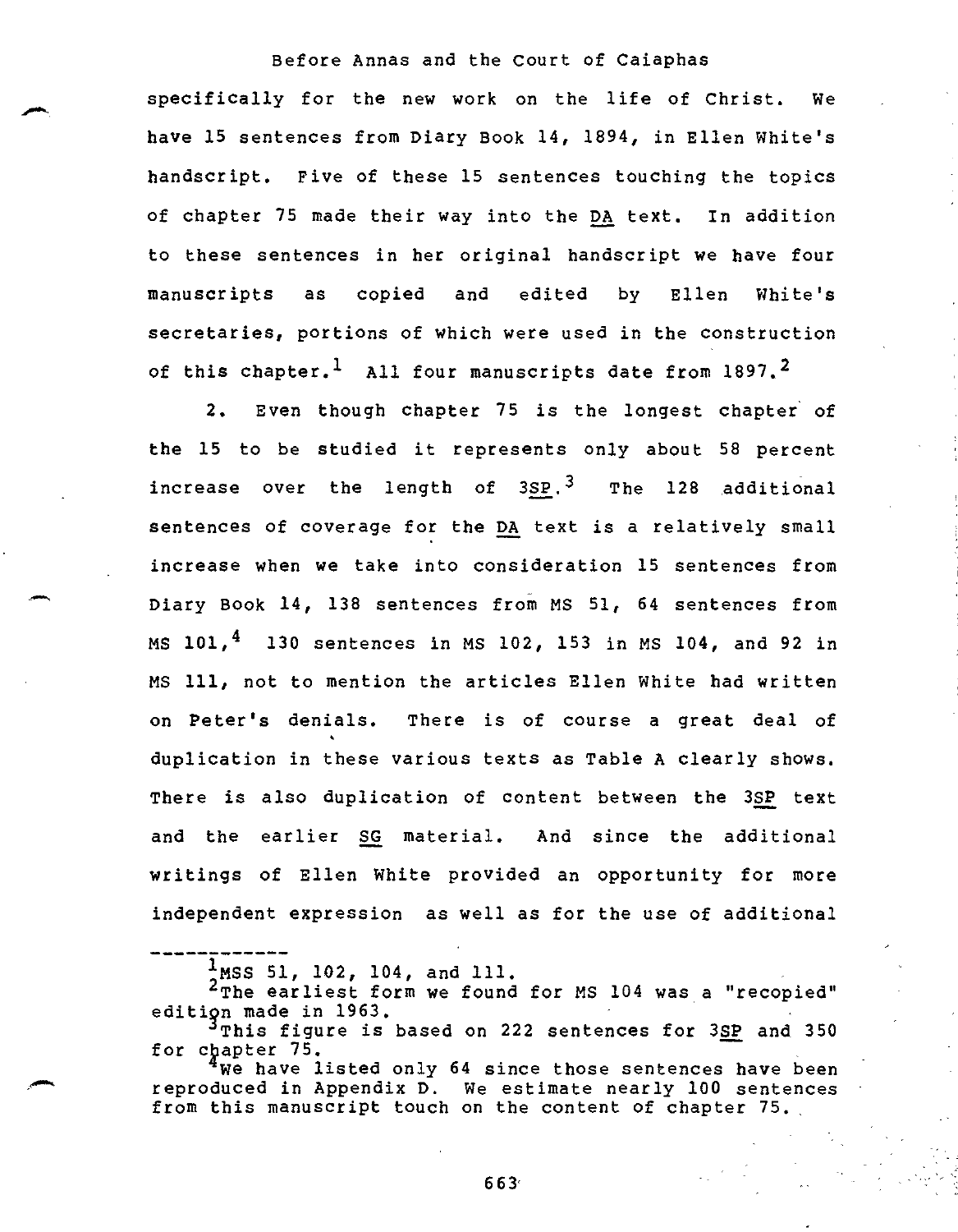source material we cannot attribute the expansion of comment to merely an increase in source parallels. The DA text therefore represents a reduction or condensation of Ellen White's writings on the trials of Jesus and Peter's denials.

3. When we compare the content of the DA text with that of the earlier writings we must keep three points in mind. Firstly, it must be remembered that the only previously written full coverage of the trial of Jesus before the Jews is to be found in 3SP. Secondly, both 3SP and chapter 75 are following the basic storyline as reported in the four Gospels. 'Thirdly, the manuscripts produced in ' 1897 were no doubt written to fill out certain aspects of the story for the DA text being compiled. They were produced as supplementary to begin with and we would be out of place to compare them against a text meant to be comprehensive. The emphases of these later writings might assist us in recognizing the perceived weakness of the earlier 3SP treatment.

4. The thematic development of 3SP and chapter 75 are similar in most aspects of their overall structure as indicated under (3) above. Their differences are apparent in two ways. In respect to order 3SP presents the denials of Peter before it discusses the trial before Caiaphas sometime during the night. It also concludes the narrative on the Jewish trials with a commentary on Jesus' confession and why the Jewish authorities were rushing the condemnation. The DA text discusses Peter's denials after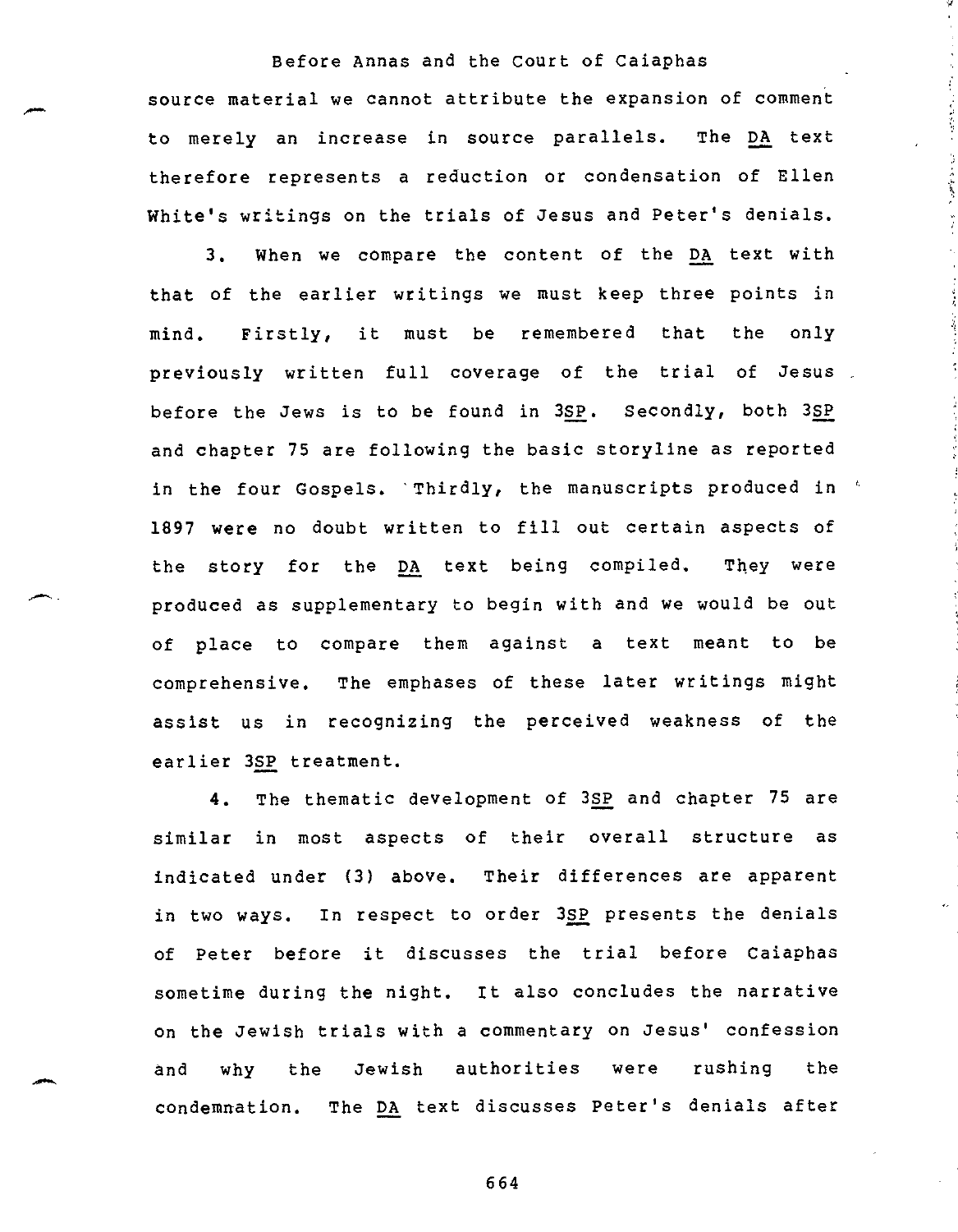recounting the night trial and closes the chapter with the abuse of Jesus following the morning appearance before the Sanhedrin.

The two full presentations by Ellen White also differ in the later addition of materials. The DA text gives more coverage to the preliminary trial before Annas and the abuse Jesus suffered on that occasion. Another expansion of the earlier SP account has to do with the reaction of Caiaphas to Jesus' comment on the Son of man coming as judge. The commentary on Caiaphas' thoughts and the significance of his act in tearing his priestly robes is largely Ellen White's independent material as presented in MS 102.

Two minor expansions have to do with a description of the movement of Jesus to the guardroom and his violent handling there and the description of the formal trial on Friday moning.

5. Chapter 75 contains 168 sentences or 48 percent of the text registering some degree of literary dependence.

6. We rated another 48 percent or 168 sentences as Strict Independence. If we added the 38 sentences estimated as showing Partial Independence, the total number of sentences showing some degree of independence would be 206 or 59 percent of the chapter. We excluded 15 sentences quoting Scripture, or 4 percent of the text, from these calculations.

7. According to the dependency rating scale the degree of dependency for the entire chapter when including all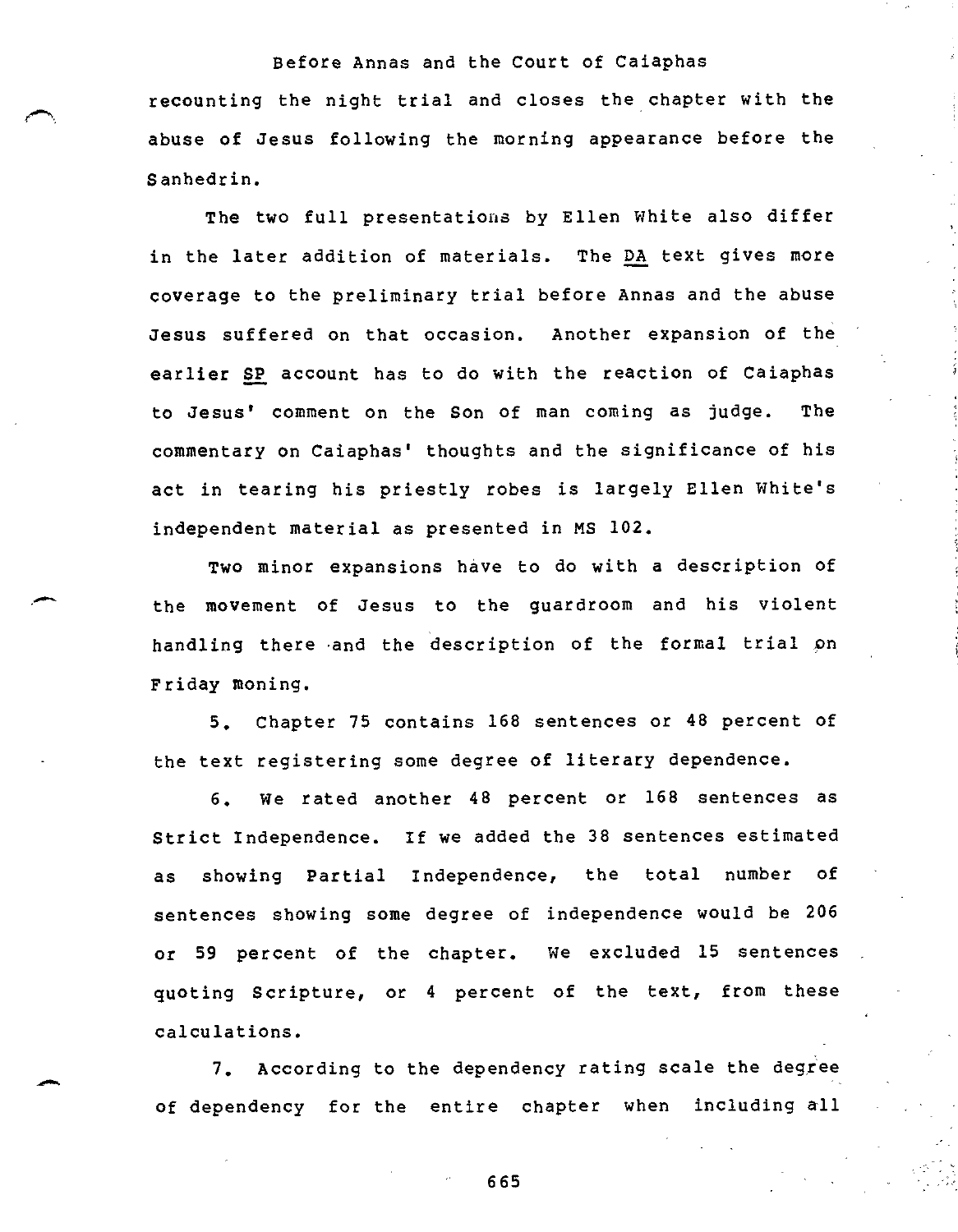Before Annas and the Court of Caiaphas sentences is 1.8. When the Strict Independence sentences are excluded, the average dependency for all dependent sentences is 3.63.

8. Three sources play a major role in contributing to the writing of this chapter. Hanna's Life of Christ was used in 64 sentences, Farrar's Life of Christ is reflected in 55 sentences, and The Prince of the House of David by Ingraham was operative in 17 constructions.

9. Minor use was made of 11 writers if our evaluations of parallels is correct. They include the familiar sources such as Harris (GT), March (WHJ), Jones (LSFG), Geikie (LC), and Edersheim (LTJM) as well as less known (to us) sources such as Bennett (LHJC), Krummacher (SS), Hall (HPONT), Deems (WHJ), Kitto (DBI), and Andrews (LOC).<sup>1</sup>

10. The previously written works of Ellen White which deal with the content of chapter 75 contain 82 parallels from Farrar and 43 parallels from Hanna. The former show up mostly in Manuscript 51, 1897, and the latter in 3SP. To a much lesser extent March, Bennett, Ingraham, and Kitto were also used in these earlier writings.

11. It is difficult to compare the dependency of the DA text with that of the pre-DA text for this chapter. Usually by the time the DA text is edited the parallels from the earlier documents are lost and the dependency is much less evident in the later edited text. That difference is

<sup>&</sup>lt;sup>1</sup>These works have been fully identified in the introduction to this chapter and may also be found in the Bibliography which accompanies this research report.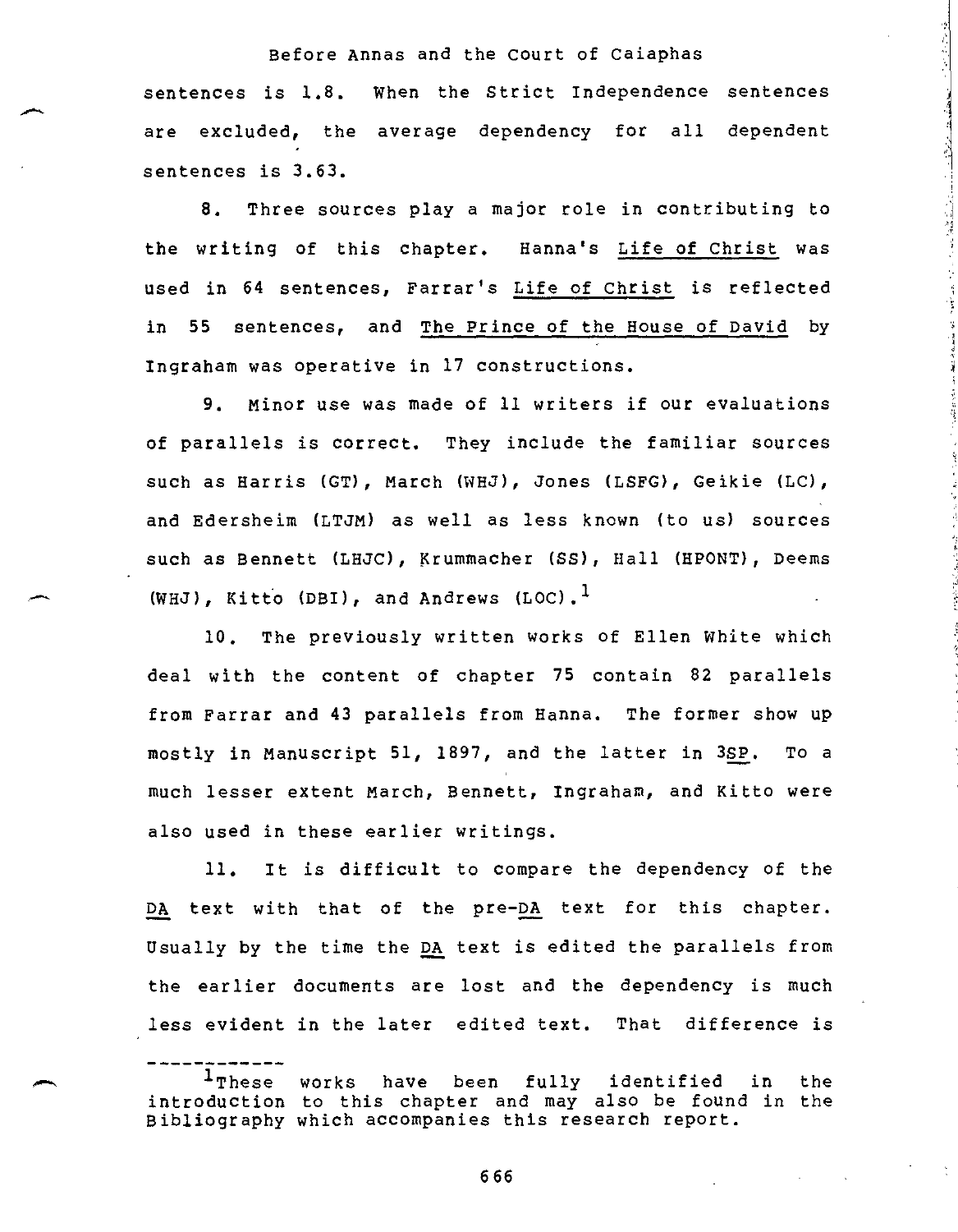Before Annas and the Court of Caiaphas not so marked for chapter 75.

When we compare the DA text of 168 dependent sentences and the pre-DA text with 141, the figures match quite closely. Applying the rating scale to the totals as found in Tables 2 and 3 the average dependency for the DA text is 3.63 and for the pre-DA text it is 3.69.

This agreement in dependency is due to the DA text taking over so much of the earlier material with little modification and to some direct use of sources by the DA text.

12. The sources utilized in the composition of the DA text provided background and descriptive material. They assist in the illumination of the historical context. At times they may also refer to the motives, attitudes, and character of the personalities involved and may even allude to the viewpoint of angels and the inner thoughts of these individuals. But it is in respect to these more intimate and subtle drives and the spiritual aspects of the experiences and encounters that Ellen White brings to bear her special contribution. It is in respect to these latter concerns and the appeal to the Christian response of devotion that her independence is most often to be recognized.

13. The redaction of chapter 75 is primarily based on the record found in the four Gospels. She has added a major expansion on the reaction of Caiaphas to the confession of Jesus, including the significance of the tearing of his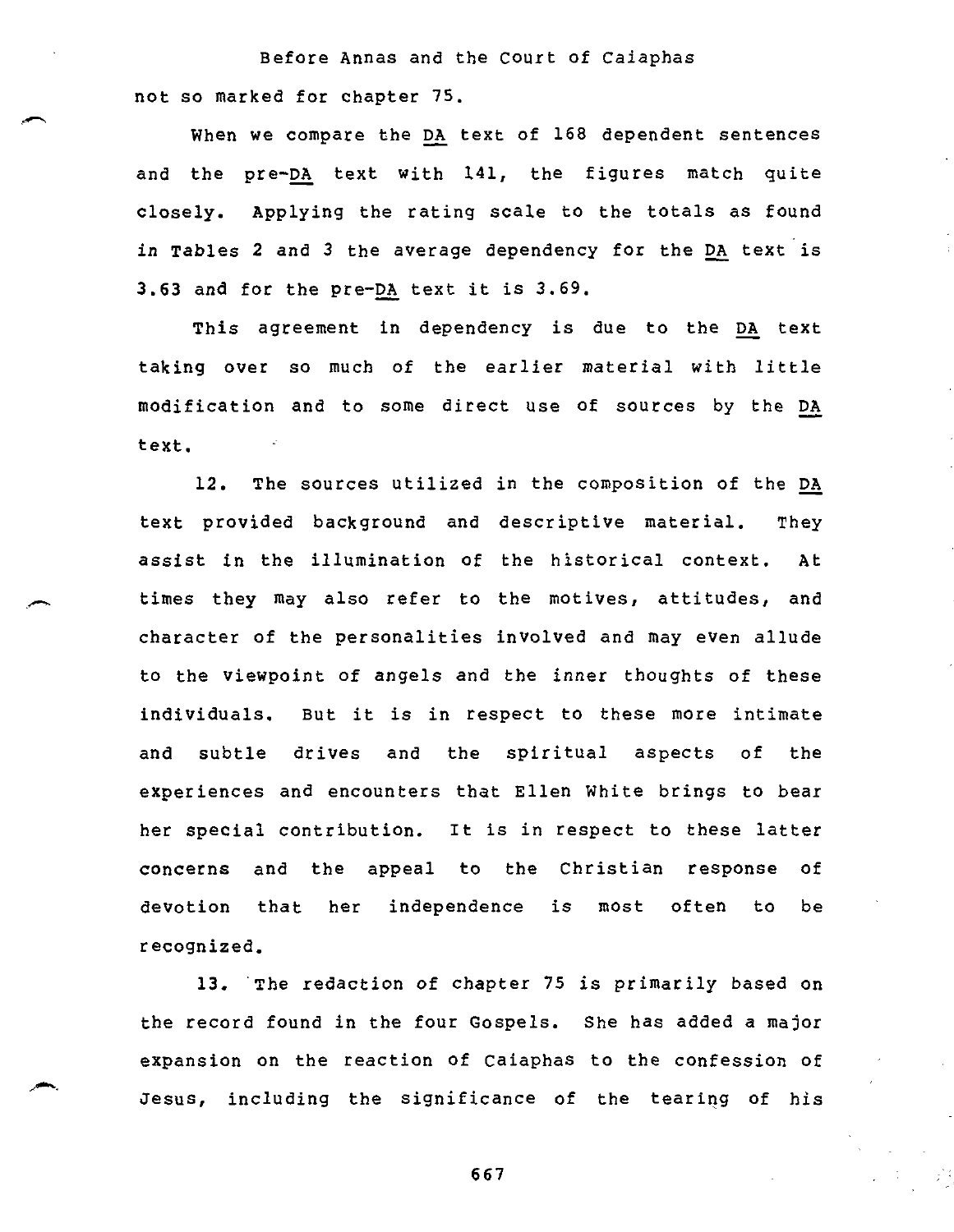priestly robe. As to the general arrangement of the text and what she does with the visit before Annas which only John records but does not elaborate, the DA text appears to be indebted to Andrews and Farrar. The description of a violent reaction of the people, including the Jewish leaders, following the Friday morning appearance before the Sanhedrin is most likely to be attributed to Ingraham's influence and partly also to Farrar. It is not at all clear from the three synoptic gospels that any abuse followed this trial. We should probably hold Marian Davis responsible for the arrangement of the chapter.

The arrangement of the literary subunits are the result of a combination of forces. We have the basic story line of Scripture. We also have the influence of the major sources. Marian Davis was also involved as the materials furnished by Ellen White were combined under her hand. Ellen White also played a significant role as she chose to expand on the preliminary trial and to develop a long sequence of comments on the inner thoughts of Jesus, of Caiaphas, and the theological and spiritual significance of Caiaphas' robe. It might be possible to draw the lines of responsibility more sharply if one were to undertake a more careful scrutiny of the content. That objective, however, lies outside the scope of this project.

14. The redaction of MS 51 was largely influenced by Farrar as Table B will show. The only other major treatment of the full content of chapter 75 by Ellen White was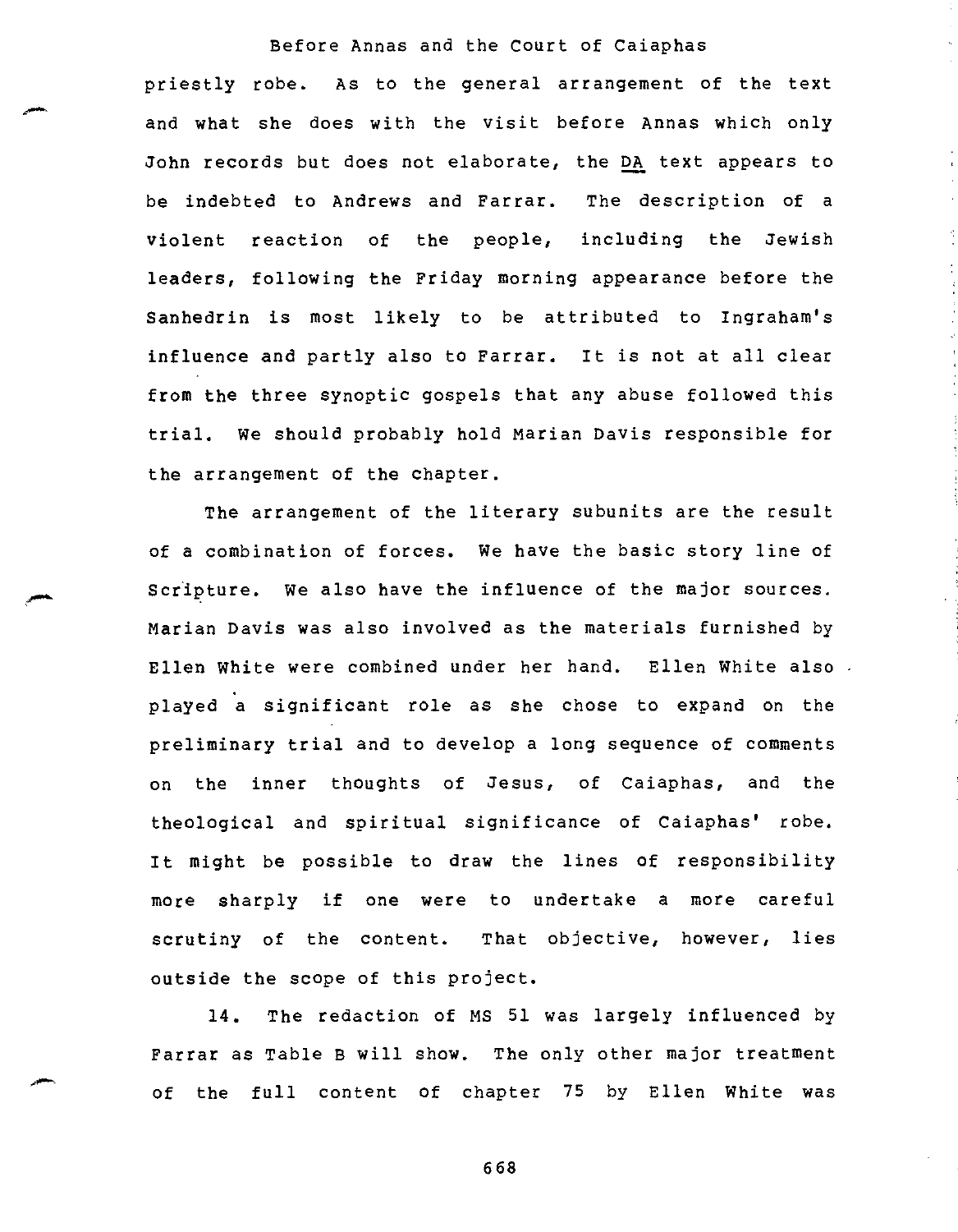presented in the text of 3SP. In this earlier work Hanna was used heavily. A major difference to be noted in 3SP when compared with both MS 51 and the DA text is in the placement of the denials by Peter. In 3SP the Peter episode is placed before the discussion of the informal questioning by Caiaphas and Annas and before the night trial by the Sanhedrin. Ellen White just introduces the content of chapter VIII and the appearance of Jesus before the assembly when she turns to the story of Peter's denial. Since Hanna covers the experience of Peter in the chapter preceding his recounting of the judgment hall episode it would appear that Hanna has partly influenced the structure of 3SP. No doubt the Scriptures were also used by Ellen White in establishing the order of this early text.

It was probably such factors as the placement of Peter's denials and the internal problem of three crowings of the cock that led to the recognition that the "old book" needed revision. Hence the addition of later manuscripts on the topic and the composition of chapter 75.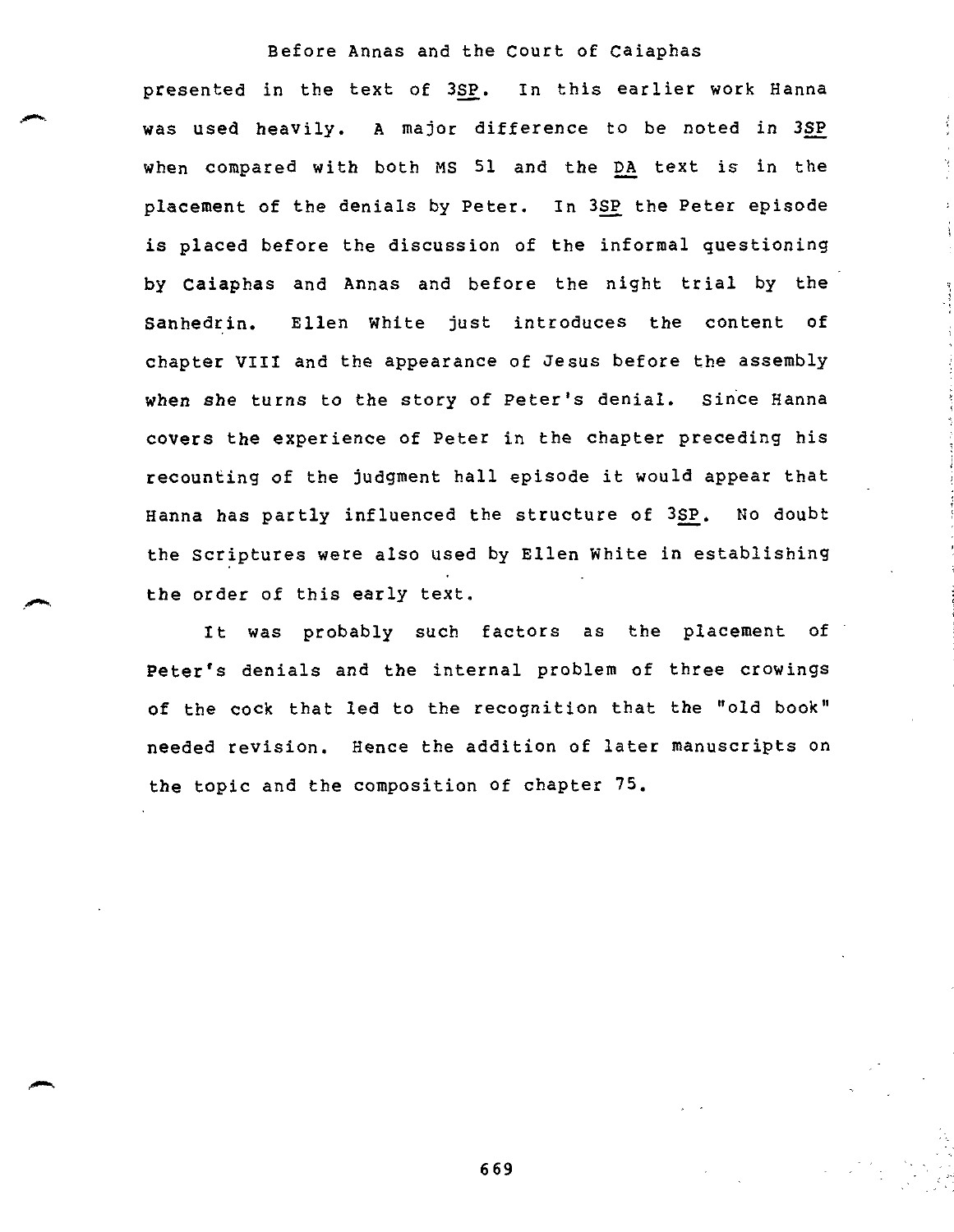| No.       | Source                           | Dependency                 | No.      |                          | Source                      | Dependency                                                                              |
|-----------|----------------------------------|----------------------------|----------|--------------------------|-----------------------------|-----------------------------------------------------------------------------------------|
|           | $001. -$ Farrar LC/10/596        | Pl.                        |          |                          | $051. - Harris GT/340.2$    | 12                                                                                      |
|           | $002. -$ Bennett LHJC/361.2      | P <sub>2</sub>             |          |                          | 052. - Harris GT/340.2      | $\overline{\text{PI}}$                                                                  |
|           | 003. - Bennett LHJC/361.1        | PÏ.                        |          |                          | 053. - Bennett LHJC/364.6   |                                                                                         |
|           | $004. - Farrar LC/10/596$        | $\overline{P2}$            | $054 -$  |                          |                             | $\begin{array}{r} \hline \text{P2} \\ \hline \text{II} \\ \hline \text{II} \end{array}$ |
|           | $005. - Geikie LC/744.9$         | $\overline{P1}$            | $055. -$ |                          |                             |                                                                                         |
|           | 006. - March WHJ/7/310           | $\overline{P2}$            | $056. -$ |                          |                             |                                                                                         |
|           | $007. - March W + J/7/310$       | $\overline{\text{PI}}$     | $057. -$ |                          |                             | $\overline{11}$<br>$\Pi$                                                                |
|           | 008. - Edersheim LTUM547.7       | $\overline{P3}$            | $058. -$ |                          |                             | $\overline{\mathbf{1}}$                                                                 |
|           | 009. - Edersheim LTUM547.7       | $\overline{P2}$            | $059. -$ |                          |                             |                                                                                         |
|           | $010. -$ Hanna LC/10/633         | $\overline{v}$             | $060 -$  |                          |                             | $\overline{11}$                                                                         |
|           | $011. -$ Andrews $LOL/511.2$     | $\overline{\text{PI}}$     | $061. -$ |                          |                             | $\overline{\mathbf{u}}$                                                                 |
|           | $012. -$ Andrews $LOL/511.2$     | ΡÏ                         | $062 -$  |                          |                             | $\overline{\mathbf{1}}$                                                                 |
| $013. -$  |                                  | ΙÏ                         |          |                          |                             | $\frac{1}{11}$                                                                          |
| $014. -$  |                                  | IJ                         | $063 -$  |                          |                             |                                                                                         |
| $015. -$  |                                  | īĪ                         | $064. -$ |                          |                             | $\overline{\mathbf{H}}$                                                                 |
| $016. -$  |                                  | $\overline{\mathbf{1}}$    | $065. -$ |                          |                             | īI                                                                                      |
| $017. -$  |                                  |                            | $066. -$ |                          |                             | $\overline{\mathbf{11}}$                                                                |
| $018. -$  |                                  | $11 -$                     | $067. -$ |                          |                             | īĪ                                                                                      |
| $019. -$  |                                  | ĪĪ                         | $068. -$ |                          |                             | $\overline{\mathbf{11}}$                                                                |
|           | $020. -$ Hanna LC/17b/664        | IÏ                         | $069. -$ |                          |                             | $\overline{11}$                                                                         |
|           | $021. -$ Deems WWJ/641.9         | $\overline{P1}$            | $070. -$ |                          |                             | $\overline{\mathtt{II}}$                                                                |
|           |                                  | $\overline{\text{PI}}$     |          |                          | $071. -$ Farrar LC/68a/602  | $\overline{12}$                                                                         |
| $023 - -$ | $022. -$ Deems WWJ/641.9         | P <sub>1</sub>             |          |                          | $072 -$ Hanna LC/48/666     | $\overline{PI}$                                                                         |
|           |                                  | $\overline{11}$            |          |                          | $-073. -$ Hanna LC/11/663   | $\overline{P2}$                                                                         |
|           | 024. - Hanna LC/16, 17a/664      | $\overline{P1}$            | $074. -$ |                          |                             | $\overline{11}$ .                                                                       |
|           | 025. - Hanna LC/18, 19/664       | $\overline{P2}$            | $075. -$ |                          |                             | IJ                                                                                      |
|           | 026. - Hanna $LC/20/664$         | $\overline{P2}$            | $076. -$ |                          |                             | $\overline{\mathbf{1}}$                                                                 |
|           | 027. – Hanna LC/23/664           | $\overline{P2}$            | $077. -$ |                          |                             | $\overline{11}$                                                                         |
|           | 028. – Hanna $LC/23, 24/664$     | PI                         | $078. -$ |                          |                             | $\overline{\mathbf{u}}$                                                                 |
|           | 029. - Hanna $LC/24/664$         | $\overline{PI}$            | $079. -$ |                          |                             | $\overline{\mathbf{11}}$                                                                |
|           | 030. – Hanna LC/25/664           | Bl                         | $080 -$  |                          |                             | īĪ                                                                                      |
|           | 031. - Farrar LC/59a/602         | $\overline{P2}$            | $081. -$ |                          |                             | $\frac{1}{11}$                                                                          |
| $032 -$   |                                  | $\overline{\mathbf{1}}$    | $082 -$  |                          |                             |                                                                                         |
| 033.      |                                  | $\overline{11}$            | 083.     |                          |                             | $\Pi$                                                                                   |
|           | 034. - Farrar LC/59b/602         | $\overline{P}2$            | 084.     |                          |                             | $\overline{\mathbf{1}}$                                                                 |
| 035.      | Farrar LC/80/615                 | P1                         | $085.$ . |                          |                             | 11                                                                                      |
|           | $036. - \text{Farrar LC}/80/615$ | V2                         | 086.     |                          | <b>Bible</b>                | B2                                                                                      |
| 037.      |                                  | 11                         | 087.     | $\overline{\phantom{m}}$ | Farrar LC/69,70/602         | $\overline{\text{PI}}$                                                                  |
| $038. -$  | <b>Bible</b>                     | B2                         | 088.     | $\overline{\phantom{a}}$ | Farrar $LC/69/602$          | $\overline{\mathbf{p1}}$                                                                |
|           | 039. – Hanna LC/29/665           | $\overline{P}1$            | 089. -   |                          |                             | $\mathbf{I}$                                                                            |
| $040 -$   |                                  | 11                         | $090 -$  |                          | March WHJ/1,8/310           | $\overline{P}$                                                                          |
| $041. -$  | <b>Bible</b>                     | B2                         | 091.     |                          | Hanna $LC/12, 16/663$       | $\overline{12}$                                                                         |
| $042 -$   | Hanna LC/34/665                  | P1                         |          |                          | 092. - Hanna LC/46/666      | $\overline{\text{PI}}$                                                                  |
|           | 043. - Hanna LC/36/665           | 12                         | 093.     |                          | IngrahamPHD/359.2,7         | P <sub>2</sub>                                                                          |
|           | 044. - Hanna $LC/37/665$         | $\overline{P2}$            | 094.     |                          | Ingraham PHD/359.7          | $\overline{P}$                                                                          |
| $045. -$  | <b>Bible</b>                     | $\overline{B2}$            | 095.     |                          | Ingraham PHD/359.7          | PI                                                                                      |
| $046. -$  |                                  | 11                         | 096.     |                          |                             | <u>11</u>                                                                               |
|           | 047. - Hanna LC/42-44/666        | $\overline{1}\overline{2}$ | 097.     |                          |                             | $\overline{11}$                                                                         |
| 048.      |                                  | īĪ                         | 098.     |                          | Ingraham PHD/360.7          | $\overline{v}$                                                                          |
| 049.      |                                  | 11                         | 099.     |                          | Ingraham PHD/361.1          | $\overline{P2}$                                                                         |
|           | 050. - Harris $GT/340.2$         | $\overline{v2}$            |          |                          | $100. - Ingraham$ PHD/359.3 | PI                                                                                      |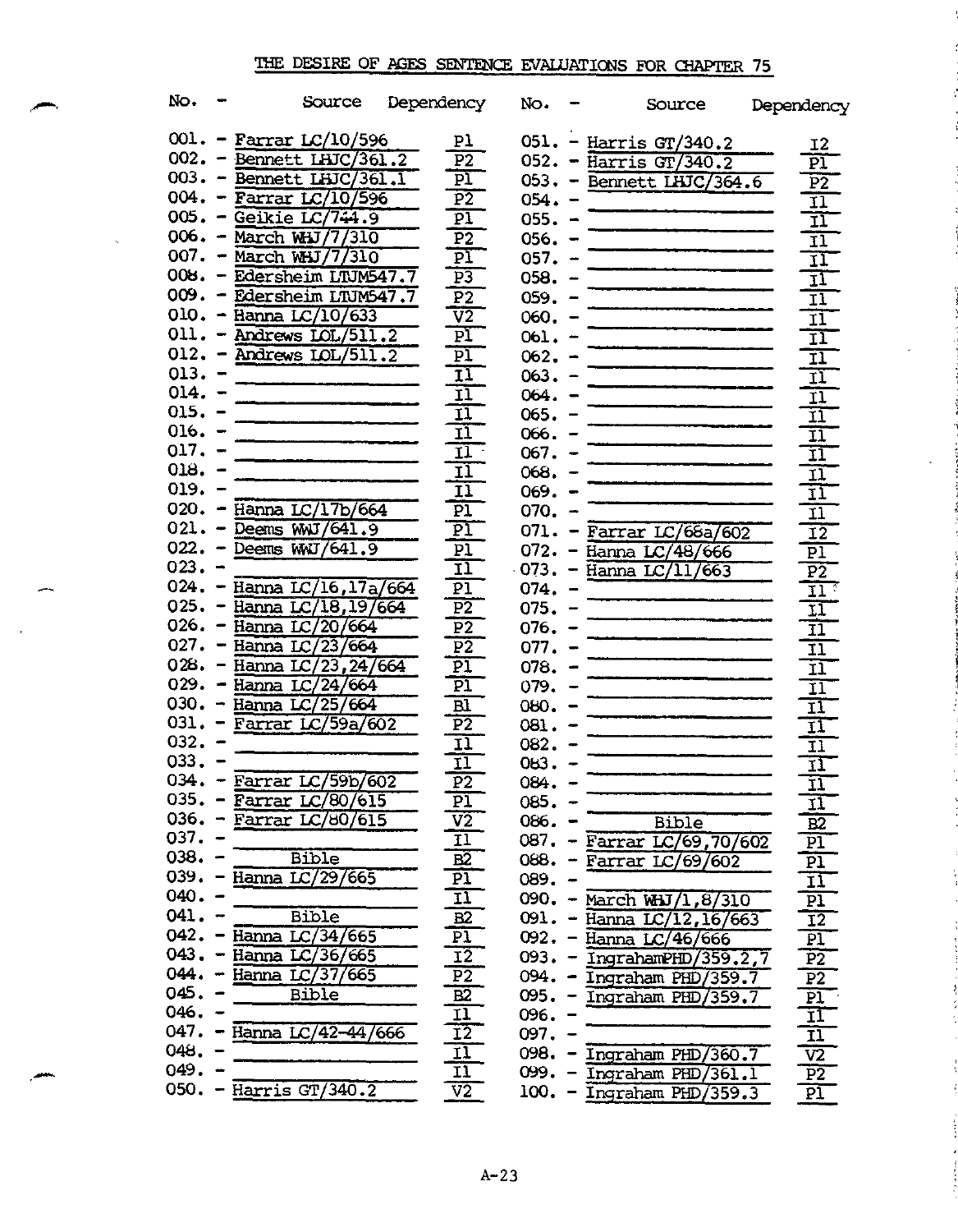| No.          | Source                     | Dependency                        | No.          | Source                   | Dependency                                 |
|--------------|----------------------------|-----------------------------------|--------------|--------------------------|--------------------------------------------|
| 101.         | Ingraham PHD/359.3         | <b>I2</b>                         |              | 151. - Hall HPONT/575a.5 |                                            |
| 102.         | Ingraham PHD/360.7         | $\overline{\mathtt{I2}}$          | 152.         |                          | V <sub>2</sub><br>$\overline{\mathtt{11}}$ |
| 103.         |                            | ĪΙ                                | 153.         | Krummacher SS/178.3      |                                            |
| 104.         |                            | $\overline{\mathbf{1}}$           | 154.         | Hanna LC/647667          | $\overline{\text{PI}}$                     |
| 105.         | Ingraham PHD/360.8         | PI                                | 155.         |                          | $\overline{12}$                            |
| $106. -$     | Ingraham PHD 361.1         | $\overline{P2}$                   | 156.         |                          | $\overline{11}$                            |
| $107. -$     | Edersheim LTUM/558.5       | $\overline{12}$                   | 157.         |                          | $\overline{\mathbf{n}}$                    |
| $108. -$     |                            | $\overline{\mathbf{11}}$          | 158.         | <b>Bible</b>             | $\overline{\mathbf{11}}$                   |
| 109. -       |                            | $\overline{\mathbf{11}}$          | 159.         |                          | $\overline{B2}$<br>$\overline{\mathbf{u}}$ |
| 110.         |                            | $\overline{\mathbf{1}}$           | $160. -$     | Krummacher SS/176.9      | $\overline{P1}$                            |
| 111.         |                            | $\overline{11}$                   | $161. -$     |                          |                                            |
| 112.         | Hanna LC/50/666            | $\overline{12}$                   | 162.         |                          | ΪĪ<br>$\overline{\mathbf{1}}$              |
| 113.         | Farrar LLC/79/603          | $\overline{P2}$                   | 163.         |                          |                                            |
| 114.         | Farrar LC/62/604           | $\overline{P}$                    | 164.         |                          | $\frac{\Pi}{\Pi}$                          |
| 115.         |                            | $\overline{\mathbf{1}}$           | 165.         |                          | $\overline{\mathbf{1}}$                    |
| $116. -$     | Hanna LC/49/666            | $\overline{P2}$                   | 166.         | Bible                    |                                            |
| 117.         |                            | $\overline{\mathbf{1}}$           | $167. -$     | Hanna LC/70/667          | $\overline{B2}$<br>$\overline{\mathbf{p}}$ |
| 118.         |                            | $\overline{\mathbf{11}}$          | 168.         |                          | $\overline{\mathtt{II}}$                   |
| 119.         | Hanna LC/50/666            | $\overline{12}$                   | $169. -$     | Hanna LC/70/667          | $\overline{12}$                            |
| $120. -$     | <b>Farrar LC/717615</b>    | $\overline{P2}$                   | 170.         |                          | ĪΙ                                         |
| $121. -$     |                            | $\overline{\mathbf{1}}$           | 171.         |                          | $\overline{\mathbf{11}}$                   |
| $122. -$     |                            | īī                                | 172.         |                          | $\overline{\mathbf{11}}$                   |
| $123. -$     | Farrar LC/88b/664          | $\overline{P1}$                   | 173.         |                          | $\overline{\mathbf{11}}$                   |
| $124. -$     |                            | $\overline{\mathbf{1}}$           | 174.         |                          | $\overline{\mathbf{11}}$                   |
| $125. -$     | Bennett IHJC/365.9         | $\overline{\mathtt{Bl}}$          | 175.         |                          | Ξī                                         |
| $126. -$     |                            | $\overline{\mathbf{1}}$           | 176.         |                          | $\overline{11}$                            |
| $127. -$     | Bible                      | $\overline{B2}$                   | 177.         |                          | $\overline{\mathtt{II}}$                   |
| 128.<br>129. |                            | $\overline{\mathbf{11}}$          | 178.         |                          | $\overline{\mathfrak{u}}$                  |
| 130.         |                            | $\overline{\mathbf{1}}$           | 179.         |                          | $\overline{\mathbf{11}}$                   |
| 131.         |                            | $\overline{11}$                   | 180.         |                          | $\overline{11}$                            |
| 132.         |                            | $\overline{\mathbf{1}}$           | 181.         |                          | $\overline{\mathbf{1}}$                    |
| 133.         |                            | $\overline{\mathbf{1}}$           | $182. -$     | FarrarLC/116-120/606     | $\overline{\text{PI}}$                     |
| 134.         | <b>Bible</b>               | $\overline{1}$<br>$\overline{B2}$ | 183.         | <b>Bible</b>             | $\overline{B2}$                            |
| 135.         |                            |                                   | 184.         | Bible                    | B2                                         |
| $136. -$     |                            | 11<br>11                          | 185.         | Bible                    | <u>B2</u>                                  |
| $137. -$     | Hall HPONT 574b.8          | P1                                | 186.<br>187. |                          | $\overline{11}$                            |
| 138.         |                            | $\overline{\mathbf{1}}$           | 188.         |                          | <u>II</u>                                  |
| $139. -$     | <b>Farrar LC/95/605</b>    | P <sub>1</sub>                    | 189.         |                          | $\overline{\mathbf{u}}$                    |
| $140. -$     | Kitto DBI/407.9            | P1                                | 190.         |                          | $\frac{11}{11}$<br>$\frac{11}{12}$         |
| $141. -$     | Farrar LC/97,98/605        | $\overline{P}$                    | 191.         | Bennett LHJC/369.2       |                                            |
| $142. -$     | <b>Farrar LC/101/605</b>   | $\overline{\texttt{PI}}$          | 192.         |                          |                                            |
| $143. -$     | Kitto DBI/408.3            | $\overline{v}$                    | 193.         |                          | $\overline{\mathbf{11}}$                   |
| $144. -$     | Kitto DBI/408.3            | $\overline{P1}$                   | 194.         |                          | $\overline{11}$                            |
| $145. -$     | Farrar LC/107/605          | $\overline{P2}$                   | 195.         |                          |                                            |
| $146. -$     | Farrar LC/107, 108/605     | BL                                | 196.         | Farrar LC/606            | $\frac{11}{11}$<br>$\frac{12}{12}$         |
| $147. -$     | Farrar LC/109b/605         | PI                                | 197.         |                          | $\overline{11}$                            |
|              | 148. - Kitto DBI/407.9     | $\overline{B}$                    | 198.         |                          | $\overline{\mathbf{11}}$                   |
|              | 149. - Jones LSFG/362.4    | $\overline{12}$                   | 199.         |                          | ΙĪ                                         |
|              | 150. - Farrar $LC/113/606$ | PI                                | 200.         |                          | īī                                         |
|              |                            |                                   |              |                          |                                            |

A-24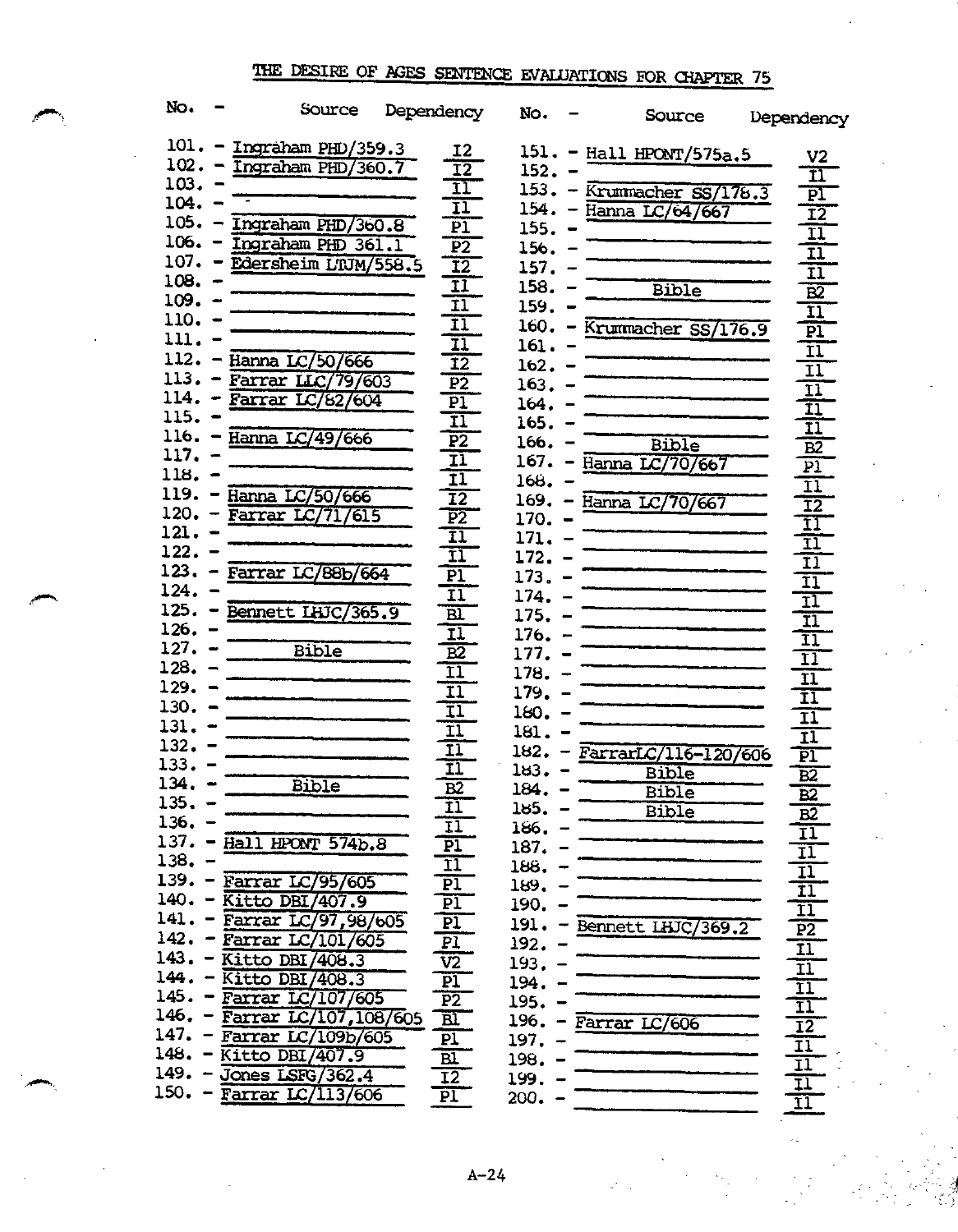| No.      | Source                                    | Dependency                 | No.      | Source                        | Dependency               |
|----------|-------------------------------------------|----------------------------|----------|-------------------------------|--------------------------|
| $201 -$  |                                           | 11                         | $251 -$  | Bible                         | в2                       |
| $202 -$  |                                           | $\overline{\mathbf{11}}$   |          | 252. - Hanna LC/24,30/654     | $\overline{\text{PI}}$   |
| $203. -$ |                                           | $\overline{11}$            | $253 -$  |                               | $\overline{\mathtt{II}}$ |
| $204. -$ |                                           | $\overline{\mathbf{H}}$    |          | $254. -$ Farrar LC/10/609     | $\overline{P2}$          |
| $205. -$ |                                           | $\overline{11}$            |          | 255. - Hanna LC/79/656        | $\overline{12}$          |
| $206. -$ |                                           | 11                         |          | 256. - Hanna LC/78-80/656     | $\overline{bI}$          |
| $207. -$ |                                           | 11                         |          | 257. - Hanna LC/80/656        | $\overline{P1}$          |
| $208. -$ |                                           | $\overline{\mathbf{H}}$    | $258. -$ |                               | $\overline{\mathtt{H}}$  |
| $209. -$ |                                           | $\overline{11}$            |          | 259. – Hanna LC/71,74/656     | $\overline{P2}$          |
| 210. –   |                                           | $\overline{11}$            |          | 260. - Hanna LC/69, 70/656    | $\overline{12}$          |
|          | $211.$ - Farrar $LC/606$                  | $\overline{P2}$            |          | 261. - Hanna LC/56-60/655     | $\overline{\text{PI}}$   |
| $212. -$ |                                           | 11                         |          | 262. - Hanna LC/87/656        | 12                       |
| $213. -$ |                                           | I <sub>1</sub>             |          | 263. - Hanna LC/87/656        | $\overline{P2}$          |
| $214. -$ |                                           | $\overline{\mathbf{11}}$   |          | 264. - Hanna LC/87/656        | $\overline{\text{PI}}$   |
|          | 215. - Bennett IHJC/372.7                 | P1                         |          | 265. - Hanna LC/87/656        | $\overline{12}$          |
|          | 216. - Bennett IHJC/372.7                 | $\overline{12}$            | $266. -$ |                               | $\overline{\mathbf{u}}$  |
| $217. -$ |                                           | $\overline{\mathbf{u}}$    |          | 267. – Hanna LC/64/655        | $\overline{P3}$          |
| $218. -$ |                                           | Il                         |          | 268. - Hanna LC/70/656        | $\overline{12}$          |
| $219. -$ |                                           | $\overline{\mathbf{u}}$    | 269. –   |                               | 11                       |
| $220. -$ |                                           | Il                         |          | 270a.- Hanna LC/73/656        | $\overline{\text{PI}}$   |
| 221.     |                                           | $\overline{11}$            |          | 270b.- Bennett LHJC/377.2     | $\overline{P2}$          |
| $222 -$  |                                           | $\overline{\mathbf{1}}$    | $271. -$ |                               | $\overline{\mathtt{II}}$ |
| $223. -$ | Farrar $LC/2/608$                         | $\overline{P2}$            | $272. -$ | Bible                         | $\overline{B2}$          |
| $224. -$ | Farrar $LC/2/608$                         | PI                         | $273. -$ |                               | $\overline{11}$          |
| $225. -$ | Farrar $LC/3/608$                         | $\overline{P2}$            |          | $274. -$ Farrar LC/33, 36/611 | $\overline{\mathtt{Bl}}$ |
| $226. -$ | Farrar LC/8/608                           | $\overline{12}$            | $275. -$ | Bible                         | $\overline{B2}$          |
|          | $227. - Farrar LC/3/608$                  | $\overline{12}$            | $276. -$ |                               | $\overline{\mathbf{u}}$  |
| 228.     |                                           | $\overline{\mathbf{1}}$    | 277.     |                               | $\overline{\mathbf{11}}$ |
| $229. -$ | Farrar LC/52/612                          | $\overline{12}$            | 278.     | Bible                         | $\overline{B2}$          |
|          | 230. - Farrar LC/52/612                   | $\overline{1}\overline{2}$ | 279.     |                               | $\overline{\mathtt{II}}$ |
|          | $231. -$ Farrar $LC/53/612$               | $\overline{\text{PI}}$     |          | $280. -$ HannaLC/87-100/656+  | $\overline{\text{PI}}$   |
|          | 232. - Farrar LC/53/612                   | PI                         | 281.     |                               | $\overline{11}$          |
| 233.     |                                           | 11                         | 282.     | - HannaLC/101, 102/657        | $\overline{12}$          |
| 234.     |                                           | $\overline{\mathbf{1}}$    | 283.     | Farrar LC/42-44/612           | $\overline{P2}$          |
| 235.     | Farrar LC/6/608                           | $\overline{PI}$            | 284.     | Hanna LC/93,94/657            | P1                       |
|          | 236. - March MHJ/10/311                   | P1                         |          | 285. - Hanna LC/93,94/657     | PI                       |
| $236. -$ | $237. - Farrar LC/9/609$                  | $\overline{b}$             |          | 286. - Hanna LC/113/658       | $\overline{12}$          |
| $239. -$ |                                           | <u>11</u>                  |          | 287. - Hanna LC/114/658       | $\overline{12}$          |
| $240 -$  | Farrar $LC/10/609$                        | <u>12</u>                  | $288. -$ | Hanna LC/108/658              | $\overline{12}$          |
|          | Farrar $LC/15/609$                        | $\overline{P}$             | $289. -$ | Hanna $LC/119/658$            | $\overline{\text{PI}}$   |
| $242 -$  | 241. - Hanna LC/8/653                     | Pl                         | $290 -$  | Hanna LC/106/657              | $\overline{P2}$          |
| $243 -$  | Hanna LC/8, 10/653,4<br>Hanna $LC/9/653$  | <b>Bl</b>                  |          | 291. - Hanna LC/120/658       | B1                       |
| $244. -$ |                                           | $\overline{P1}$            |          | 292. - Hanna LC/112/658       | P2                       |
| $245. -$ | Hanna $LC/9/653$<br>Hanna $LC/11, 12/654$ | $\overline{P2}$            | $293. -$ |                               | $\overline{\mathbf{11}}$ |
| $246. -$ | Hanna LC/13-16/654                        | Pl<br>12                   |          | 294. - Hanna LC/121/658       | $\overline{P1}$          |
|          | 247. - Farrar $LC/17/609$                 | $\overline{P}$             |          | 295. - HannaLC/122, 123/659   | $\overline{12}$          |
|          | 248. - Hanna LC/17/654                    | <b>Bl</b>                  | 297.     | 296. - Hanna LC/126/659       | $\mathbf{p}$             |
|          | 249. - Hanna LC/17, 18/654                | PI)                        |          |                               | $\boxed{11}$             |
|          | 250. - Hanna LC/21, 22/654                | $\overline{12}$            | 299. -   | 298. - Hanna LC/126/659       | $\overline{12}$          |
|          |                                           |                            | 300.     |                               | $\overline{\mathbf{u}}$  |
|          |                                           |                            |          |                               | $\overline{\mathbf{H}}$  |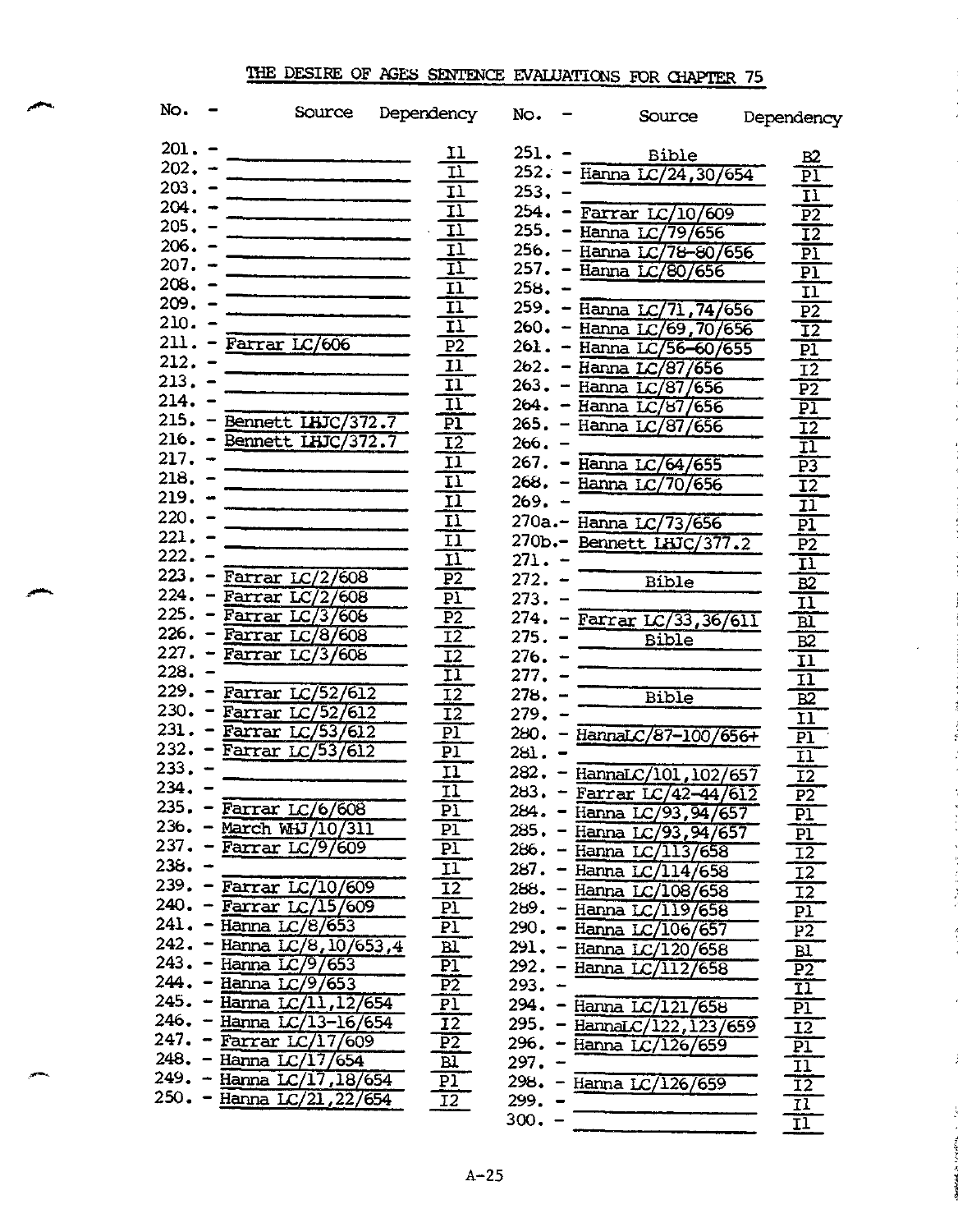| No.      | Source                                 | Dependency               | No.      | Source                                                                                                                                                                                                                               | Dependency |
|----------|----------------------------------------|--------------------------|----------|--------------------------------------------------------------------------------------------------------------------------------------------------------------------------------------------------------------------------------------|------------|
| $301. -$ |                                        | 11                       | $351. -$ |                                                                                                                                                                                                                                      |            |
| $302. -$ |                                        | $\overline{\mathbf{1}}$  | $352. -$ |                                                                                                                                                                                                                                      |            |
|          | 303. - Hanna LC/126/659                | $\overline{12}$          | $353. -$ |                                                                                                                                                                                                                                      |            |
| $304. -$ |                                        | <u>11</u>                | $354. -$ | —————————————————                                                                                                                                                                                                                    |            |
| $305. -$ |                                        | $\overline{\mathbf{1}}$  | $355. -$ |                                                                                                                                                                                                                                      |            |
| $306. -$ |                                        |                          |          |                                                                                                                                                                                                                                      |            |
| $307. -$ |                                        | $\overline{11}$          | $356. -$ |                                                                                                                                                                                                                                      |            |
| $308. -$ |                                        | $\overline{11}$          | $357. -$ |                                                                                                                                                                                                                                      |            |
| $309. -$ |                                        | 11                       | $358. -$ |                                                                                                                                                                                                                                      |            |
|          |                                        | IÏ                       | $359. -$ | <u> The Common State of the Common State of the Common State of the Common State of the Common State of the Common State of the Common State of the Common State of the Common State of the Common State of the Common State of </u> |            |
| $310. -$ |                                        | ΙÏ                       | $360. -$ |                                                                                                                                                                                                                                      |            |
| $311. -$ |                                        | <u>11</u>                | $361. -$ |                                                                                                                                                                                                                                      |            |
| $312. -$ |                                        | <u>11</u>                | $362. -$ |                                                                                                                                                                                                                                      |            |
| $313. -$ |                                        | IÏ                       | $363. -$ |                                                                                                                                                                                                                                      |            |
| $314. -$ |                                        | II                       | $364. -$ |                                                                                                                                                                                                                                      |            |
| $315. -$ |                                        | IÏ                       | $365. -$ |                                                                                                                                                                                                                                      |            |
|          | 316. - Farrar LC/78/615                | $\overline{12}$          | $366. -$ |                                                                                                                                                                                                                                      |            |
|          | $317. -$ Farrar LC/77/615              | $\overline{P2}$          | $367. -$ |                                                                                                                                                                                                                                      |            |
|          | 318. - Farrar LC/79a/615               | PÏ                       | $368. -$ |                                                                                                                                                                                                                                      |            |
|          | 319. - Farrar LC/79b/615               | $\overline{P2}$          | $369. -$ |                                                                                                                                                                                                                                      |            |
|          | 320. - Farrar LC/79b/615               | $\overline{P2}$          | $370. -$ |                                                                                                                                                                                                                                      |            |
| $321 -$  |                                        | $\overline{11}$          | $371. -$ |                                                                                                                                                                                                                                      |            |
|          | $322. -$ Farrar LC/80/615              | <u>PÏ</u>                | $372 -$  |                                                                                                                                                                                                                                      |            |
| $323 -$  |                                        | $\overline{11}$          | $373. -$ |                                                                                                                                                                                                                                      |            |
|          | 324. - Farrar $LC/86, 87/616$          | $\overline{\mathtt{Bl}}$ | $374. -$ |                                                                                                                                                                                                                                      |            |
|          | $325. - \overline{Farrar LC/88/616}$   | <u>Bl</u>                | $375. -$ | ______________________                                                                                                                                                                                                               |            |
|          | 326. – Farrar LC/89/616                | BÏ                       | $376. -$ | _____________________                                                                                                                                                                                                                |            |
|          | 327. - Farrar LC/90/616                | $\overline{\mathtt{Bl}}$ | $377. -$ |                                                                                                                                                                                                                                      |            |
|          | $328. -$ Farrar LC/91/616              | B1                       | $378. -$ |                                                                                                                                                                                                                                      |            |
|          | 329. - Farrar LC/92a/616               | $\overline{12}$          |          |                                                                                                                                                                                                                                      |            |
|          | 330. - Farrar LC/92b/616               |                          | $379. -$ |                                                                                                                                                                                                                                      |            |
|          | 331. - Farrar LC/93/617                | $\overline{P}$           | $380 -$  |                                                                                                                                                                                                                                      |            |
|          | $332. -$ Farrar LC/93/617              | P <sub>1</sub>           | $381. -$ |                                                                                                                                                                                                                                      |            |
| $333. -$ |                                        | $\overline{P2}$          | $382 -$  |                                                                                                                                                                                                                                      |            |
| 334.     |                                        | $\overline{11}$          | 383.     |                                                                                                                                                                                                                                      |            |
|          |                                        | 11                       | 384.     |                                                                                                                                                                                                                                      |            |
| 335.     | Hanna LC/82/668                        | $\overline{12}$          | 385.     |                                                                                                                                                                                                                                      |            |
|          | 336. - Ingraham PHD/361.7              | P <sub>1</sub>           | $386. -$ |                                                                                                                                                                                                                                      |            |
|          | 337. - Ingraham PHD/366.8              | P1                       | $387. -$ |                                                                                                                                                                                                                                      |            |
|          | $338. - \overline{Ingraham PhD}/366.9$ | P <sub>2</sub>           | $388. -$ |                                                                                                                                                                                                                                      |            |
| $339. -$ | Ingraham PHD/366.9                     | P <sub>2</sub>           | $389. -$ | ________________                                                                                                                                                                                                                     |            |
|          | 340. - Ingraham PHD/367.3              | $\overline{P}1$          | $390. -$ |                                                                                                                                                                                                                                      |            |
|          | 341. - Ingraham PHD/367.4              | P <sub>2</sub>           | $391. -$ |                                                                                                                                                                                                                                      |            |
| $342. -$ |                                        | <u>11</u>                | $392. -$ |                                                                                                                                                                                                                                      |            |
| $343. -$ |                                        | <u>11</u>                | $393. -$ |                                                                                                                                                                                                                                      |            |
| $344. -$ |                                        | 11                       | $394. -$ |                                                                                                                                                                                                                                      |            |
| $345. -$ |                                        | 11                       | $395. -$ |                                                                                                                                                                                                                                      |            |
| $346. -$ | Ingraham PHD/368.7                     | b <sub>T</sub>           | $396. -$ |                                                                                                                                                                                                                                      |            |
| $347. -$ |                                        | $\overline{11}$          | $397. -$ |                                                                                                                                                                                                                                      |            |
| $348. -$ |                                        | 11                       | $398. -$ |                                                                                                                                                                                                                                      |            |
| $349. -$ |                                        | 11                       | $399. -$ |                                                                                                                                                                                                                                      |            |
| $350. -$ |                                        | $\overline{\mathbf{11}}$ | $400 -$  |                                                                                                                                                                                                                                      |            |
|          |                                        |                          |          |                                                                                                                                                                                                                                      |            |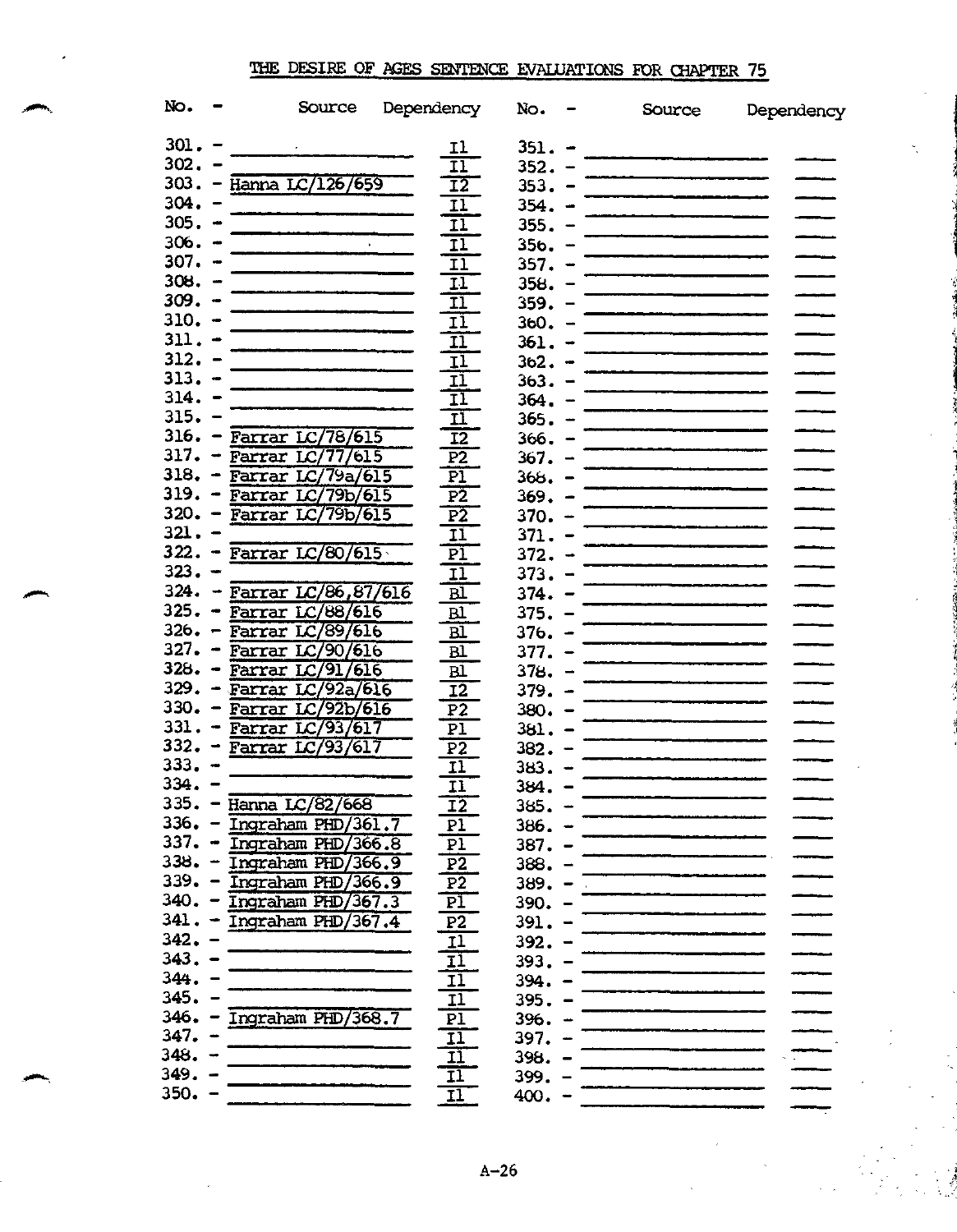| No.                    |                      | Text                                | Eval.                    | <u>DA</u>                          | No.                    | Text                                         | Eval.                   | DA.              |
|------------------------|----------------------|-------------------------------------|--------------------------|------------------------------------|------------------------|----------------------------------------------|-------------------------|------------------|
| 001.                   |                      | $- MS$ (51) 1                       | $_{\rm V2}$              |                                    |                        |                                              |                         |                  |
| 002.                   |                      | $-3SP$ 1/106                        | $\overline{\text{Pl}}$   | $\overline{2}$                     | $051. - MS$            | (51) 34                                      | 11                      | 52               |
|                        |                      | $003. - 3SP$ 2/106                  |                          |                                    | $052. - MS$            | $\overline{35}$<br>(51)                      | 11                      | $\overline{52}$  |
|                        |                      |                                     | PI                       | 3                                  | 053.                   | $-3SP$ 103/115                               | I <sub>2</sub>          | 53               |
|                        |                      | $004. - 3SP$ 3/106                  | P <sub>1</sub>           | 4                                  | 054.                   | $\overline{(51)}$<br>$- MS$<br>36            | V <sub>2</sub>          | 71               |
| $005. - MS$            |                      | (51)<br>$\overline{\mathbf{2}}$     | $\overline{P1}$          | $\overline{4}$                     | 055.                   | (51)<br>39<br>$- MS$                         | P1                      | $\overline{87}$  |
| $006. - MS$            |                      | $\sqrt{51}$<br>3                    | $\overline{P2}$          | 4                                  | $056. - MS$            | (51)<br>37                                   | P1                      | $\overline{88}$  |
| $007. - MS$            |                      | (51)<br>4a                          | P1                       | $\overline{\bf{4}}$                | $057. - \overline{MS}$ | (51)<br>$\overline{38}$                      | P <sub>2</sub>          | 88               |
| $008. - \overline{MS}$ |                      | (51)<br>4 <sub>b</sub>              | $\overline{P2}$          | 4                                  | $058. -$               | $3SP$ $1/107$                                | P1                      | $90^{\circ}$     |
| $009. - MS$            |                      | (51)<br>$\overline{\mathbf{5}}$     | P <sub>2</sub>           | 4                                  |                        | $059. - 3SP$ 2/107                           | P1                      | 90               |
| $010. - \overline{MS}$ |                      | (51)<br>$\overline{6}$              | $\overline{P2}$          | 4                                  |                        | $060. - 3SP 84/113$                          | $\overline{P2}$         | 91               |
| 011.                   |                      | 7<br>(51)<br>$- MS$                 | B <sub>2</sub>           | 4                                  |                        | $061. - \overline{3SP} \overline{3/107}$     | P1                      | 91               |
| 012.                   |                      | (51)<br>$- MS$<br>8                 | <b>I2</b>                | 4                                  | $062. - \overline{MS}$ | $(51)$ 40                                    | PI                      | $\overline{112}$ |
| 013.                   |                      | (51)<br>9<br>$- MS$                 | $\overline{v}$           | 4                                  | $063. - MS$            | (51)<br>41                                   | $\overline{12}$         | 112              |
| 014.                   | - MS                 | (51)<br>10                          | $\overline{P}$           | 4                                  | $064. - MS$            | (51)<br>42                                   | P <sub>2</sub>          | $\overline{113}$ |
| $015. - MS$            |                      | (51)<br>11                          | $\overline{P2}$          | 7                                  | $065. - MS$            | $\overline{(51)}$<br>43                      | $\overline{P}1$         | $\overline{114}$ |
|                        |                      | $016. - MS(51)$<br>12               | 11                       | $\overline{4}$                     | $066. - MS$            | (51)<br>117                                  | PI                      | $\overline{119}$ |
|                        |                      | $017. - MS (51)$<br>13              | <u>11</u>                | 4                                  | $067. - NS$            | (51)<br>44                                   | $\overline{12}$         | $\overline{119}$ |
|                        |                      | $018. - \overline{MS}$ (51)<br>14   | $\overline{12}$          | 4                                  | $068. - MS$            | (51)<br>115                                  | $\overline{P2}$         | 120              |
| $019. - MS$            |                      | (51)<br>15                          | PI                       | 4                                  | 069.                   | (51)<br>45<br>$- MS$                         | B1                      | 122              |
|                        |                      | $020. - MS(51)$<br>16               | P1                       | ब्र                                | $070. - \overline{MS}$ | 46<br>(51)                                   |                         | $\overline{122}$ |
|                        |                      | $021. - MS (51)$<br>17              | $\overline{\mathbf{11}}$ | ब्र                                | $071. -$               | 47<br>(51)<br>MS                             | P1                      | 122              |
|                        |                      | $022. - 3SP 85/113$                 | $\overline{P2}$          | $\overline{20}$                    | $072. - MS$            | (51)<br>48                                   | I <sub>2</sub>          |                  |
|                        |                      | $023. - 3SP 86/113$                 | $\overline{P2}$          | $\overline{2}\overline{2}$         | $073. - MS$            | 49<br>(51)                                   | P1                      | $\overline{122}$ |
|                        |                      | $024. - MS (51)$<br>18              | $\overline{P1}$          | $\overline{24}$                    | $074. -$               | (51)                                         | $\overline{12}$         | $\overline{122}$ |
|                        |                      | $025. - 3SP 93/114$                 | $\overline{P2}$          | $\overline{26}$                    | $075. - MS$            | 50<br>MS                                     | P <sub>2</sub>          | $\overline{123}$ |
|                        |                      | $026. - 3SP 94/114$                 | P <sub>2</sub>           | $\overline{29}$                    | $076. - MS$            | (51)<br>51                                   | P <sub>1</sub>          | $\overline{125}$ |
| $027. - MS$            |                      | (51)<br>19                          | B1                       | 30                                 | 077.                   | (51)<br>$\overline{52}$<br>$\overline{(51)}$ | I <sup>2</sup>          | 136              |
| $028. - MS$            |                      | $\overline{22}$<br>(51)             | $\overline{P2}$          | $\overline{31}$                    | $078. -$               | $- MS$<br>53                                 | PI                      | 137              |
| 029.                   | $- MS$               | $\overline{23}$<br>(51)             | P <sub>2</sub>           | $\overline{34}$                    |                        | (51)<br><b>NS</b><br>54                      | $\overline{11}$         | $\overline{138}$ |
| 030.                   | $-$ MS               | 127<br>(51)                         | P <sub>1</sub>           | 35                                 | $079. -$               | MS<br>(51)<br>55                             | $\overline{P}$          | $\overline{139}$ |
| 031.                   |                      | 128<br><b>MS</b><br>(51)            | $\overline{v}$           | $\overline{36}$                    | $080 - MS$             | (51)<br>56                                   | $\overline{P2}$         | $\overline{140}$ |
| 032.                   | $\ddot{\phantom{0}}$ | 3SP 95/114                          | B <sub>2</sub>           | $\overline{38}$                    | 081.                   | (51)<br>57<br>$- MS$                         | $\overline{P2}$         | $\overline{141}$ |
| 033.                   |                      | $- MS (51)$<br>20                   | B <sub>2</sub>           | 38                                 | 082.                   | $- MS$<br>(51)<br>58                         | $\overline{P2}$         | $\overline{141}$ |
| 034.                   |                      | 3SP 96/114                          | P1                       | 39                                 | 083.                   | $- MS$<br>(51)<br>59                         | PI                      | $\overline{142}$ |
|                        |                      | $035. - 3SP 97/114$                 | 11                       |                                    |                        | $084. - MS (51)$<br>$-60$                    | $\sqrt{2}$              | $\overline{143}$ |
|                        |                      | $036. - 3SP 98/114$                 | 11                       | 40<br>$\overline{4I}$              |                        | $085. - MS (51)$<br>- 61                     | P <sub>2</sub>          | 144              |
|                        |                      | $037. - MS(51) 21$                  |                          | 41                                 |                        | 086. - $MS$ (51)<br>$-62$                    | $P\overline{2}$         | $\overline{145}$ |
|                        |                      | $038. - MS (51) 24$                 | B1                       | $\overline{41}$                    |                        | $087. - \overline{MS (51)}$<br>$-63$         | B1                      | $\overline{146}$ |
|                        |                      | $039. - MS (51) 25$                 | 11                       | $\overline{41}$                    |                        | $088. - MS$ (51) 64                          | $\overline{12}$         | $\frac{146}{ }$  |
|                        |                      | $040. - 3SP 99/114$                 | 11<br>$\overline{12}$    |                                    |                        | $089. - MS(51)$<br>-65                       | $\overline{v2}$         | 147              |
|                        |                      | $041. - MS (51) 26$                 |                          | $\overline{42}$<br>$\overline{42}$ |                        | $090. - MS(51)$<br>$-66$                     | P <sub>2</sub>          | $\frac{148}{ }$  |
|                        |                      | $042. - 3SP 100/114$                | $\overline{P2}$          |                                    |                        | $091. - \overline{MS}$ (51) 67               | P <sub>1</sub>          | $\frac{1}{149}$  |
|                        |                      | $043. - MS (51) 27$                 | $\overline{P2}$          | 43                                 |                        | $092. - 3SP 161/119$                         | $I\overline{2}$         | $\overline{155}$ |
|                        |                      | $044. - 3SP 101/114+$               | $\overline{11}$          | $\overline{43}$                    |                        | $093. - 3SP 166/120$                         | $\overline{P1}$         | $\overline{157}$ |
|                        |                      | $045. - MS (51)$<br>$\overline{28}$ | $\overline{P2}$          | $\overline{44}$                    |                        | $094. - MS (51) 68$                          | $\overline{11}$         | $\overline{161}$ |
|                        |                      | $046. - MS (51) 29$                 | $\overline{P2}$          | $\overline{44}$                    |                        | $095. - 3SP 167/120$                         | P3                      | 169              |
| $047. - MS$            |                      | 30                                  | $\overline{11}$          | $\overline{44}$                    |                        | $096. - MS (102) 14$                         | P <sub>2</sub>          | $\overline{169}$ |
|                        |                      | (51)                                | 11                       | 44                                 |                        | $097. - MS (102)$<br>$\overline{15}$         | 11                      | $\overline{170}$ |
| $048. - MS$            |                      | (51)<br>$\overline{31}$<br>-32      | 11                       | $\overline{46}$                    |                        | $098. - MS (102)$<br>$\overline{27}$         | I <sub>1</sub>          | $\overline{172}$ |
|                        |                      | $049. - MS (51)$                    | <b>I2</b>                | $\overline{46}$                    |                        | 099. $-$ MS (102) 28                         | I1                      | $\overline{173}$ |
|                        |                      | $050. - MS (51)$<br>33              | P1                       | $\overline{47}$                    |                        | $100. - \overline{MS}$ (102) 31              | $\overline{\mathbf{1}}$ | 174              |

 $\bar{\phantom{a}}$ 

# Pre-Desire of Ages Ellen White Text Evaluations for Chapter 75

 $\bar{\mathcal{S}}$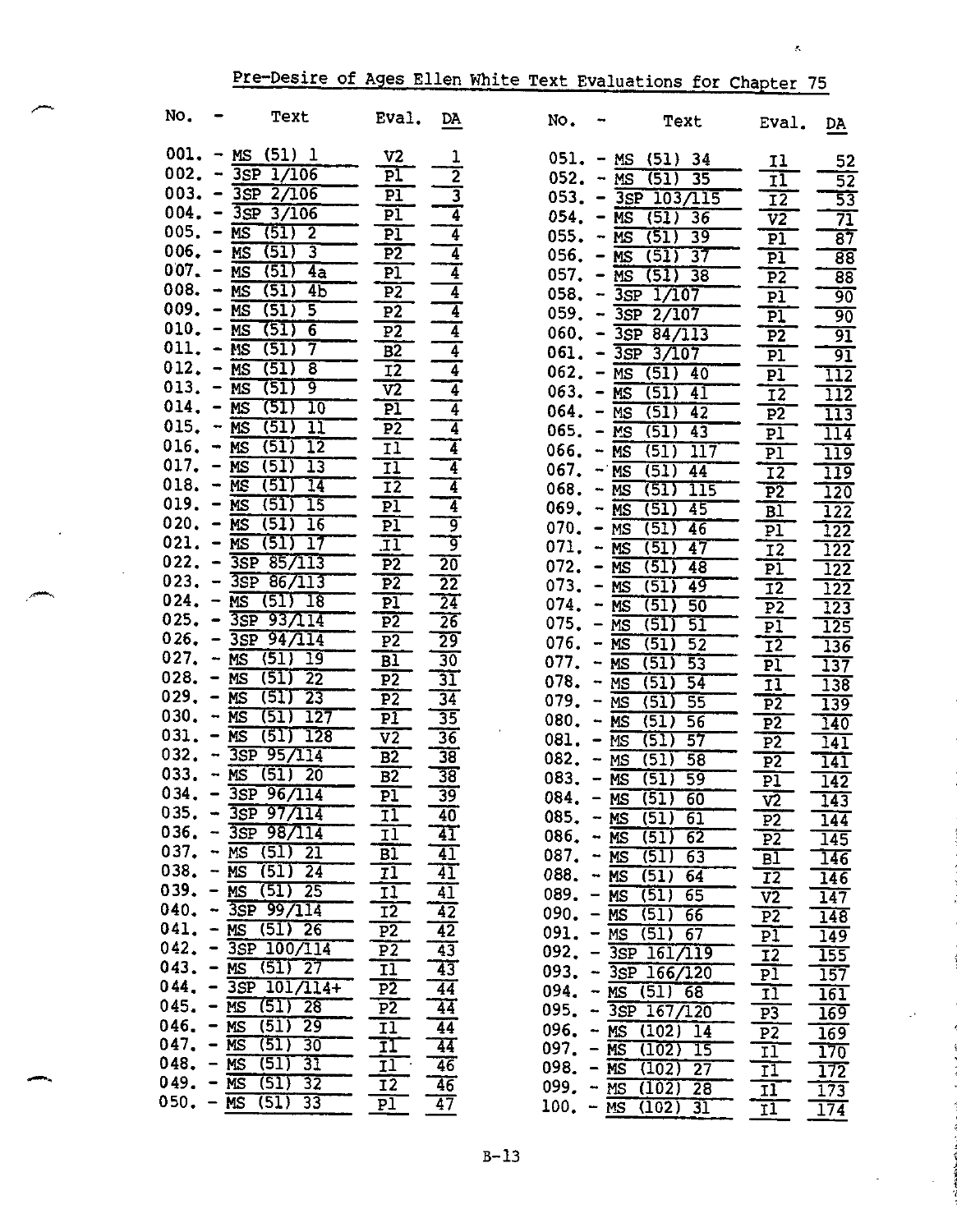| NO.                    | ⊷ | Text                                               | Eval.                                               | DA                | No.                        | $\overline{\phantom{a}}$ | Text                                     | Eval.                                | <u>DA</u>                           |
|------------------------|---|----------------------------------------------------|-----------------------------------------------------|-------------------|----------------------------|--------------------------|------------------------------------------|--------------------------------------|-------------------------------------|
|                        |   | $101 - MS (102) 32$                                | 11                                                  | 175               |                            |                          | $151. - MS (111) 88$                     | 11                                   | 20 <sub>5</sub>                     |
|                        |   | $102. - MS (102) 33$                               | TI.                                                 | <del>176</del>    |                            |                          | $152. - \overline{Di} (94) 2$            | ĪĪ                                   | 205                                 |
|                        |   | $103. - MS (102) 34$                               | $\overline{\mathbf{1}}$                             | 177               |                            |                          | 153. $-$ MS (111) 89                     | <u>11</u>                            | 205                                 |
|                        |   | $104. - MS (102) 35$                               | $\overline{\mathbf{u}}$                             | 178               | $154. - Di$                |                          | (94)3                                    | 11                                   | 205                                 |
|                        |   | $105. - MS (102) 36$                               | $\overline{\mathbf{11}}$                            | $\overline{180}$  | $155. - \overline{MS}$     |                          | $(111)$ 90                               | $\overline{\mathbf{u}}$              | 205                                 |
|                        |   | $106. - MS (102) 37$                               | <u>11</u>                                           | <u>181</u>        | $156. - NS$                |                          | $(\overline{111})$<br>91                 | 11                                   | $\overline{205}$                    |
|                        |   | $107. - 35P 172/120$                               | $\overline{P2}$                                     | 182               |                            |                          | 157. – MS $(102)$<br>$6\overline{1}$     | IJ                                   | $-206$                              |
|                        |   | $108. - MS(51)$<br>69                              | $\underline{\mathtt{Bl}}$                           | <u>182</u>        |                            |                          | 158. – MS $(102)$<br>62                  | <u>11</u>                            | $\overline{207}$                    |
|                        |   | $109. - MS(102)38$                                 | B2                                                  | <u>182</u>        |                            |                          | 159. – MS $(102)$<br>63                  | $\overline{\mathbf{u}}$              | $\overline{208}$                    |
|                        |   | $110. - MS (102) 39$                               | B2                                                  | $\overline{183}$  |                            |                          | $160. - MS (102) 64$                     | $\overline{\mathbf{1}}$              | -209                                |
|                        |   | $111. - MS(51)$<br>- 70                            | B2                                                  | $\overline{164}$  |                            |                          | 161. – MS $(102)$ 65                     | $\overline{\mathbf{u}}$              | $\overline{210}$                    |
|                        |   | 40<br>$112. - MS(102)$                             | $\underline{B2}$                                    | <u>194</u>        |                            |                          | $162. - MS (102) 66$                     | $\overline{P2}$                      | $\overline{211}$                    |
|                        |   | 113. - $3SP$ 174/121                               | B2                                                  | 184               |                            |                          | $163. - MS (102)$<br>-67                 | $\overline{11}$                      | $\overline{212}$                    |
|                        |   | $114. - MS(51)$<br>71                              | B <sub>2</sub>                                      | 184               | $164. - MS$                |                          | $(102)$ 68                               | $\overline{\mathbf{H}}$              | $\overline{213}$                    |
|                        |   | 115. - $MS (102) 41$<br>116. – $MS(102)$           | B2                                                  | 184               |                            |                          | 165. – MS $(102)$<br>69                  | $\overline{\mathbf{P1}}$             | $\overline{215}$                    |
|                        |   | 44<br>$117. - D_1(94)$<br>11                       | $\overline{11}$                                     | 193               |                            |                          | $166. - MS (102)$<br>$\overline{82}$     | $\overline{12}$                      | $\overline{216}$                    |
|                        |   | 118. – MS $(102)$ 45                               | $\overline{\mathbf{u}}$<br>$\overline{\mathbf{11}}$ | 194<br>194        | $167. - MS$                |                          | $\overline{102}$<br>(102)                | $\overline{11}$                      | 217                                 |
|                        |   | 119. $-$ MS (111) 45                               | $\overline{\mathbf{1}}$                             | 194               | $168. - MS$                |                          | (102)<br>103                             | $\overline{\mathbf{u}}$              | 218                                 |
| $120. - \overline{D1}$ |   | $(94)$ 10                                          | $\overline{\mathbf{1}}$                             | <u>195</u>        | $169. - MS$<br>$170. - NS$ |                          | $(102)$ 104<br>73                        | $\overline{\mathbf{u}}$              | $\overline{220}$                    |
|                        |   | $121 - MS (102) 46$                                | $\overline{\mathbf{1}}$                             | 195               | $171. - MS$                |                          | (51)<br>(51)<br>72                       | P <sub>2</sub>                       | $\overline{223}$                    |
| $122 - MS$             |   | $(\overline{1}\overline{1}\overline{1})^-$<br>44   | $\overline{\mathbf{11}}$                            | <u> 195</u>       | $172. - MS$                |                          | $\overline{74}$<br>(51)                  | PI<br>$\overline{P2}$                | $\sqrt{224}$<br>$\overline{225}$    |
|                        |   | 123. – MS $(102)$<br>48                            | $\overline{\mathbf{11}}$                            | I96               | $173. - \overline{MS}$     |                          | $\overline{(51)}$<br>75                  | $\overline{12}$                      | $\overline{228}$                    |
|                        |   | 124. – $MS(102)$<br>49                             | $\overline{\mathbf{11}}$                            | 196               | $174. - NS$                |                          | (51)<br>99                               | $\overline{12}$                      | $\overline{228}$                    |
|                        |   | 125. – MS $(102)$<br>$\overline{47}$               | 五                                                   | 197               | $175. - MS$                |                          | 100<br>(51)                              | $\overline{12}$                      | $\overline{230}$                    |
| $126. - MS$            |   | $\overline{53}$<br>(102)                           | $\frac{\overline{11}}{\overline{11}}$               | $\overline{198}$  | $176. - \overline{MS}$     |                          | (51)<br>101                              | I <sub>1</sub>                       | $\overline{230}$                    |
| 127. – $\overline{MS}$ |   | 54<br>(102)                                        |                                                     | 199               | 177. – $MS$                |                          | (51)<br>102                              | $\overline{PI}$                      | $\sqrt{231}$                        |
| $128. - \overline{D1}$ |   | 12<br>(94)                                         | $\overline{\mathbf{u}}$                             | 200               | 178. – $\overline{MS}$     |                          | 5I)<br><b>103</b>                        | $\overline{\text{PI}}$               | $\overline{232}$                    |
| $129. - \overline{MS}$ |   | 711I)<br>46                                        | $\overline{\mathbf{11}}$                            | $\overline{200}$  | 179. $-$ MS                |                          | (51)<br>104                              | $\overline{12}$                      | $\overline{232}$                    |
| 130. – $\overline{MS}$ |   | 47<br>$\overline{(111)}$                           | $\overline{\mathbf{u}}$                             | 201               | $180. - NS$                |                          | (51)<br>105                              | $\bar{\mathbf{u}}$                   | $\overline{233}$                    |
|                        |   | 131. – MS $(111)$<br>48                            | $\overline{\mathbf{u}}$                             | 202               | $181 - MS$                 |                          | $(51)$ 106                               | $\overline{\mathbf{1}}$              | $\overline{234}$                    |
|                        |   | 132. – Di (94)<br>$\overline{13}$                  | $\frac{\text{I} \text{I}}{\text{I} \text{I}}$       | 203               | $182 - MS$                 |                          | $(51)$ 76                                | $\bar{\mathbf{u}}$                   | $\overline{234}$                    |
|                        |   | 133. $- MS (III)$<br>49                            |                                                     | 203               | $183. - MS$                |                          | (51)<br>$\overline{77}$                  | $\overline{\mathbf{1}}$              | $\overline{234}$                    |
|                        |   | 50<br>$134. - MS(111)$<br>135. – <u>Di (94) 14</u> | $\overline{\mathbf{11}}$                            | 204               | $184. - MS$                |                          | (51) 78                                  | $\overline{\text{PI}}$               | 234                                 |
|                        |   | $136. - MS (111) 51$                               | <u>11</u>                                           | 205<br>205        |                            |                          | $165. - MS(51) 79$                       | <u>11</u>                            | 234                                 |
|                        |   | $137. - D_i (94)$<br>15                            | <u>11</u><br><u>11</u>                              | 205               |                            |                          | $186. - 3SP 4/107$                       | $\overline{PI}$                      | 236                                 |
|                        |   | 138. $-$ Di $(94)$ 16                              | $\overline{\mathbf{1}}$                             | 205               |                            |                          | $187. - MS(51) 80$<br>$188. - 35P 5/107$ | P <sub>1</sub>                       | 236                                 |
|                        |   | 139. $-$ Di (94) 17                                | $\overline{\mathbf{u}}$                             | $\overline{205}$  | $189. - \overline{MS}$     |                          | (51) 81                                  | P1                                   | $\frac{236}{ }$                     |
|                        |   | 140. $-$ MS (111) 82                               | <u>n</u>                                            | 205               | 190. – $MS$                |                          | (51) 82                                  | <u>pl</u><br>$\overline{\mathbf{H}}$ | $\frac{236}{2}$<br>$\overline{236}$ |
|                        |   | 141. $-$ Di (94) 18                                | IJ                                                  | 205               | $191. - MS$                |                          | $(51)$ 63                                | B2                                   | $\overline{236}$                    |
|                        |   | $142. - MS (111) 83$                               | <u>11</u>                                           | 205               |                            |                          | $192. - MS(51) 84$                       | 12                                   | $\frac{236}{ }$                     |
|                        |   | 143. $-$ MS (111) 84                               | $\overline{\mathbf{u}}$                             | 205               |                            |                          | $193. - 3SP 6/107$                       | PL                                   | $\frac{237}{ }$                     |
|                        |   | $144. - Di(94)19$                                  | $\overline{\mathbf{u}}$                             | $\overline{205}$  |                            |                          | $194. - MS(51) 85$                       | B2                                   | $\frac{237}{2}$                     |
|                        |   | 145. $ \overline{MS}$ (111) 85                     |                                                     | 205               |                            |                          | $195. - MS(51) 86$                       | <u>11</u>                            | $\overline{238}$                    |
|                        |   | 146. – $\overline{Di}$ (94) 20                     | 五五                                                  | 205               |                            |                          | $196. - 35P 9/107$                       | $\overline{P}$                       | $\overline{240}$                    |
|                        |   | $147. - MS (211) 86$                               |                                                     | 205               |                            |                          | $197. - 3SP \t10/107$                    | P <sub>1</sub>                       | 241                                 |
|                        |   | $148. - \overline{D1} (94) 21$                     | $\underline{\mathbf{u}}$                            | $\sqrt{205}$      |                            |                          | 198. - $35P$ $11/108$                    | Bl                                   | 242                                 |
|                        |   | $149. - MS$ (111) 87                               | <u>11</u>                                           | 205               |                            |                          | $199. - MS(51) 87$                       | B <sub>2</sub>                       | $^{-242}$                           |
|                        |   | 150. – Di $(94)$ 1                                 | 互                                                   | $\frac{205}{205}$ |                            |                          | $200 - NS(104)$ 93                       | I2                                   | 246                                 |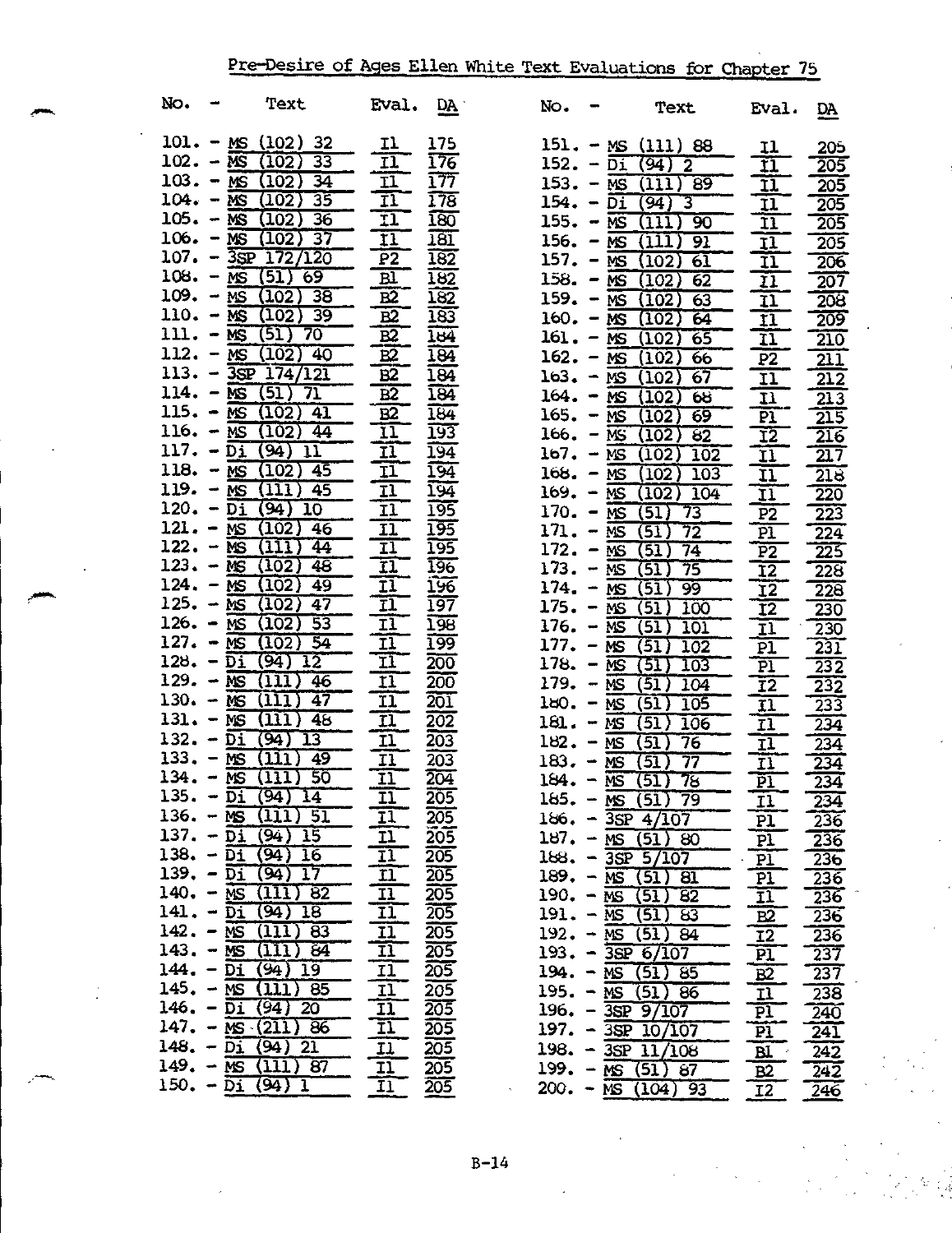# Pre Desire of Ages Ellen White Text Evaluations for Chapter 75

| No.                      | Text                                                | Eval.                                    | DĄ                                     | No.                      | Text                     | Eval.                             | <u>DA</u>                 |
|--------------------------|-----------------------------------------------------|------------------------------------------|----------------------------------------|--------------------------|--------------------------|-----------------------------------|---------------------------|
|                          | $201 - MS (104) 94$<br>$202 - 35P \ \frac{14}{108}$ | P <sub>2</sub><br>$\overline{\text{PI}}$ | 247<br>248                             | $251 - mS$<br>$252 - MS$ | (51) 98<br>$(104)$ 125   | P <sub>1</sub><br>$\overline{12}$ | 294<br>295                |
| $203 - MS$               | (51) 88                                             | E2                                       | 248                                    |                          | $253. - 35P 52/110+$     | $\overline{P2}$                   | 303                       |
| $204. - \overline{MS}$   | $(104)$ 95                                          | $\overline{\mathbf{B}}$                  | 248                                    | 254.                     | $-MS$<br>(104)<br>126    | P2                                | $\overline{303}$          |
| $205 - M$                | $(104)$ 96                                          | $\frac{P1}{I2}$                          | 249                                    | 255.                     | $-$ MS<br>127<br>(104)   | $\overline{11}$                   | <u>303</u>                |
| $206. - MS$              | (104)<br>-97                                        |                                          | 250                                    | $256. - MS$              | (51)<br>$\overline{122}$ | <u>12</u>                         | 316                       |
| $207 - \overline{MS}$    | (51) 89                                             | <u>B2</u>                                | 251                                    | $257. - MS$              | (51)<br>123a             | P <sub>1</sub>                    | 317                       |
| $208. - MS$              | (104)<br>- 98                                       | B2                                       | $\overline{2}\overline{5}\overline{1}$ | $258. - MS$              | (51)<br>123 <sub>b</sub> | P2                                | 318                       |
| $209. - MS$              | (104)<br>$-99$                                      | $\overline{b1}$                          | 252                                    | $259. - MS$              | (51)<br>124              | PĪ                                | 319                       |
| $210. - NS$              | (104)<br>100                                        | <u>11</u>                                | 253                                    | $260 - Ms$               | (51)<br>134              | B1                                | $\overline{328}$          |
|                          | $211. - 35P 221/108$                                | $\overline{12}$                          | 260                                    | $261. - MS$              | (51)<br>136              | P <sub>2</sub>                    | $\overline{330}$          |
| $212 - H$                | (91)<br>42                                          | $\overline{P2}$                          | 261                                    |                          | $262 - MS (51) 137$      | P <sub>1</sub>                    | $\overline{\mathbf{331}}$ |
| $213 - FRH$              | (91)<br>43                                          | P2                                       | 26I                                    |                          |                          |                                   |                           |
| $214. - MS$              | (104) 109                                           | 11                                       | 268                                    |                          |                          |                                   |                           |
| $215. - MS$              | $(104)$ 110                                         | $\overline{\mathbf{11}}$                 | $\overline{271}$                       |                          |                          |                                   |                           |
| $216. - \overline{RH}$   | (91)<br>39                                          | P <sub>2</sub>                           | 271                                    |                          |                          |                                   |                           |
|                          | $217. - 3SP 29/109$                                 | P <sub>2</sub>                           | $\overline{272}$                       |                          |                          |                                   |                           |
|                          | $218. - 35P 30/109$                                 | $\overline{12}$                          | $\overline{272}$                       |                          |                          |                                   |                           |
| $219. - RH$              | $(91)$ 41                                           | $\overline{12}$                          | $\overline{272}$                       |                          |                          |                                   |                           |
| $220 - 95$<br>$221 - 55$ | $(104)$ $114$<br>$(51)$ 90                          | $\overline{B2}$                          | $\overline{274}$                       |                          |                          |                                   |                           |
|                          | $222 - MS.(\overline{104})$ 115                     | $\overline{B2}$                          | 275                                    |                          |                          |                                   |                           |
| $223 - 35P$              | 33/109                                              | B2<br>$\overline{\mathbf{1}}$            |                                        |                          |                          |                                   |                           |
| $224. - MS$              | (51)<br>$\overline{91}$                             | $\underline{B2}$                         | $\frac{275}{277}$<br>$\frac{277}{277}$ |                          |                          |                                   |                           |
| $225. - \overline{MS}$   | $(104)$ 116                                         |                                          |                                        |                          |                          |                                   |                           |
|                          | $226. - 35P \frac{34}{109}$                         | $\frac{11}{11}$                          | 278                                    |                          |                          |                                   |                           |
| $227 - MS$               | (51)<br>-92                                         | B2                                       | 278                                    |                          |                          |                                   |                           |
| $228. - \overline{MS}$   | $(104)$ 117                                         | $\mathbf{I}$                             | $\overline{278}$                       |                          |                          |                                   |                           |
| $229. - MS$              | $(51)$ 94                                           | B2                                       | $\frac{279}{279}$                      |                          |                          |                                   |                           |
| $230 - M$                | $(104)$ 118                                         | B2                                       | <u> 279</u>                            |                          |                          |                                   |                           |
|                          | $231 - 3SP 35/109$                                  | P <sub>1</sub>                           | 280                                    |                          |                          |                                   |                           |
| $232 - \overline{MS}$    | $(51)$ 93                                           | B <sup>2</sup>                           | 280                                    |                          |                          |                                   |                           |
| $233. - \overline{MS}$   | $(104)$ 119                                         | $\overline{12}$                          | 280                                    |                          |                          |                                   |                           |
|                          | $234. - 35P 36/109$                                 | $\overline{\mathbf{1}}$                  | 281                                    |                          |                          |                                   |                           |
|                          | $235. - \overline{\text{MS}} (104) 120$             | 11                                       | 281                                    |                          |                          |                                   |                           |
|                          | $236. - MS (104)$<br>121                            | I <sub>2</sub>                           | 282                                    |                          |                          |                                   |                           |
|                          | $237 - RH(92)$<br>77                                | $\overline{P}2$                          | 283                                    |                          |                          |                                   |                           |
|                          | $238. - \overline{MS}$ (51) 96                      | $\overline{PI}$                          | 283                                    |                          |                          |                                   |                           |
|                          | $239. - MS (51)$<br>97                              | $\overline{12}$                          | 283                                    |                          |                          |                                   |                           |
|                          | $240 - \overline{\text{MS}} (104) 122$              | $\overline{\mathbf{11}}$                 | 283                                    |                          |                          |                                   |                           |
|                          | $241. - NS(104) 123$                                | $\overline{\mathbf{11}}$                 | 283                                    |                          |                          |                                   |                           |
|                          | $242 - NS(104) 124$                                 | $\overline{P2}$                          | 283                                    |                          |                          |                                   |                           |
|                          | $243. - 35P 38a/109$                                | $\overline{\text{pl}}$                   | 286                                    |                          |                          |                                   |                           |
|                          | $244. - 35P 38b/109 +$<br>$245. - 35P 38c/110$      | $\overline{P1}$                          | 286                                    |                          |                          |                                   |                           |
|                          | $246. - 35P 45/110$                                 | $\overline{12}$<br>$\overline{P2}$       | 286<br>290                             |                          |                          |                                   |                           |
|                          | $247. - \overline{35P}41/110$                       | P <sub>3</sub>                           | 292                                    |                          |                          |                                   |                           |
|                          | $248. - 35P 42/110$                                 | $\overline{P1}$                          | 292                                    |                          |                          |                                   |                           |
|                          | $249. - \overline{35}P \ 43/\overline{110}$         | $\mathbf{I}$                             | 292                                    |                          |                          |                                   |                           |
|                          | $250. - MS(51)$<br>-95                              | B2                                       | $\overline{294}$                       |                          |                          |                                   |                           |

| No.  |                                                                                                                                                   | Text                            | Eval.                    | DA               | No.        |                          | Text                                  | Eval.                    | DA               |
|------|---------------------------------------------------------------------------------------------------------------------------------------------------|---------------------------------|--------------------------|------------------|------------|--------------------------|---------------------------------------|--------------------------|------------------|
|      |                                                                                                                                                   | $201 - MS (104) 94$             | P <sub>2</sub>           | 247              | 251.       | $\overline{\phantom{m}}$ | MS (51) 98                            | P1                       | 294              |
|      |                                                                                                                                                   | $202 - 35P \overline{14/108}$   | $\overline{\text{PI}}$   | 248              | 252.       |                          | MS (104) 125                          | $\overline{12}$          | 295              |
| 203. |                                                                                                                                                   | $- MS (51)$<br>88               | $\overline{52}$          | 248              | 253.       |                          | $-35P$ 52/110+                        | $\overline{P2}$          | 303              |
| 204. | $\overline{\phantom{a}}$                                                                                                                          | 95<br>(104)<br><b>MS</b>        | $\overline{\text{BT}}$   | 248              | 254.       |                          | (104)<br><b>MS</b><br>126             | $\overline{P2}$          | 303              |
| 205. | $\blacksquare$                                                                                                                                    | (104)<br>96<br><b>MS</b>        | $\overline{P1}$          | 249              | 255.       | $\qquad \qquad$          | (104)<br><b>MS</b><br>127             | $\overline{\mathbf{11}}$ | <u>303</u>       |
| 206. | $\qquad \qquad$                                                                                                                                   | - 97<br>(104)<br>MS             | $\overline{12}$          | $\overline{250}$ | 256.       |                          | (51) 122<br><b>MS</b>                 | $\overline{12}$          | $\overline{316}$ |
|      |                                                                                                                                                   | $207 - MS(51) 89$               | $\overline{B2}$          | $\overline{251}$ | 257.       |                          | $(51)$ 123a<br>MS                     | PI                       | 317              |
| 208. |                                                                                                                                                   | $- MS (104)$<br>$\overline{98}$ | $\overline{B2}$          | $\overline{251}$ | 258.       | $\qquad \qquad$          | (51)<br>123 <sub>b</sub><br><b>MS</b> | $\overline{P2}$          | $\overline{318}$ |
| 209. | $\hskip1.6pt\hskip1.6pt\hskip1.6pt\hskip1.6pt\hskip1.6pt\hskip1.6pt\hskip1.6pt\hskip1.6pt\hskip1.6pt\hskip1.6pt\hskip1.6pt\hskip1.6pt\hskip1.6pt$ | 99<br>(104)<br><b>MS</b>        | P1                       | $\overline{252}$ | 259.       |                          | $(51)$ 124<br><b>MS</b>               | $\overline{\text{PI}}$   | 319              |
| 210. | $\blacksquare$                                                                                                                                    | (104)<br><b>MS</b><br>100       | $\overline{\mathbf{11}}$ | 253              | 260.       | $\hskip.01in$            | (51)<br>134<br>MS                     | $\overline{\mathtt{BL}}$ | 328              |
| 211. |                                                                                                                                                   | $-3SP$<br>221/108               | I2                       | 260              | 261.       |                          | (51)<br><b>MS</b><br>136              | $\overline{P2}$          | 330              |
| 212. |                                                                                                                                                   | RH (91)<br>42                   | $\overline{P2}$          | 261              | $262 - MS$ |                          | $(51)$ 137                            | $\overline{\text{PI}}$   | 331              |

 $\bar{z}$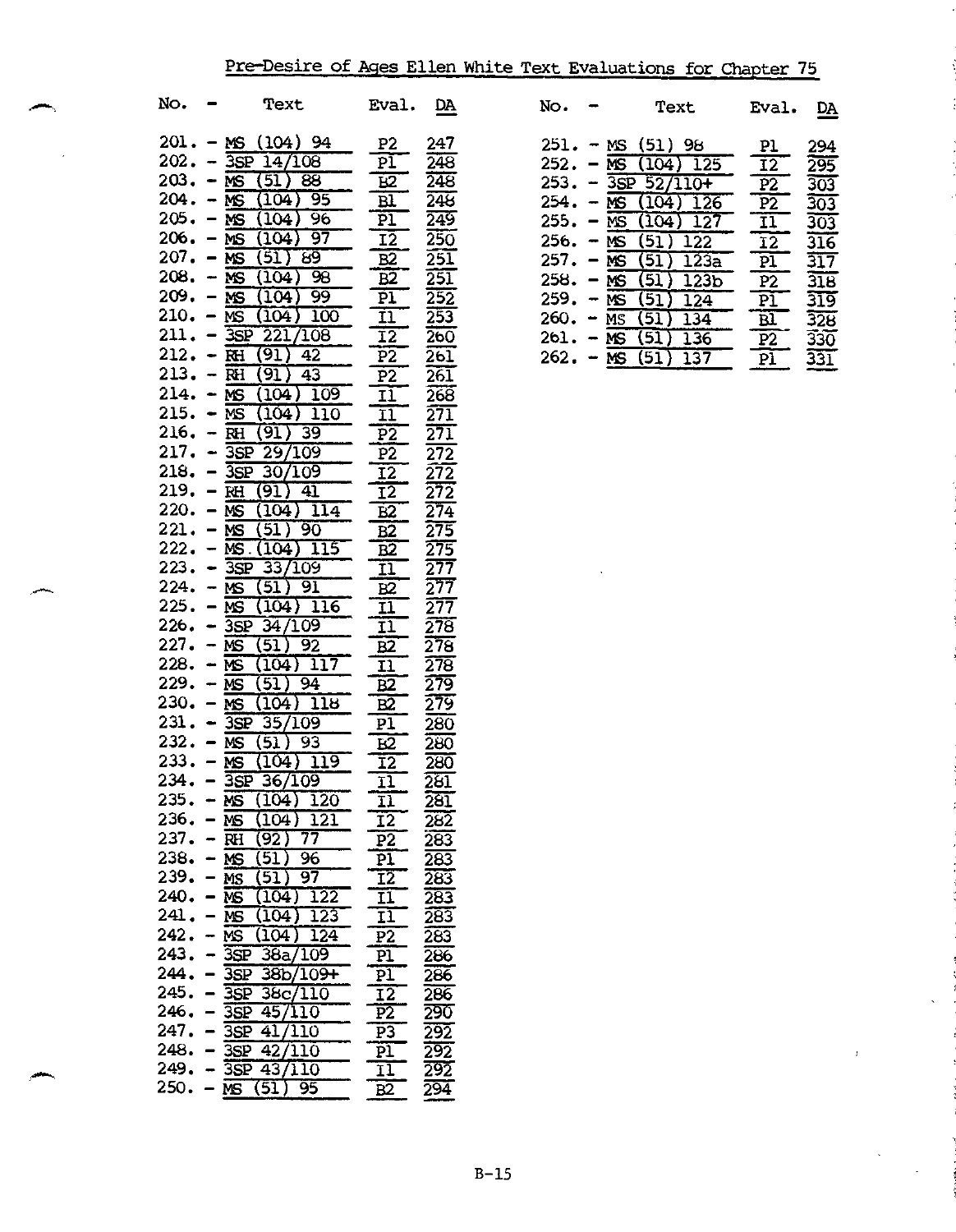# Pre-Desire of Ages Ellen White Literary Sources for Chapter 76

| No.         | Text                                                  | Sources                    | No.                    | Text                                    | Sources                |
|-------------|-------------------------------------------------------|----------------------------|------------------------|-----------------------------------------|------------------------|
|             | $001 - MS (51) 1$                                     | F/10/596                   |                        | $051. - MS (51) 34$                     |                        |
|             | $002 - 3SP1/106$                                      | M/6/310                    |                        | $052. - MS(51) 35$                      |                        |
|             | $003 - 3SP$ 2/106                                     | $\overline{B/361.1}$       |                        | $053 - 35P 103/115$                     | M/319.0                |
|             | $004. - 3SP 3/106$                                    | M/6, 7/310                 |                        | $054. - MS(51)36$                       | F/66a/602              |
|             | $005. - MS(51)$ 2                                     | F/107/596                  |                        | $055. - MS(51)39$                       | F/171, 72/603          |
|             | $006 - MS(51)$ 3                                      | F/30/599                   |                        | $056. - MS(51) 37$                      | F/66b, 69/602          |
|             | $007. - MS(51)$<br>4a                                 | F/35/600                   |                        | $057. - \overline{MS}$ (51) 38          | F/70/602               |
|             | $008. - MS(51)$<br>4 <sub>b</sub>                     | F/37/600                   |                        | $058. - 3SP 1/107$                      | M/1,8/310              |
|             | $009. - MS(51)$<br>5                                  | F/39/600                   |                        | $059. - 3SP$ 2/107                      | M/8/310                |
|             | $010. - MS(51)$<br>$\overline{\mathbf{6}}$            | $\overline{F/43,44/600}$ + |                        | $060. - \overline{3sp} 64/113$          | H/12, 16/663           |
|             | 7<br>$011 - MS(51)$                                   | <b>Bible</b>               |                        | $061. - 3SP$ 3/107                      | M/311.0                |
|             | $012 - MS(51)$<br>$\overline{\mathbf{8}}$             | F/46/60                    |                        | $062 - MS (51) 40$                      | F/76/603               |
|             | $013. - MS(51)$<br>9                                  | F/45/601                   |                        | $063. - MS(51)41$                       | F/78/603               |
|             | $014. - MS(51)$<br>$\overline{10}$                    | F/45/601                   |                        | $064. - MS(51)$<br>$-42$                | <b>F/79/603</b>        |
|             | $015. - \overline{MS}(51)$<br>11                      | F/47,48/601                |                        | $065. - MS (51) 43$                     | F/82/604               |
|             | $016. - MS(51)$<br>12                                 |                            |                        | 066. – $\overline{MS}$ (51)<br>117      | F/72/615               |
|             | $017. - MS(51)$<br>13                                 |                            |                        | $067. - MS(51)$<br>44                   | F/83/604               |
|             | $018. - MS(51)$<br>14                                 | F/50/601                   |                        | $068. - MS(51)$<br>$\overline{115}$     | F/71/615               |
|             | 019. – $MS(51)$<br>$\overline{15}$                    | F/51/601                   | $069. - MS$            | $\overline{(51)}$<br>$-45$              | F/84/604               |
|             | $020 - MS(51)16$                                      | F/52/601                   |                        | $070. - MS(51)$<br>46                   | F/85a/604              |
|             | $021 - MS(51)$<br>77                                  |                            |                        | $071. - MS(51)$<br>$\overline{47}$      | F/85a/604              |
|             | $022 - 35P 85/113$                                    | H/17b/664                  |                        | $072. - MS(51)$<br>48                   | F/85b/604              |
|             | $023 - 35P 86/113$                                    | H/17b/664                  |                        | $073. - MS(51)$<br>49                   | F/88a/604              |
|             | $024. - \overline{MS}$ (51) 18                        | F/53/601                   |                        | $074. - MS (51)$<br>50                  | F/66b/604              |
|             | $025. - 3SP 93/114$                                   | H/18-20/664                | $075. - \overline{MS}$ | (51)<br>5I                              | F/92/604               |
|             | 026. - $3SP \frac{94}{114}$                           | H/24/664                   |                        | 076. - $MS(51)$<br>52                   | F/94a/604              |
|             | $027. - MS(51)19$<br>$028. - MS(51)$                  | F/54, 55/601               |                        | $077. - MS (51)$<br>53                  | F/94b/604              |
|             | $\overline{22}$<br>$029. - MS(51)$<br>$\overline{23}$ | F/59a/602                  | $078. - MS$            | (51)<br>54                              |                        |
|             | $030 - MS (51) 127$                                   | F/59b/602<br>F/60/615      |                        | $079. - MS (51) 55$                     | F/95/605               |
|             | $031. - \overline{MS(51)}$<br>128                     | F/80/615                   |                        | $080 - MS(51)56$                        | F/97/605               |
|             | $032 - 35P$ 95/114                                    | <b>Bible</b>               |                        | $081. - MS(51)$<br>-57                  | F/97,98/605            |
|             | $033. - MS(51)$<br>20                                 | <b>Bible</b>               |                        | $082. - MS(51) 58$<br>$083. - MS(51)59$ | F/99,100/605           |
|             | $034. - 3SP 96/114$                                   | H/29/665                   |                        | $084. - MS (51) 60$                     | F/101/605<br>K/408.3   |
|             | $035. - 3SP 97/114$                                   |                            |                        | $085. - \overline{MS(51) 61}$           |                        |
|             | $036. - 3SP 98/114$                                   |                            | $086. - MS$            | (51)<br>62                              | F/105/605<br>F/107/605 |
|             | $037. - MS(51)$ 21                                    | F/57, 58/601               | $087. - MS$            | (51)<br>-63                             | $\overline{F/106/605}$ |
|             | $038. - MS$ (51) 24                                   |                            | $088. - MS$            | (51)<br>64                              | <b>F/109a7605</b>      |
|             | $039. - MS (51) 25$                                   |                            | $089. - MS$            | (51)<br>65                              | F/109a/605             |
|             | $040. - 35P 99/114$                                   | $\frac{1}{2}$ /62/602      | $090 - MST$            | (51)<br>66                              | K/408.3                |
|             | $041. - MS(51)$ 26                                    | F/62/602                   | $091. - MS$            | (51)<br>67                              | <b>F/1107605</b>       |
|             | $042. - 3SP 100/114$                                  | H/36/665                   |                        | $092. - 35P 161/119$                    | H/64/667               |
|             | 043. – $\overline{MS}$ (51)<br>27                     |                            |                        | $093. - 3SP 166/120$                    | H/69/667               |
|             | $044. - 3SP 101/114+$                                 | H737/665                   |                        | $094. - MS(51)$<br>68                   |                        |
|             | $045. - MS(51)$<br>28                                 | F/63/602                   |                        | 095. - $3SP$ 167/120                    | H/70/667               |
|             | $046. - MS(51)$<br>29                                 |                            |                        | $096. - MS (102)$<br>14                 | H/70/667               |
| $047. - NS$ | (51)<br>30                                            |                            |                        | $097. - MS (102)$<br>15                 |                        |
|             | $048. - MS(51)$<br>$\overline{31}$                    |                            |                        | $098. - MS (102)$<br>-27                |                        |
|             | 049. – MS $(51)$<br>32                                | F/65/602                   |                        | $099. - MS (102) 28$                    |                        |
|             | $050. - \overline{MS}$ (51) 33                        | F/66/602                   |                        | $100. - MS(102)$<br>31                  |                        |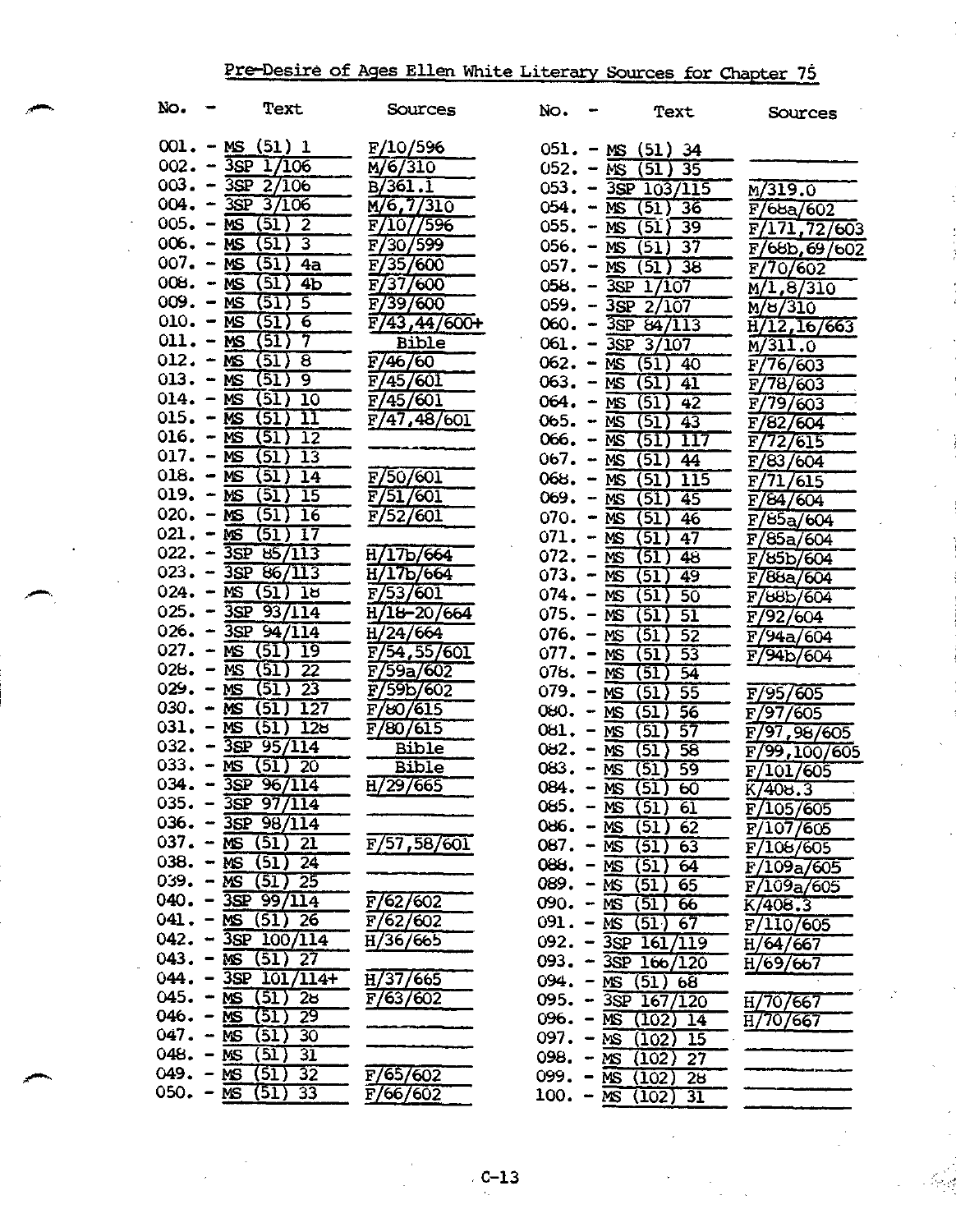# Pre-Desire of Ages Ellen White Literary Sources for Chapter 75

| No.                    | Text                                                    | Sources           | No.                           | Text                                                 | Sources                  |
|------------------------|---------------------------------------------------------|-------------------|-------------------------------|------------------------------------------------------|--------------------------|
|                        | $101 - MS (102) 32$                                     |                   |                               | $151. - MS (111) 88$                                 |                          |
|                        | $102. - MS (102)$<br>-33                                |                   |                               | $152. - D_1 (944)$<br>$\overline{2}$                 |                          |
|                        | 103. – MS (102)<br>34                                   |                   |                               | $153. - MS (111)$<br>89                              |                          |
|                        | $104. - NS (102)$<br>$\overline{35}$                    |                   | $154. -\overline{Di}$         | $(94)$ 3                                             |                          |
| $105. - NS$            | (102)<br>36                                             |                   | $155. - MS$                   | 90<br>(111)                                          |                          |
|                        | 106. – MS $(102)$<br>$\overline{37}$                    |                   |                               | 156. $-$ MS (111)<br>91                              |                          |
| $107. - 3SP$           | 172/120                                                 | $H/72-79/667$     |                               | $157. - MS(102)$<br>61                               |                          |
|                        | $108. - MS(51)$<br>69                                   | $F/116 - 120/606$ | $158. - MS$                   | (102)<br>$6\overline{2}$                             |                          |
| $109. - MS$            | 38<br>(102)                                             | Bible             |                               | $159. - MS(102)$<br>63                               |                          |
|                        | $110. - \overline{MS}$ (102)<br>-39                     | <b>Bible</b>      |                               | $160. - MS(102)$<br>64                               |                          |
|                        | $111. - MS(51)$<br>70                                   | <b>Bible</b>      |                               | 161. – MS $(102)$<br>65                              |                          |
|                        | $112. - MS(102)$<br>-40                                 | <b>Bible</b>      |                               | $162. - NS(102)$<br>$6\overline{6}$                  | F/606                    |
|                        | $113. - 3SP 174/121$                                    | Bible             |                               | $163. - MS (102)$<br>67                              |                          |
|                        | 114. - $\overline{MS(51)}$<br>7ī                        | Bible             |                               | $164. - MS (102)$<br>65                              |                          |
|                        | 115. $- \overline{\text{MS}} (102) 41$                  | <b>Bible</b>      |                               | $165. - MS(102)$<br>69                               | B7372.9                  |
|                        | $116. - MS(102)$<br>44                                  |                   |                               | $166. - MS (102)$<br>$6\overline{2}$                 | $\overline{B/372.9}$     |
| $117. - \overline{Di}$ | (94)<br>$\overline{11}$                                 |                   |                               | $167. - MS(102)$<br>102                              |                          |
| $118. - MS$            | (102)<br>-45                                            | ___________       | $168. - MS$                   | (102)<br>103                                         |                          |
| $119. - MS$            | (1)1<br>45                                              |                   | $169. - MS$                   | (102)<br>104                                         |                          |
| $120. - Di$            | (94)<br>10                                              |                   | 170. – $\overline{\text{MS}}$ | 73<br>(51)                                           | F/2/608                  |
| $121 - \overline{MS}$  | (102)<br>46                                             |                   | $171. - MS$                   | (51)<br>72                                           | F/2/608                  |
| $122. - NS$            | (111)<br>44                                             |                   | $172. - MS$                   | 74<br>(51)                                           | F/3/608                  |
|                        | $123. - MS (102)$<br>48                                 |                   | $173. - MS$                   | (51)<br>75                                           | F/3/608                  |
|                        | 49<br>$124. - MS (102)$                                 |                   | $174. - MS$                   | (51)<br>99                                           | F/52/612                 |
|                        | 125. – MS $(102)$<br>$\overline{47}$                    |                   | $175. - MS$                   | (51)<br>100                                          | F/52/612                 |
|                        | 126. – MS $(102)$<br>$\overline{53}$                    |                   | $176. - \overline{MS}$        | (51)<br><b>101</b>                                   |                          |
| $127. - MS$            | (102)<br>54                                             |                   | $177. - MS$                   | (51)<br>102                                          | F/53/612                 |
| $128. - \overline{Di}$ | (94)<br>12                                              |                   | $178. - MS$                   | (51)<br>103                                          | F/53/612                 |
| $129. - MS$            | (11)<br>46                                              |                   | $179. - MS$                   | (5I)<br>104                                          | F/57/613                 |
| $130. - MS$            | (111)<br>47                                             |                   | $180 - MS$                    | (5I)<br>105                                          |                          |
|                        | $131. - MS$ (111)<br>48                                 |                   |                               | $181 - MS (51)$<br>106                               |                          |
|                        | 132. – $\overline{Di}$ (94)<br>$\overline{13}$          |                   | $182. - MS$                   | (51)<br>76                                           |                          |
|                        | $133. - MS$ (111)<br>-49                                |                   | $183. - MS$                   | 77<br>(51)                                           |                          |
|                        | 134. – $MS$ (111)<br>50                                 |                   |                               | 78<br>$184. - \overline{\text{MS}} (51)$             | F/1/608                  |
|                        | $135. -\overline{Di} (94) 14$<br>136. $-$ MS $(111)$ 51 |                   |                               | $185. - MS (51) 79$                                  |                          |
|                        | $137. - \overline{Di} (94) 15$                          |                   |                               | $186. - 3SP$ $4/107$                                 | $\overline{M}/10/311$    |
|                        | 138. – Di $(94)$ 16                                     |                   |                               | $187. - NS(51) 80$                                   | F/67/608                 |
| 139. $-\overline{Di}$  | $\overline{17}$<br>(94)                                 |                   |                               | $188. - 35P 5/107$<br>$189. - \overline{MS}$ (51) 81 | M/10/311                 |
|                        | $140. - MS$ (111) 82                                    |                   |                               | $190. - MS(51) 62$                                   | F/6/608                  |
|                        | 141. – Di $(94)$ 18                                     |                   |                               | $191. - MS(51) 83$                                   | <b>Bible</b>             |
|                        | $142. - MS (111) 83$                                    |                   |                               | $192. - MS(51) 84$                                   | $\frac{M}{10/311}$       |
|                        | $143. - MS (111) 84$                                    |                   |                               | $193. - 3SP 6/107$                                   | H/1-4/653                |
|                        | $144. - Di (94) 19$                                     |                   |                               | $194. - MS$ (51) 85                                  | Bible                    |
|                        | $145. - MS$ (111) 85                                    |                   |                               | $195. - \overline{MS}$ (51) 86                       |                          |
|                        | $146. - Di(94)20$                                       |                   |                               | $196. - 3SP 9/107$                                   | $\overline{H/5}$ , 6/653 |
|                        | $147. - MS (111) 86$                                    |                   |                               | $197. - 3SP 10/107$                                  | H/8/653                  |
|                        | 148. – Di $(94)$ 21                                     |                   |                               | $198. - 35P 11/108$                                  | H/8, 10/693, 4           |
|                        | $149. - MS (111) 87$                                    |                   |                               | $199. - MS (51) 87$                                  | <b>Bible</b>             |
|                        | $150. - Di (94) I$                                      |                   |                               | $200 - MS (104)$ 93                                  | $H/13 - 16/654$          |
|                        |                                                         |                   |                               |                                                      |                          |